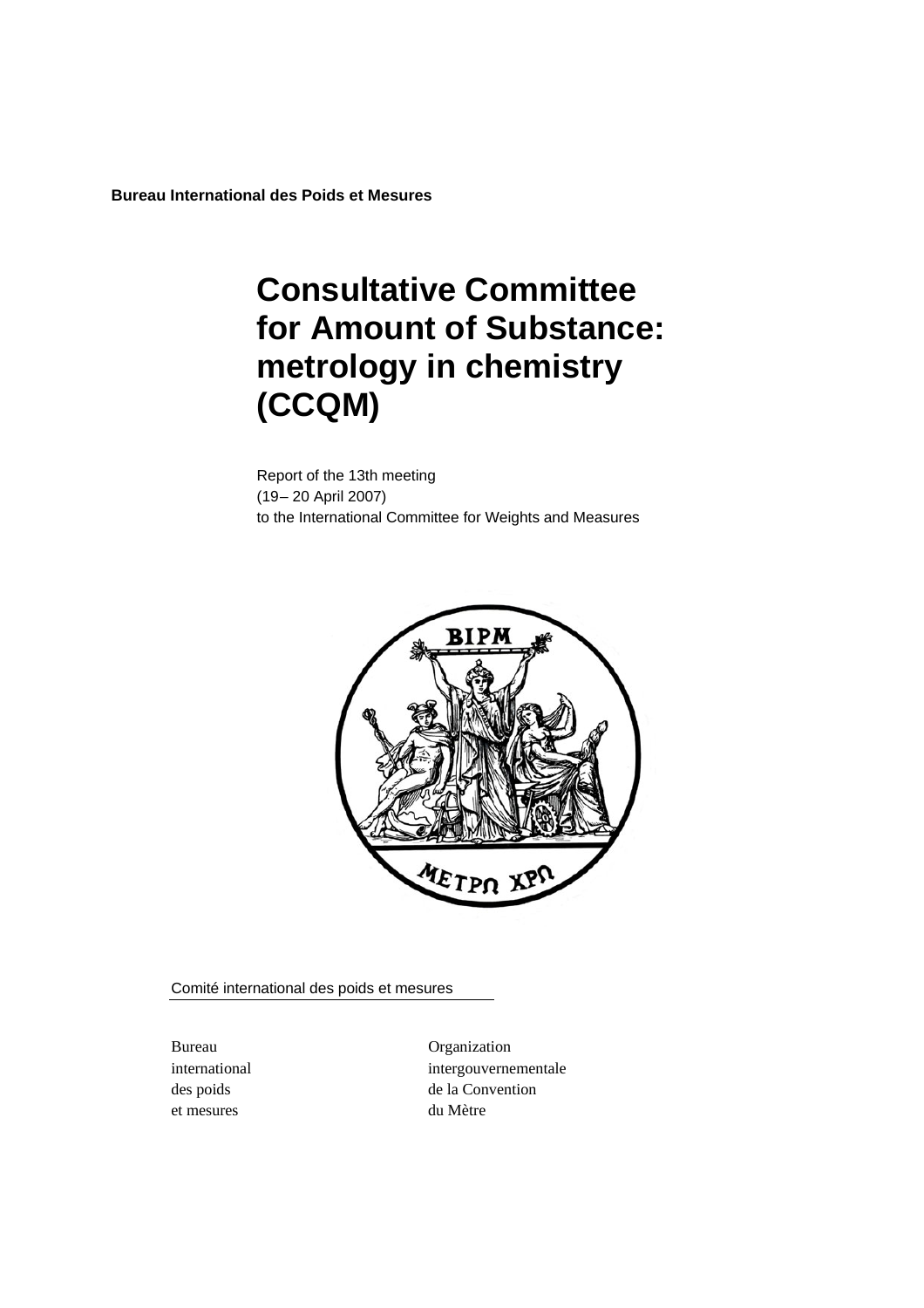#### **2 a** 13th Meeting of the CCQM

Note:

Following a decision made by the International Committee for Weights and Measures at its 92nd meeting in October 2003, reports of meetings of Consultative Committees will henceforth be published only on the BIPM website in the form presented here.

Full bilingual printed versions in French and English will no longer appear.

> A.J. Wallard, Director BIPM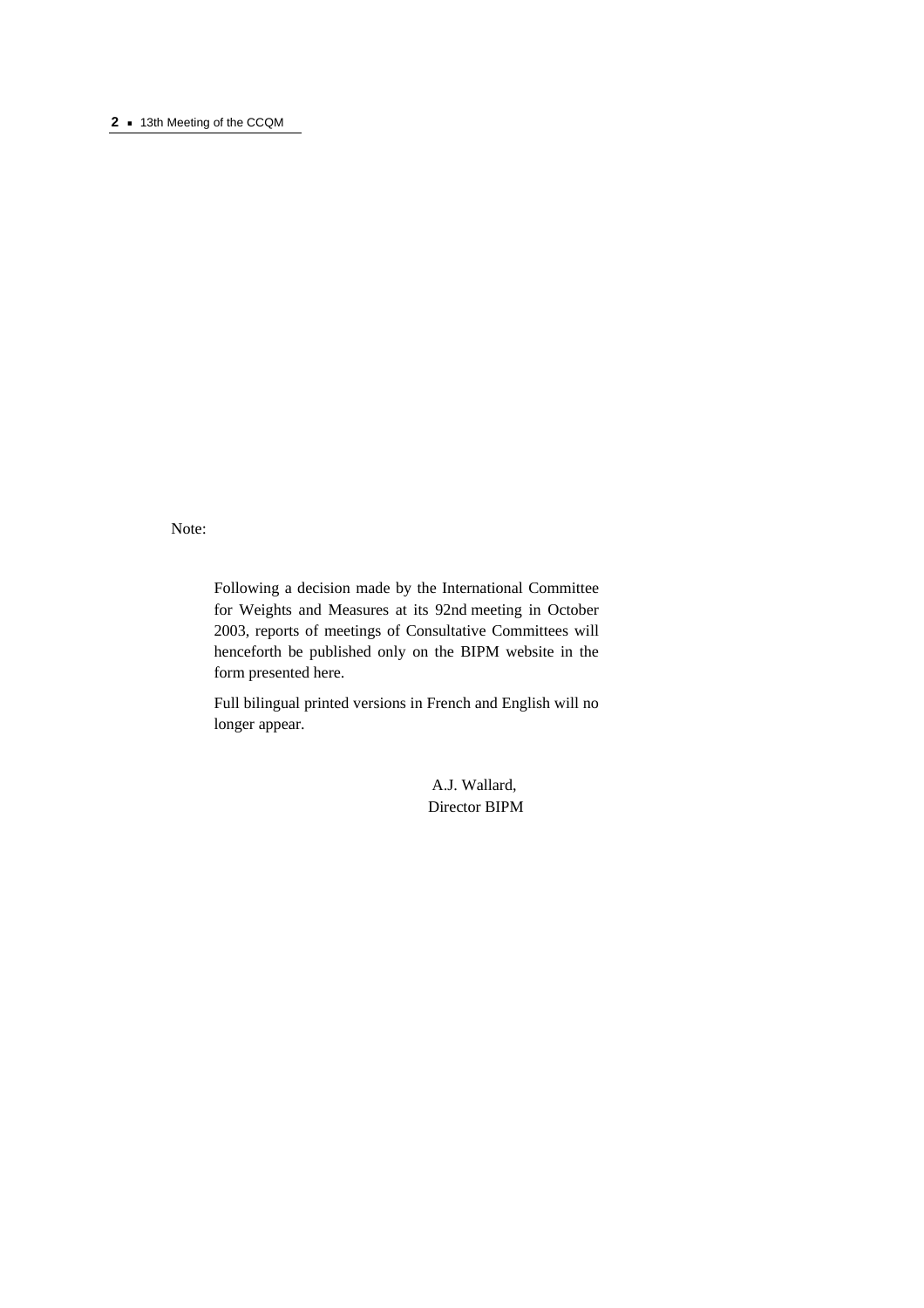## **LIST OF MEMBERS OF THE CONSULTATIVE COMMITTEE FOR AMOUNT OF SUBSTANCE: METROLOGY IN CHEMISTRY**  as of 19 April 2007

## **President**

Dr R. Kaarls, member of the International Committee for Weights and Measures.

#### **Executive Secretary**

Dr R. Wielgosz, International Bureau of Weights and Measures [BIPM], Sèvres.

#### **Members**

Centro Nacional de Metrología [CENAM], Querétaro.

D.I. Mendeleyev Institute for Metrology, Rostekhregulirovaniye of Russia [VNIIM], St Petersburg.

Danish Institute of Fundamental Metrology [DFM], Lyngby.

Federal Office of Metrology [METAS], Bern-Wabern.

Institute for Reference Materials and Measurements [IRMM].

International Atomic Energy Agency [IAEA].

International Federation of Clinical Chemistry and Laboratory Medicine [IFCC].

International Organization for Standardization, Committee on Reference Materials [ISO REMCO].

International Union of Pure and Applied Chemistry [IUPAC].

Korea Research Institute of Standards and Science [KRISS], Daejeon.

Laboratoire National de Métrologie et d'Essais [LNE], Paris.

National Institute of Metrology [NIM], Beijing.

National Institute of Standards and Technology [NIST], Gaithersburg.

National Measurement Institute, Australia [NMIA], Lindfield.

National Metrology Institute of Japan, National Institute of Advanced Industrial Science and Technology [NMIJ/AIST], Tsukuba.

National Metrology Institute of South Africa [NMISA], Pretoria.

National Physical Laboratory [NPL]/Laboratory of the Government Chemist [LGC], Teddington.

National Research Council of Canada Institute for National Measurement Standards [NRC-INMS], Ottawa.

NMi Van Swinden Laboratorium, Nederlands Meetinstituut [NMi VSL], Delft.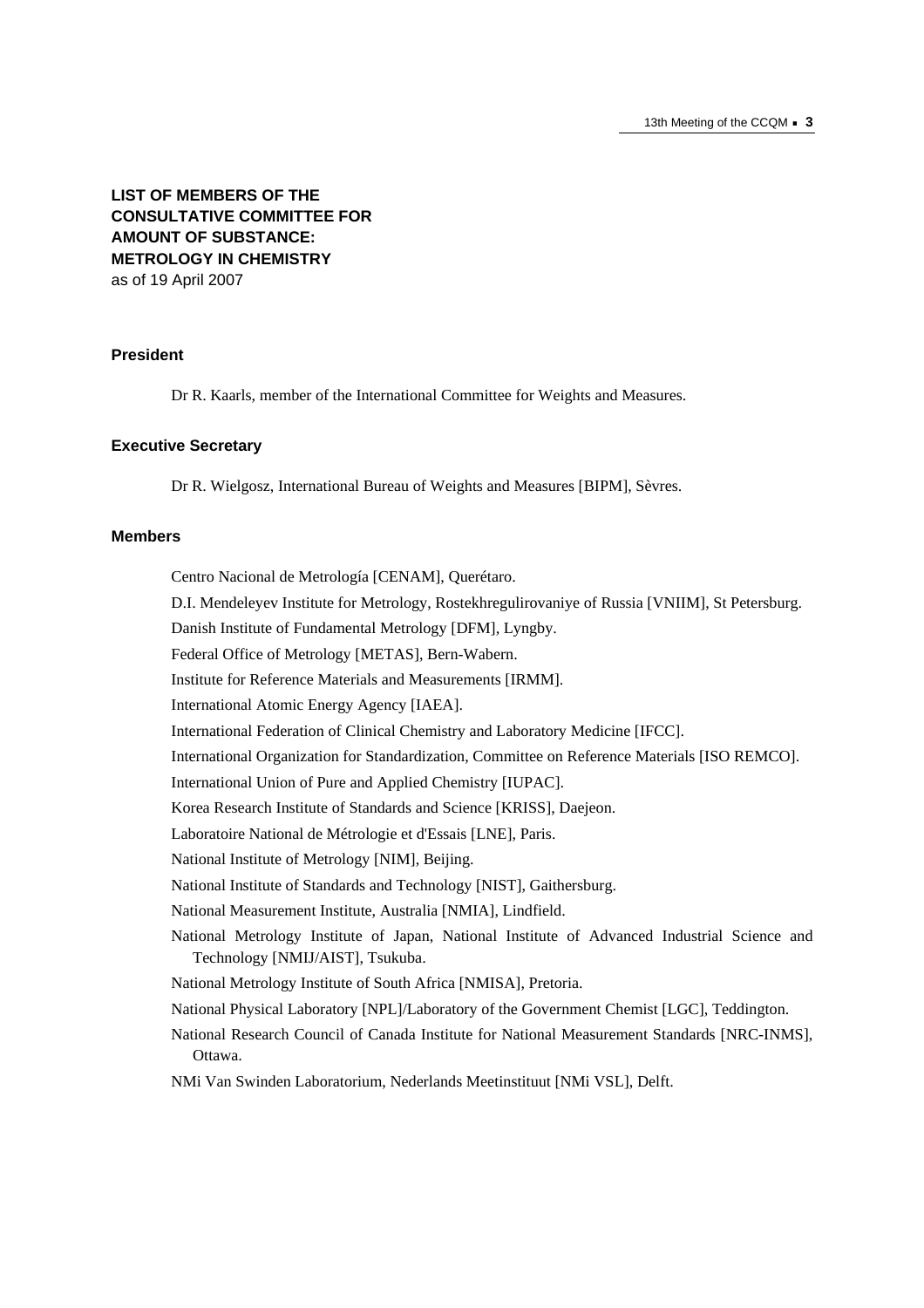#### **4 ·** 13th Meeting of the CCQM

- Physikalisch-Technische Bundesanstalt [PTB]/Bundesanstalt für Material-forschung und -prüfung [BAM]/Federal Institute for Materials Research and Testing, Braunschweig and Berlin.
- Slovak Institute of Metrology/Slovenský Metrologický Ústav [SMU], Bratislava.

State Laboratory [SL], Co. Kildare.

- SP Technical Research Institute of Sweden [SP], Borås.
- The Director of the International Bureau of Weights and Measures [BIPM], Sèvres.

#### **Observers**

Central Office of Measures/Glόwny Urzad Miar [GUM], Warsaw.

Centro Español de Metrología [CEM], Madrid.

Hungarian Trade Licensing Office [MKEH], Budapest.

Istituto Nazionale di Ricerca Metrologica [INRIM], Turin.

National Institute of Metrology, Standardization and Industrial Quality [INMETRO], Rio de Janeiro.

National Metrology Institute of Turkey/Ulusal Metroloji Enstitüsü [UME], Gebze-Kocaeli.

National Physical Laboratory of India [NPLI], New Delhi.

Standards, Productivity and Innovation Board [SPRING], Singapore.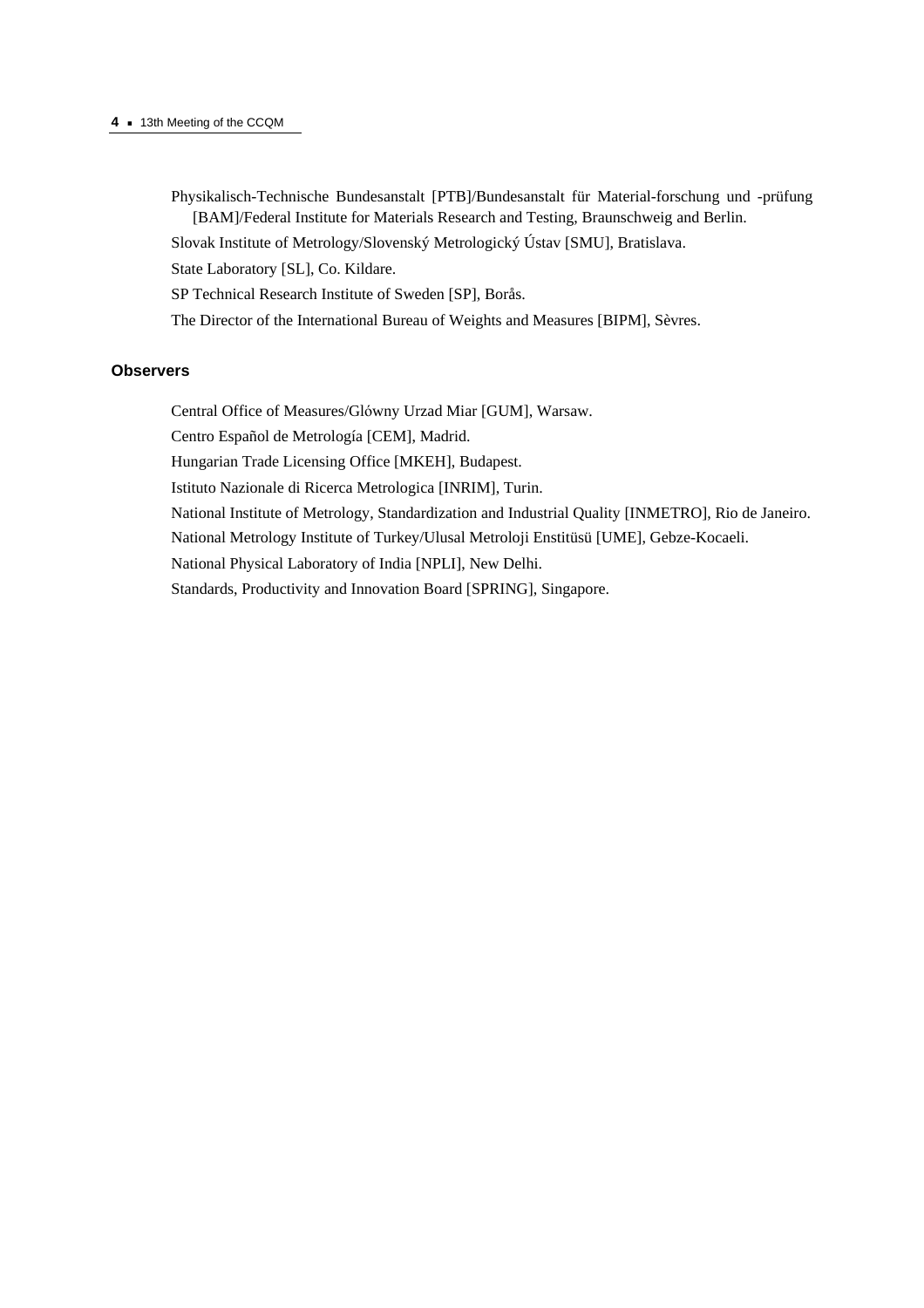## **1 OPENING OF THE MEETING**

The Consultative Committee for Amount of Substance: metrology in chemistry (CCQM)\* held its thirteenth meeting at the International Bureau of Weights of Measures (BIPM), at Sèvres on 19- 20 April 2007.

The following were present: H. Andres (METAS), L. Besley (NMIA), A. Botha (NMISA), G. Carroll (SL), P. Charlet (LNE), K. Chiba (NMIJ/AIST), E.W.B. de Leer (NMi VSL), R. Dybkaer (IFCC), O. Efremova (VNIIM), H. Emons (IRMM), H. Ent (NMi VSL), A. Fajgelj (IAEA/IUPAC), N. Gonzalez-Rojano (CENAM), B. Güttler (PTB), J.S. Kim (KRISS), H.D. Jensen (DFM), R. Kaarls (President of the CCQM), I. Kojima (NMIJ/AIST), A. Krylov (VNIIM), Hongmei LI (NIM), L. Mackay (NMIA), B. Magnusson (SP), M. Máriássy (SMU), W.E. May (NIST), J. McLaren (NRC), M.J.T. Milton (NPL), Y. Mitani (CENAM), D.W. Moon (KRISS), U. Panne (BAM), H. Parkes (LGC), S. Prins (NMISA), M. Sargent (LGC), L. Siekmann (RfB), T. Steiger (BAM), R. Sturgeon (NRC), W. Unger (BAM), A.J. Wallard (Director of the BIPM), S. Windsor (NPL), Yadong YU (NIM).

Observers: V. Cunha (INMETRO), V. de Souza (INMETRO), T. Fernández Vicente (CEM), P.K. Gupta (NPLI), D. Karakas (UME), W. Kozlowski (GUM), B. Martín (CEM), M.P. Sassi (INRIM), M. Sega (INRIM).

Invited: D. Greg (SM), P. De Bièvre (SM, IUPAC), S. Doyran (SM, FAO), J.-B. Finidori (SM, AFNOR), I. Kuselman (INPL), W. Moens (SM, EC-JRC), V.M.L. Ponçano (IPT), D.W.M. Sin (SM, Government Laboratory, Hong Kong), A. Squirrell (SM, ILAC, NATA), T.L. Ting (SM, Government Laboratory, Hong Kong), R. Verdugo Castillo (INN).

Also present: A. Daireaux, E. Flores, R. Josephs, S. Maniguet, P. Moussay, C. Thomas (Coordinator of the KCDB), J. Viallon, S. Westwood (BIPM), R. Wielgosz (Executive Secretary of the CCQM, BIPM).

Sent regrets: C. Bertier (SM), A. Bristow (NIBSC), C. Cherdchu (NIMT), Y. Kustikov (VNIIM), Z. N. Szilágyi (MKEH), A. van der Veen (NMi VSL, ISO REMCO), M. Walsh (SM).

Dr Kaarls, the President, welcomed participants and observers to the 13th meeting of the CCQM. Professor Wallard also welcomed participants and said he had enjoyed being able to participate in some of the working group meetings earlier in the week.

The President reported that there had been meetings of all of the working groups in the days before the CCQM. There had also been a workshop held the day before the meeting. This workshop had addressed the calculation of the key comparison reference value (KCRV) and its uncertainty and also new approaches to the efficient and effective testing of the competencies of national metrology institutes (NMIs). He suggested that some guidance on best practice might be developed from the outputs of the workshop during the coming year. This would be done by two *ad hoc* task forces: one

 $\overline{a}$ 

<sup>\*</sup> For the list of acrony[ms, click here.](https://www.bipm.org/en/practical_info/acronyms.html)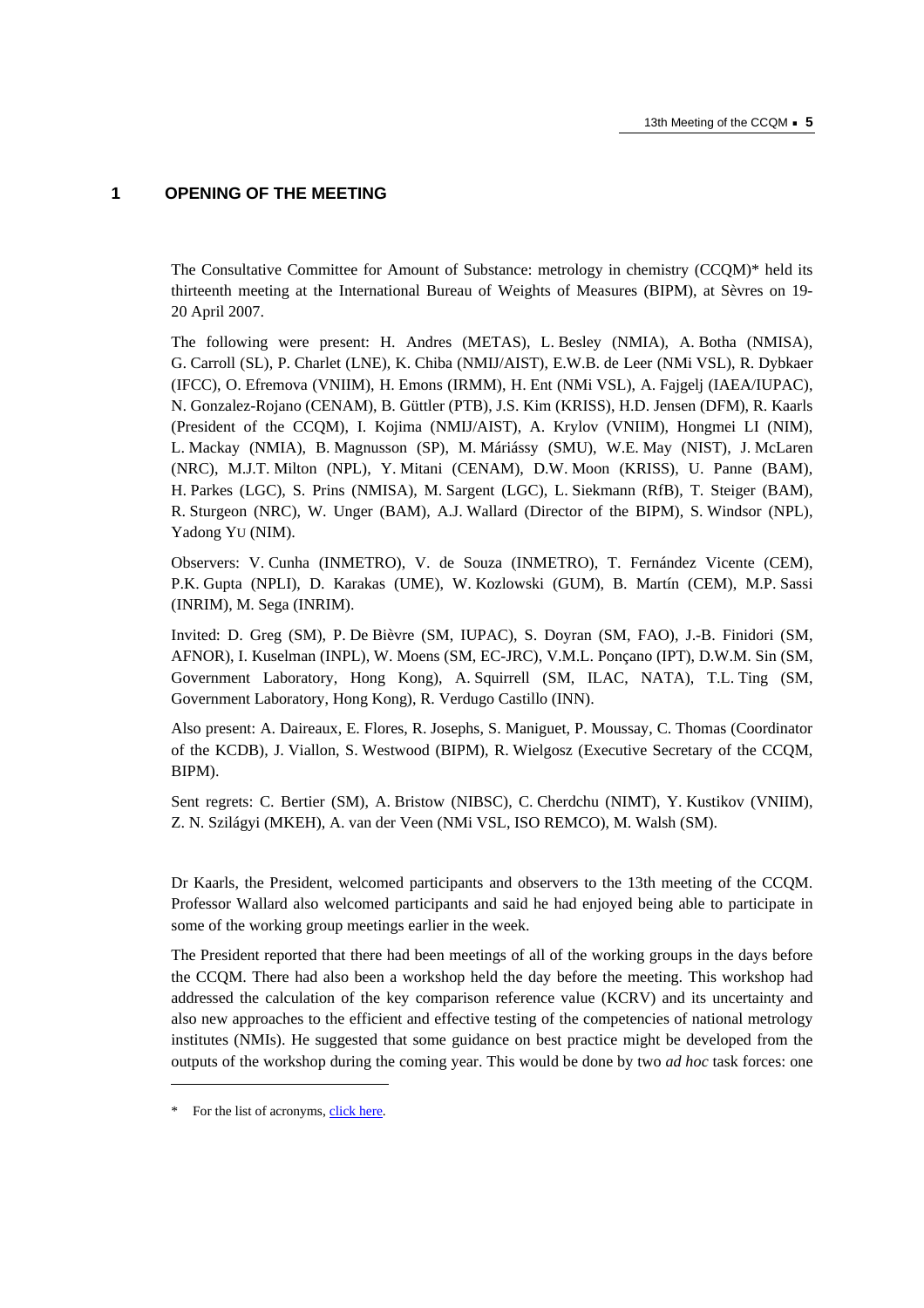#### **6 ·** 13th Meeting of the CCQM

addressing the evaluation of KCRVs and the other addressing future strategy for key comparisons and the validation of calibration and measurement capabilities (CMCs).

## **2 APPOINTMENT OF A RAPPORTEUR**

Dr Kaarls proposed that Dr Milton act as rapporteur for the meeting. He agreed, and Dr Wielgosz would assist him.

## **3 APPROVAL OF THE AGENDA**

Dr Wielgosz reported that the representative from the ENFSI was unable to attend.

The agenda was approved.

## **4 REPORT OF THE TWELFTH MEETING**

The report of the previous meeting was approved without correction.

## **5 THE POSSIBLE RE-DEFINITION OF THE MOLE**

The President reported that the CCQM had passed a recommendation in 2005 relating to the redefinition of the kilogram. This recommendation had emphasised the importance of resolving any outstanding discrepancies between available values of Planck's constant as derived from measurements made with moving-coil watt balances and that derived from the "Avogadro experiment" involving X-ray crystal diffraction on a silicon artefact. In 2006, the CCQM had received a comprehensive presentation from Prof. Ian Mills, the President of the CCU, in which he had elucidated many of the options for wording possible re-definitions of the kilogram, the kelvin, the ampere and the mole. The CCQM and the other Consultative Committees had been asked to give its views on these proposals.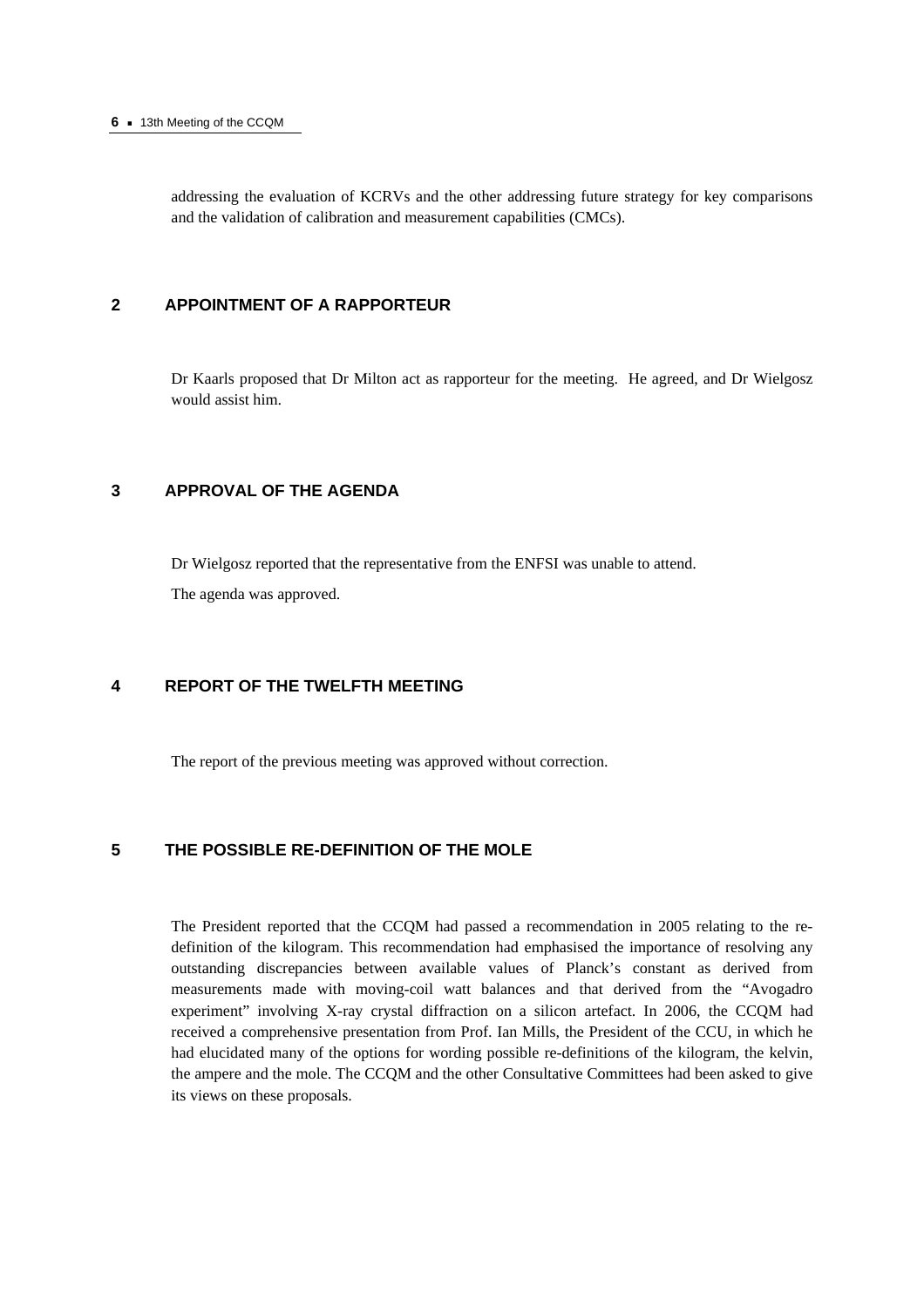At the last meeting of the CCQM it was clear that there was no objection, in principle, to a redefinition of the mole by reference to a fixed value for the Avogadro constant. This might even be implemented independently of a re-definition of the kilogram. He drew the attention of the meeting to several papers submitted to the CCQM on the topic (CCQM/07-04, -05, -08, -11, -12, -17, -18, on restricted access), and the Recommendation CCQM 1 (2007) on the possible redefinition of the mole and the kilogram, which had been circulated to delegates.

Dr Milton presented his view that there was no fundamental objection to moving to a definition of the mole based on a fixed value for the Avogadro constant. He explained that there were several ways that this could be done, and that no firm choice had been made between them. He highlighted the need to ensure that any possible modifications to widely-used equations was communicated clearly, so that the large number of scientists who depended on measurement results expressed in amount of substance units were clear as to how any change should be handled. Professor De Bièvre agreed that this was important.

Dr Mitani asked whether there would be any consequences for the uncertainty of amount of substance measurements due to the proposed re-definition of the kilogram? The President said that there would be no effect at the practical level of uncertainty.

The President agreed that it was important to consider such changes in advance. He concluded that a careful approach was needed that would lead to a considered opinion to be discussed at the next meeting. He asked Dr Milton to chair a working group, and asked Dr Besley, Dr de Leer, Prof. De Bièvre and Dr Wielgosz to participate. He also asked the working group to respond to a request from the CCU to re-draft the text concerning the mole in Appendix 2 of the SI Brochure. Dr Besley suggested that the working group should also consider how a possible re-definition of the mole might change the way scientists viewed "traceability" to the mole in the future.

Recommendation CCQM 1 (2007) "On the possible redefinition of the mole and the kilogram" was approved (see pp. 26-27).

## **6 REPORTS OF THE CCQM WORKING GROUPS**

#### **6.1 Inorganic analysis**

Dr Sargent presented his review of the work of the CCQM Working Group on Inorganic Analysis (IAWG). The group had met twice since the last CCQM, one of which had included workshops on the XRF reconstitution method and isotopic 'delta' values. He reported the results of two key comparisons, both of which had been carried out with parallel pilot studies:

• [CCQM-K30 \(Pb i](http://kcdb.bipm.org/appendixB/KCDB_ApB_info.asp?cmp_idy=183&cmp_cod=CCQM-K30&prov=exalead)n wine). In addition to the study of Pb as a key comparison, three elements in the same samples (Fe, Cu and Cd) were the subject of a pilot study (CCQM-P12.1). The method used most widely was IDMS using ICP-MS although a variety of methods had been used to prepare the samples. The results showed good agreement, although further work was required on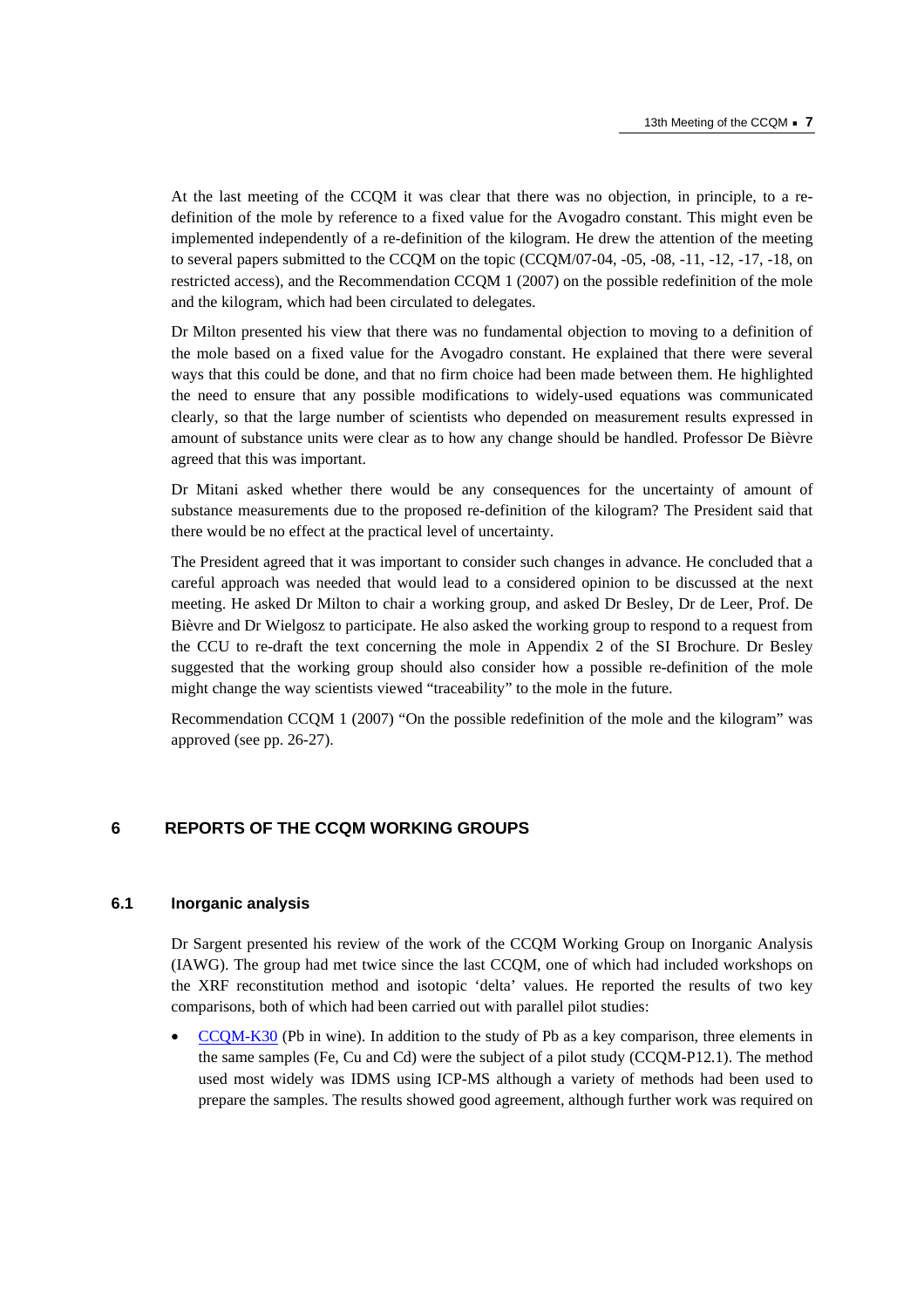the estimation of the uncertainty amongst those NMIs that had followed best practice in the preparation of the sample. The key comparison reference value was based on a mixture-model median. The measurements of cadmium in the pilot study presented a particular problem because of the very low levels and possible isobaric interferences.

• [CCQM-K49 \(Se](http://kcdb.bipm.org/appendixB/KCDB_ApB_info.asp?cmp_idy=728&cmp_cod=CCQM-K49&prov=exalead)ven "essential" or toxic elements in bovine liver). This key comparison was based on a material which would subsequently be certified as a NIST SRM and was run in parallel to a pilot study (CCQM-P85). He reported that the results were satisfactory. Agreement was better for those elements (for example Fe and Zn) that were most straightforward to analyse. The dispersion of results for Se, Cd and Pb was poorer, although the results from NMIs within the CCQM were better. He said that the IAWG considered this to be "exemplary" key comparison for Fe and Zn that expected all members to participate. He expected that Draft A of the comparison report would be ready by July 2007.

He reported that the IAWG had discussed a strategy that would extend the range of CMCs that these two key comparisons might underpin. He also reported that the IAWG had reviewed the results of three pilot studies:

- CCQM-P75 (Stable isotope delta values of  ${}^{2}H, {}^{13}C, {}^{15}N, {}^{18}O$  and  ${}^{34}S$  in methionine).
- CCQM-P76 (Analysis of copper alloy).
- CCQM-P86 (Total Se and Se-speciation analysis of pharmaceutical supplements).

He reported that the IAWG was planning three new key comparisons:

- [CCQM-K43.1 \(As](http://kcdb.bipm.org/appendixB/KCDB_ApB_info.asp?cmp_idy=829&cmp_cod=CCQM-K43.1&prov=exalead), Hg, Se and methyl-mercury content in marine fish), coordinated by the NMIJ.
- [CCQM-K44 \(Ass](http://kcdb.bipm.org/appendixB/KCDB_ApB_info.asp?cmp_idy=639&cmp_cod=CCQM-K44&prov=exalead)ay of chloride content of KCl), coordinated by the NIM.
- CCQM-K60 (Total Se and Se-speciation analysis of Se-rich wheat flour), coordinated by the [LGC and the NRC.](http://kcdb.bipm.org/appendixB/KCDB_ApB_info.asp?cmp_idy=830&cmp_cod=CCQM-K60&prov=exalead)

In addition, a key comparison (CCOM-K64) of the analysis of a copper alloy to be coordinated by the BAM was under discussion. Five pilot studies were in progress and four new pilot studies had been confirmed by the working group:

- CCQM-P104 (Trace elements in phosphogypsum), coordinated by the IAEA.
- CCQM-P105 (Sr isotopic ratio measurements), coordinated by the IRMM and the NRC.
- CCQM-P106 (Cd, Cr, Hg, Pb in polypropylene for the European RoHS Directive), coordinated by the KRISS, NIM and NMIJ.
- CCQM-P107 (Purity of zinc), coordinated by the BAM.

He presented the outcome of discussions held by the IAWG on neutron-activation analysis (NAA). He said that several laboratories had demonstrated the effective use of this technique in several key comparisons and felt that they had proved its potential to be used as a primary method of measurement. Dr Fajgelj added his opinion that the potential of NAA should be noted formally by the CCQM. The President said that although the CCQM had not discussed the list of 'potentially primary methods' during recent years, it was recognised that NAA had claims to a similar status to that of the five methods listed originally by the CCQM and that NAA will be added to that list. He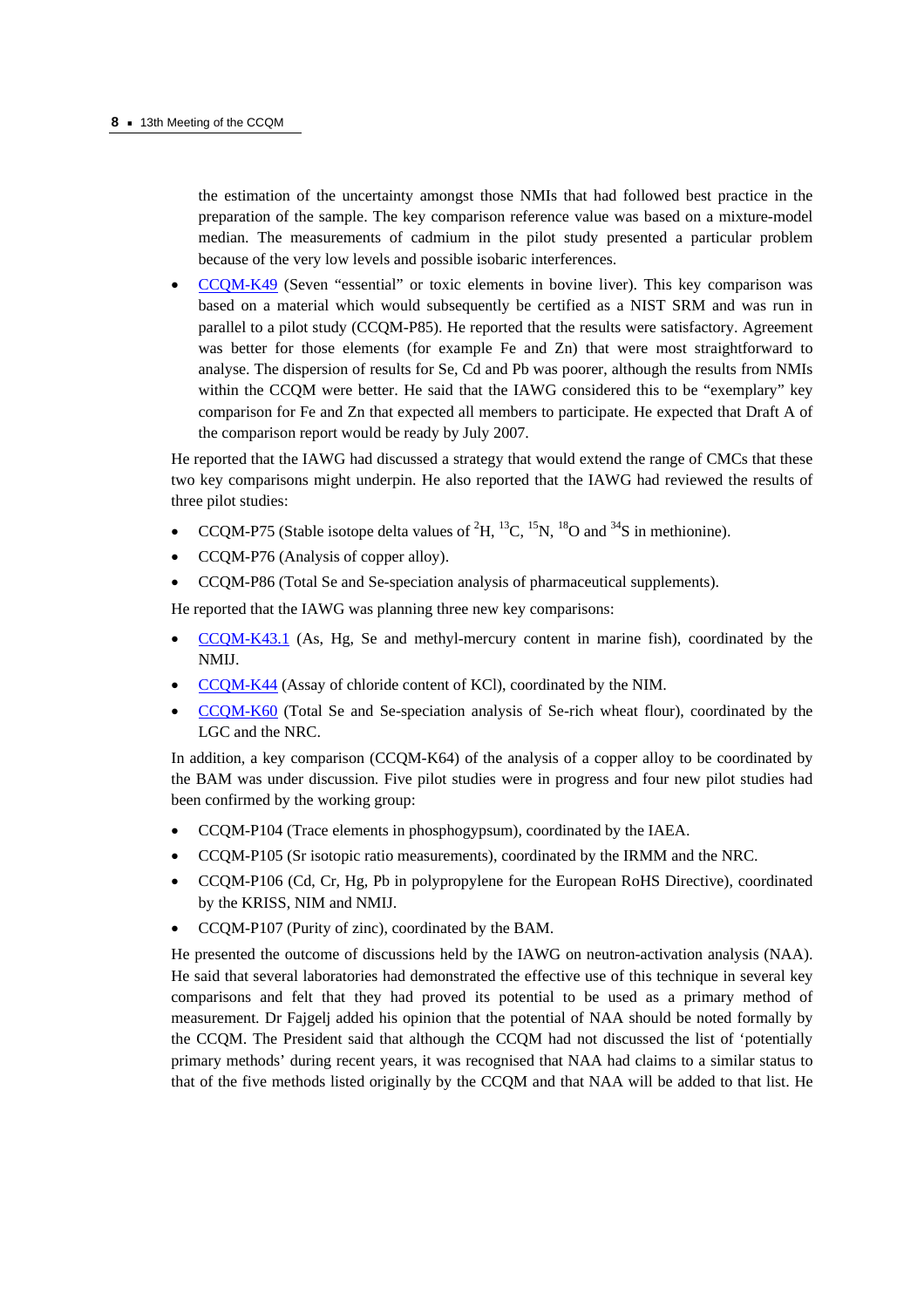gave clarification that any view expressed about methods having the potential to be primary did not apply to their use indiscriminately.

Dr Milton suggested that it was important to consider the context for primary methods which was to answer the underlying question of "how do we make measurements that are traceable to the SI?" The President agreed that there was a need for greater clarity on the criteria that might be used.

Dr Sargent continued by explaining that the IAWG considered some of its key comparisons to be "exemplary", some members of the group preferred the word "pivotal". These are key comparisons that members of the IAWG are strongly encouraged to participate in. Dr Wielgosz reminded the CCQM of the need to harmonise the use of such new terminology. He explained that it was important to capture such intentions in the statement of "how far the light shines" associated with any key comparison.

The President asked whether a so-called "exemplary" key comparison was intended to be a combination of a key comparison with a pilot study, or not? The Director said that other CCs generally expected that NMIs should participate in every key comparison in an area where they have capability.

#### **6.2 Organic analysis**

Dr May presented his report of progress made by the CCQM Working Group on Organic Analysis (OAWG), which had met twice since the last meeting of the CCQM. They had also held joint sessions with the BAWG. He outlined the terms of reference of the group and emphasised the importance of benchmarking the capabilities of the NMIs. He noted that the completed study CCQM-P68 (19-norandrosterone in urine) had resulted in papers to be published in a special issue of *Accreditation and Quality Assurance*, including an overview from WADA. He reported that five key comparisons were in progress at the time of the meeting. He presented results from two key comparisons:

• [CCQM-K47 \(Volat](http://kcdb.bipm.org/appendixB/KCDB_ApB_info.asp?cmp_idy=734&cmp_cod=CCQM-K47&prov=exalead)ile organic compounds in a solution of methanol). The reference for this key comparison was based on data from the gravimetric preparation from pure materials. The results were not consistent within the estimated uncertainties; he said that problems might have arisen because of the volatility of these pure materials, and that the OAWG may need to consider abandoning part of the comparison.

Dr Wielgosz commented that the comparison had been designed to underpin CMC claims for calibration solutions, and a new comparison of this type would be needed i[f CCQM-K47 w](http://kcdb.bipm.org/appendixB/KCDB_ApB_info.asp?cmp_idy=734&cmp_cod=CCQM-K47&prov=exalead)as abandoned. Dr de Leer said there was scope for collaboration with the GAWG on the handling of volatile materials of this type.

• [CCQM-K27.2 \(Et](http://kcdb.bipm.org/appendixB/KCDB_ApB_info.asp?cmp_idy=824&cmp_cod=CCQM-K27.2&prov=exalead)hanol in aqueous matrix). This "subsequent" key comparison was held at two different levels (one corresponding to forensic levels, and the other to a commodity level). The results had been linked to thos[e of CCQM-K27.](https://www.bipm.org/exalead_kcdb/exa_kcdb.jsp?_p=AppB&_q=CCQM-K27)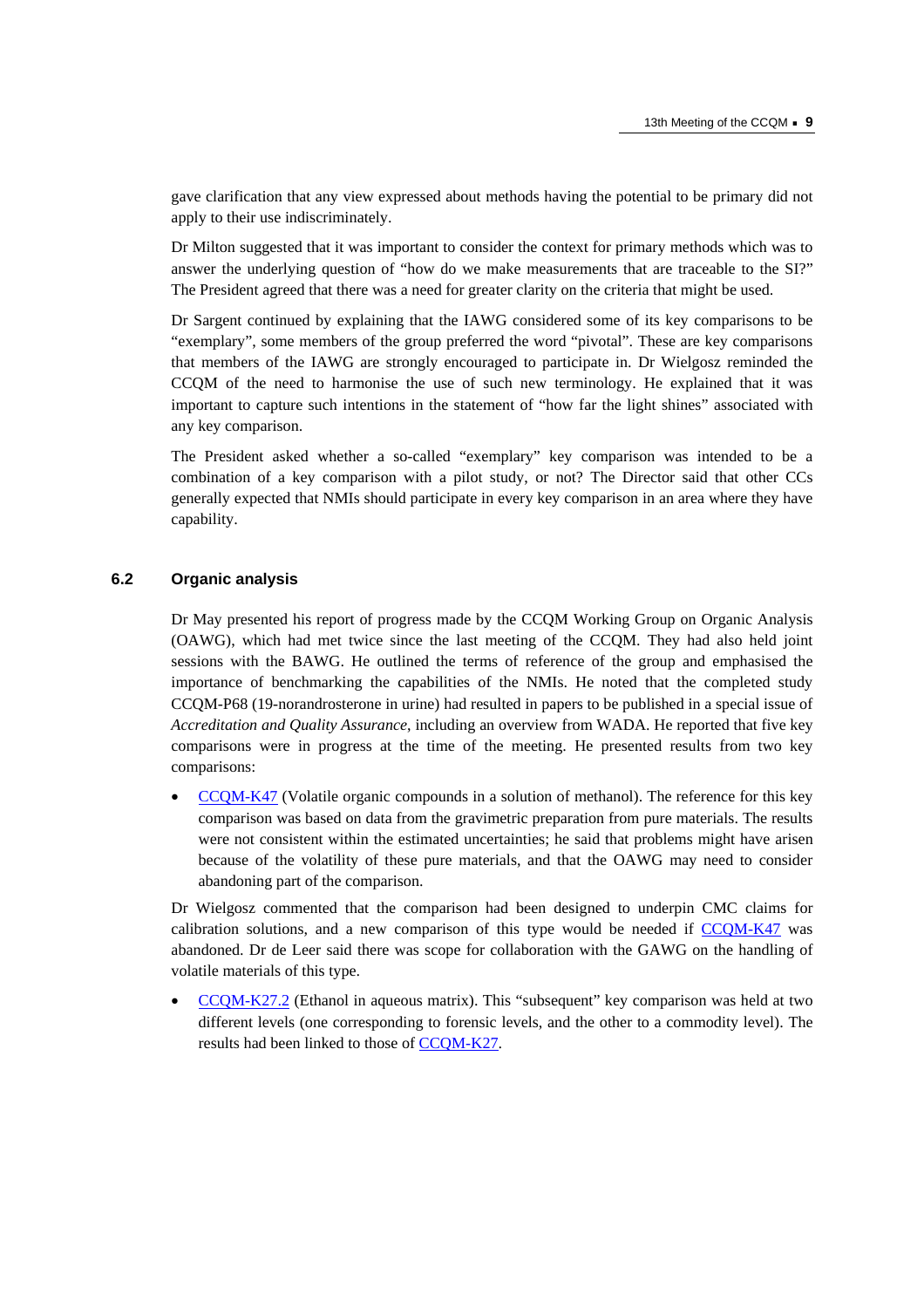He also presented the results from some pilot studies:

- CCQM-P77.a and .b (Cortisol and progesterone in human serum). This pilot study was designed to underpin work on clinical diagnostics. The methods had used deuterium or <sup>13</sup>C-labelled standards and the participants had also included an expert laboratory using an immunoassay technique. With the exception of the low level of progesterone in the male serum, agreement among the laboratories using IDMS-based methods was generally good. The immunoassay method gave higher results than IDMS-based methods for cortisol, and gave variable results for progesterone.
- CCQM-P78 (nutrients in infant formula). The analytes were vitamin-A, niacin and folic acid. Although there was only limited agreement between the results, he proposed that the OAWG might carry out a key comparison during 2008 on these analytes. Dr Wielgosz commented on the limited agreement amongst participants in CCQM-P78 and asked whether subsequent work had elucidated any additional contributions to the uncertainty? Dr Mackay suggested that great consideration be given to defining the range of CMCs that might be underpinned by any further exercise in this area.

Dr May explained that the BIPM was taking a leading role in the OAWG plans for purity analysis. He presented the results of CCQM-P20.e (theophylline) using one 'pure' sample, and one that had been spiked. He said that Dr Wielgosz would give greater detail during his report on the work of the Chemistry section at the BIPM.

• CCQM-P54.1 was a joint study involving the OAWG and the BAWG. This was because the application of the work was largely of interest to participants in the BAWG, but the expertise on the instrumentation required for the measurements was within the OAWG. Dr Mackay commented that there had been particular difficulty defining the measurand for this study. Dr May said that a workshop would be organised to share expertise in this area.

Dr May finished by describing the strategy being developed by the OAWG to rationalise the future workload of the working group. This would include the identification of the most important capabilities that all NMIs should be able to demonstrate.

#### **6.3 Gas analysis**

Dr de Leer presented his report of progress made by the CCQM Working Group on Gas Analysis (GAWG), which had met twice since the last meeting of the CCQM. He observed that the group had continued to grow and had organized two workshops, one on "Optical Spectroscopy" in Turin and the other with the WMO Global Atmosphere Watch's VOC group in Garmisch-Partenkirchen. He reported that Dr Smeulders had taken over from Dr Milton as secretary to the group.

He said that the results of CCQM-P73 and CCQM-P87 had both been discussed at the CCQM workshop held on the previous day because they provided interesting examples of methods for calculating reference values.

He described work being undertaken to p[lan CCQM-K51 \(carb](http://kcdb.bipm.org/appendixB/KCDB_ApB_info.asp?cmp_idy=757&cmp_cod=CCQM-K51&prov=exalead)on monoxide in nitrogen). This would involve 23 participants, which would make it the largest exercise undertaken by the GAWG. Some of this preparation work had been presented as part of EUROMET Project  $N^{\circ}$  900.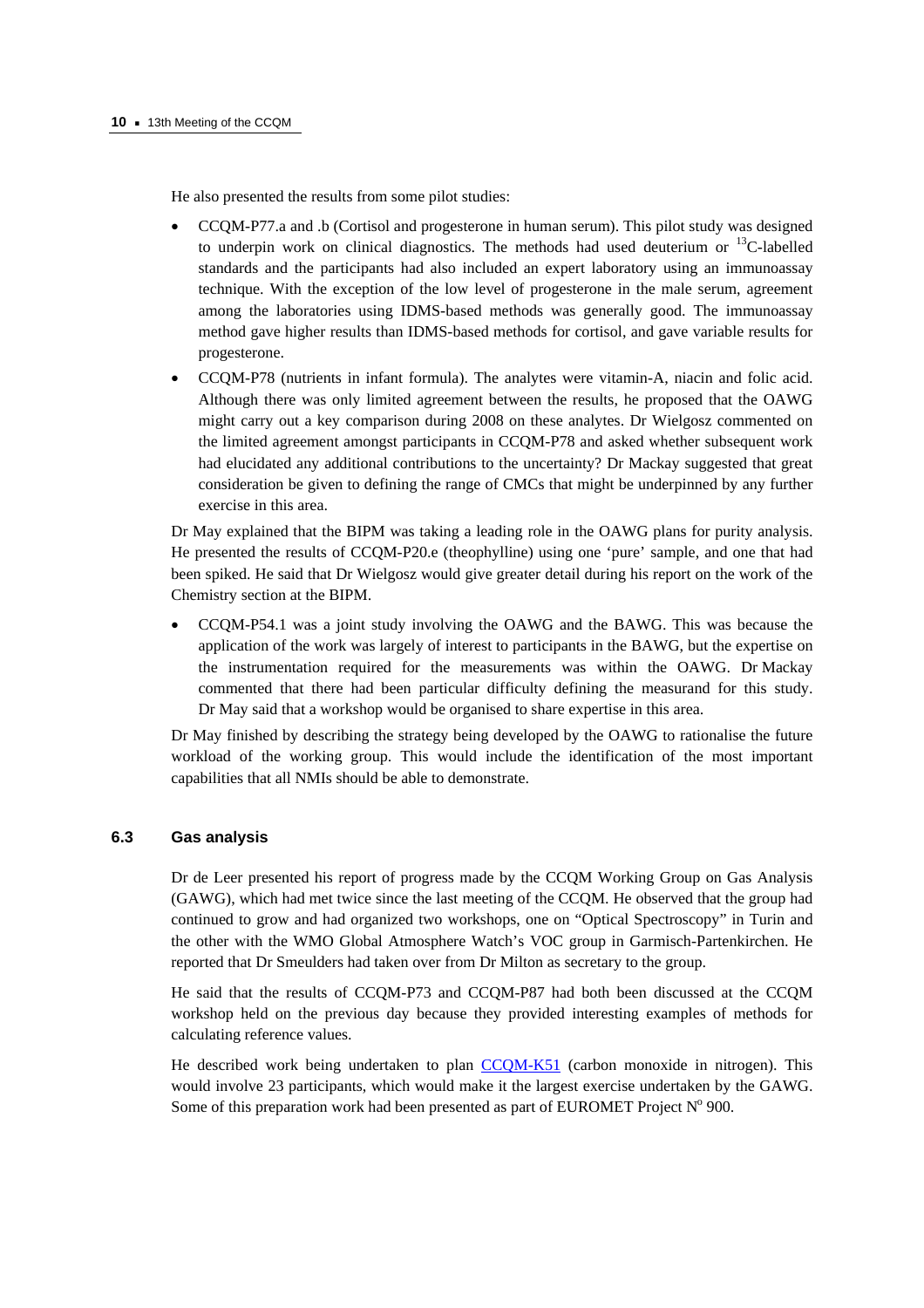He presented the results of three key comparisons:

- [CCQM-K52 \(Ca](http://kcdb.bipm.org/appendixB/KCDB_ApB_info.asp?cmp_idy=758&cmp_cod=CCQM-K52&prov=exalead)rbon dioxide in air at the atmospheric level of 360 μmol/mol), which had involved 20 participants. With one exception, all of the participants had uncertainties that overlapped the KCRV defined independently by gravimetry. The coordinating laboratory had investigated the reason for the single exception, which was unexpected and remained unexplained. Since it was believed to be due to a problem with the travelling standard, it would be repeated on a bilateral basis. An expert laboratory from the NMIA (the former CSIRO) which operated as part of the WMO network had also taken part and had achieved good results using an independent method.
- [CCQM-K53 \(Pr](http://kcdb.bipm.org/appendixB/KCDB_ApB_info.asp?cmp_idy=759&cmp_cod=CCQM-K53&prov=exalead)eparative comparison of oxygen in nitrogen). This had been coordinated by the KRISS, which had developed a very high accuracy comparison method based on GC-TCD. The results indicated agreement between all eleven participants to within 0.2 %.
- [CCQM-K54 \(Pr](http://kcdb.bipm.org/appendixB/KCDB_ApB_info.asp?cmp_idy=760&cmp_cod=CCQM-K54&prov=exalead)eparative comparison of hexane in methane). The results were very good, except for one participant who had produced a standard with some impurities that had interfered with the analytical method used by the coordinating laboratory.

Dr de Leer went on to describe a proposal for a key comparison of measurements of the purity of methane (CCQM-K66), to be coordinated by the NMIJ. The number of participants would be limited to ten because of the difficulty of preparing samples with sufficient homogeneity. A proposal for a key comparison of a multi-component mixture representing typical industrial stack-emission gases  $(NO, SO<sub>2</sub>, CO, CO<sub>2</sub>, propane in nitrogen) was also under consideration. Finally, he reported that$ preparatory work was underway on a comparison of mercaptans in methane (CCQM-K65), required to underpin CMCs relating to the odourisation of natural gas.

Dr Wielgosz commented now that as many as 23 participants wanted to participate in a key comparison that perhaps it would be timely to revert to the model of linked comparisons proposed by the MRA? Dr Milton asked if there was scope for judicious use of the "preparative" model for key comparisons in place of the "analytical" model in more cases, in order to reduce costs? Dr de Leer said this would be a topic to be considered by a strategy group being established by the GAWG.

He concluded by describing a workshop organised by the GAWG on "Optical Spectroscopy" in Turin at the time of the Conference on Precision Electromagnetic Measurements in July 2006. This had addressed the difficulties with measuring and providing standards for species at trace levels typical of environmental measurements. He drew the attention of the meeting to a particularly good presentation made by Dr van Zee from the NIST. He reported that a questionnaire had been circulated to determine the scope of interest for further work in the area. This had led to an agreement by the GAWG to initiate two projects:

- one project on a stable species (e.g.  $CO<sub>2</sub>$ ) which would be coordinated by the PTB and organised within the framework of EURAMET;
- one project on a reactive species (e.g.  $NO<sub>2</sub>$ ) to be coordinated by the BIPM.

The initiation of a sub-group or task force to discuss further work in the area was also being considered.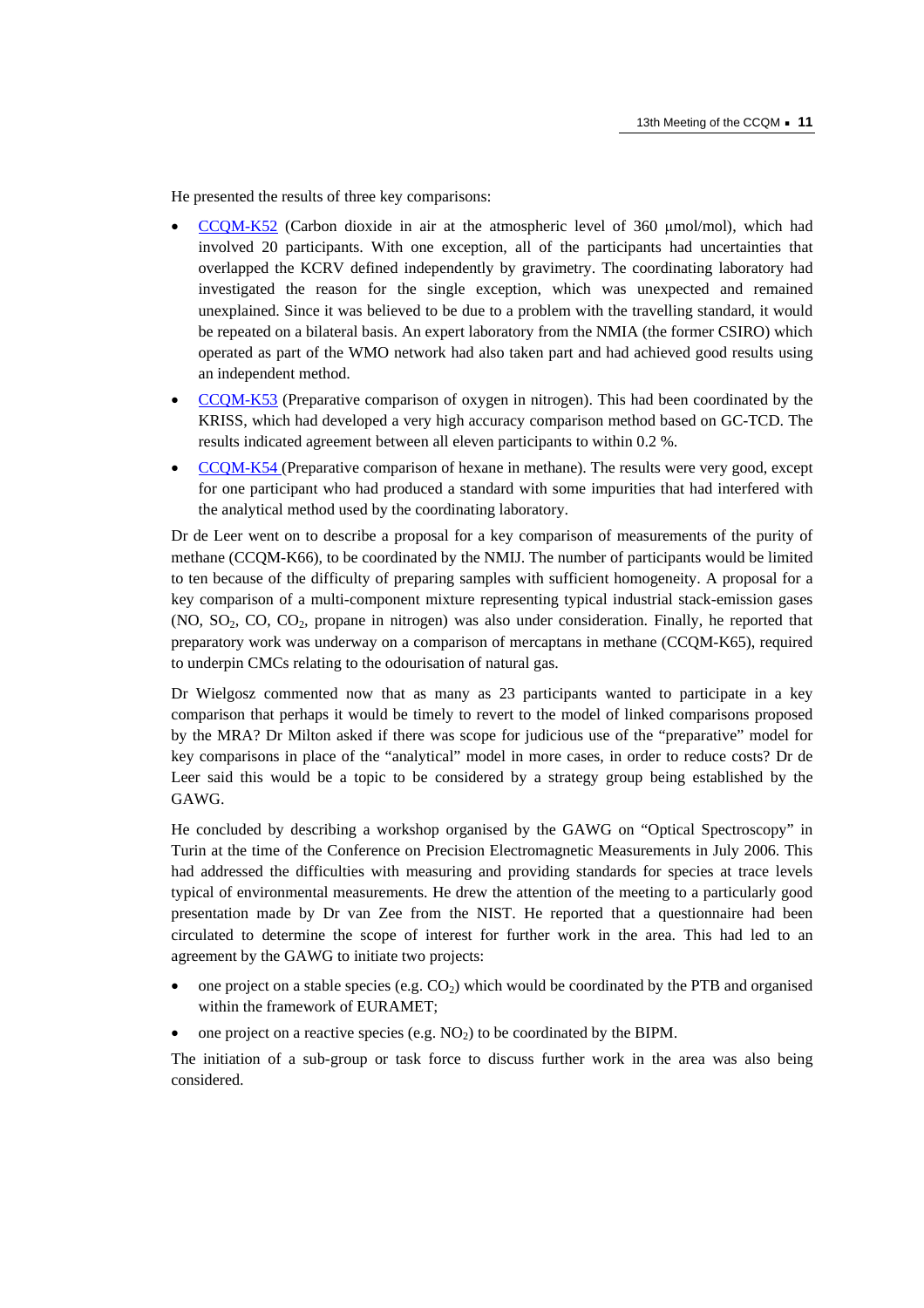#### **6.4 Electrochemical analysis**

Dr Máriássy presented his report of the work of the CCQM Working Group on Electrochemical Analysis (EAWG), which had met twice since the last meeting of the CCQM. He presented the results of three key comparisons.

- [CCQM-K18 \(Carb](http://kcdb.bipm.org/appendixB/KCDB_ApB_info.asp?cmp_idy=169&cmp_cod=CCQM-K18&prov=exalead)onate buffer) had a number of outliers, which reflected the difficulty of working at the extreme alkaline end of the range of pH measurements. There would be a subsequent comparison to resolve these issues.
- [CCQM-K9.2 \(P](http://kcdb.bipm.org/appendixB/KCDB_ApB_info.asp?cmp_idy=799&cmp_cod=CCQM-K9.2&prov=exalead)hosphate buffer) was a repeat of the first key comparisons carried out by the EAWG. It was organised to accommodate some new laboratories as well as a move of location for the primary facilities in Denmark. One result was an outlier, and the laboratory concerned had been asked to look at their measurement report again.
- [CCQM-K59 and](http://kcdb.bipm.org/appendixB/KCDB_ApB_info.asp?cmp_idy=831&cmp_cod=CCQM-K59&prov=exalead) CCQM-P89 (Nitrate and nitrite in calibration solutions and natural water). This key comparison was motivated by the importance of providing traceability for these analytes in food chemistry, water analysis and agriculture. He reported that the spread of results was larger than in previous comparisons. The President observed that the preliminary results suggested that there was scope for more work on the uncertainty of measurements of these measurands.

Dr Máriássy summarised the plans made by the EAWG for future comparisons. These included comparisons of: electrolytic conductivity (CCQM-K36.1), the pH of carbon[ate \(CCQM-K18.1\) a](http://kcdb.bipm.org/appendixB/KCDB_ApB_info.asp?cmp_idy=813&cmp_cod=CCQM-K18.1&prov=exalead)nd oxalate  $(CCOM-K20)$  buffers and the assay of potassium chloride with the IAWG  $(CCOM-K48)$ . He also summarised some presentations made to the group on modelling the pH of carbonate buffer, on the potential for stripping voltametry to perform as a primary method and activity measurements in complex mixtures.

Dr de Leer asked whether the EAWG would address the issue of measuring pH in organic solutions such as biofuels? The President said that any such requirements should be investigated.

## **6.5 Surface analysis**

Dr Unger presented his report of progress of the CCQM Working Group on Surface Analysis (SAWG), which had met the day before the CCQM. He reviewed the terms of reference of the group and reported that around 25 scientists were involved in the group from nine NMIs.

The only key comparison currently underway within the group [was CCQM-K32 \(Silicon](http://kcdb.bipm.org/appendixB/KCDB_ApB_info.asp?cmp_idy=550&cmp_cod=CCQM-K32&prov=exalead) dioxide on silicon). It had nine participants and three in a parallel pilot study (CCQM-P84). The results had been discussed previously at meetings in 2006 and 2007. However, it was still the case that five results of measurements made by XPS were in good agreement, whilst there was poorer agreement amongst results from four other methods. Investigations had identified the existence of an effect in some results due to the existence of hydrocarbon and water layers on the samples. It had been agreed that this lack of agreement was due to the presence of ultra-thin surface contamination that was not detected by XPS and that some new science was needed to resolve these differences before a KCRV could be established.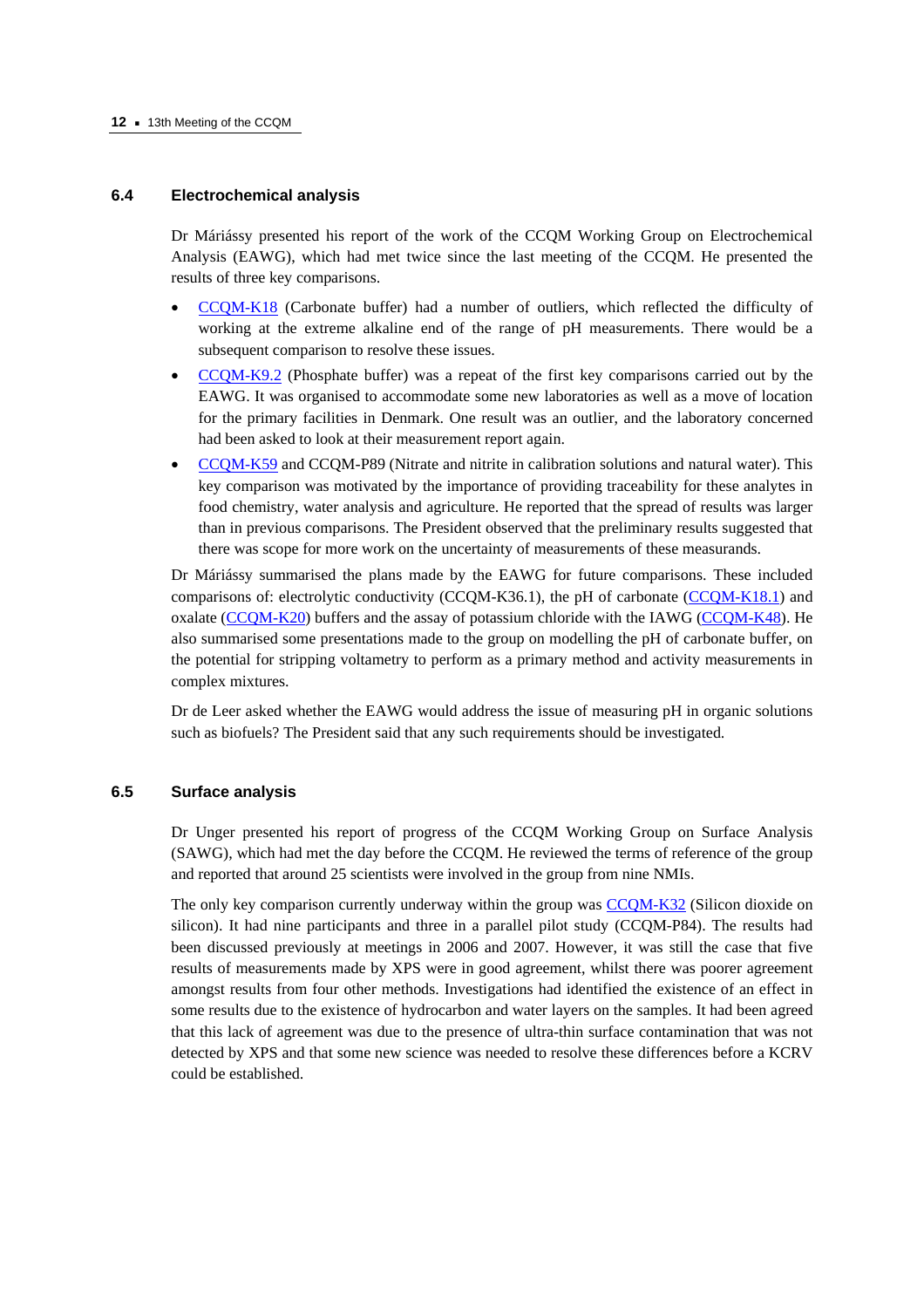Professor Wallard recommended that the report of the comparison should describe how the traceability of each measurement result had been established, and that the working group was expected to propose a KCRV in order to complete the report.

The SAWG had received a report of a pilot study on the same system [as CCQM-K32 carr](http://kcdb.bipm.org/appendixB/KCDB_ApB_info.asp?cmp_idy=550&cmp_cod=CCQM-K32&prov=exalead)ied out as APMP-P08. This had involved more different methods, and had led to similar results.

Dr Unger also reported on the results of several pilot studies:

- CCQM-P80 (C and N concentrations in coatings on steel) and CCQM-P81 (C in bulk steel). Both studies had used EPMA and the results had shown much larger differences than the expanded uncertainties. It was proposed to establish protocols to improve performance in this area.
- CCQM-P95 (Nitrogen concentration in a 'diamond-like' carbon film). This had involved seven NMIs and one expert laboratory and involved analysis by EPMA. It was concluded from this and the previous two pilot studies that the EPMA method was not yet well-enough developed to be used in a key comparison.
- CCQM-P98 (Fe-Ni concentration in alloy films on silicon). A set of traceable Fe-Ni alloys had been prepared and certified by the KRISS which were ideal for this study. The results were very encouraging. It is planned to develop a key comparison (CCQM-K67) and parallel pilot study (CCQM-P108) using a similar unknown alloy sample.

He concluded by proposing that the work of the group should be extended to encompass work on organic layers on surfaces.

#### **6.6 Bioanalysis**

Mrs Parkes presented her report of the progress made by the CCQM Working Group on Bioanalysis (BAWG), which had met twice since the last CCQM. She reported that they had held useful discussions with the OAWG and the SAWG during their meetings.

She presented the results of one key compari[son \(CCQM-K61\), wh](http://kcdb.bipm.org/appendixB/KCDB_ApB_info.asp?cmp_idy=828&cmp_cod=CCQM-K61&prov=exalead)ich would underpin many applications of the polymerase chain-reaction (PCR) method. It had made use of a reference sample prepared by gravimetric dilution. She illustrated how the key comparison was carried out at concentration levels 4 to 5 orders of magnitude lower than those used for the pilot study CCQM-P55. In both parts of the comparison, the results from participants showed a bi-modal distribution and the estimated uncertainties were insufficient to explain the observed variability. Further information was being obtained from participants to complete the report.

She also presented the results of four pilot studies:

• CCQM-P59.1 (Protein structural measurements by circular dichroism). The results of CCQM-P59 had been received and a further pilot study (CCQM-P59.1) would be carried out to improve aspects of sample handling. There had been some discussion about the range of calibration and measurement capabilities for CD measurements that a key comparison based on this study might underpin. One possibility was through the dissemination of a "molar" CD spectrum.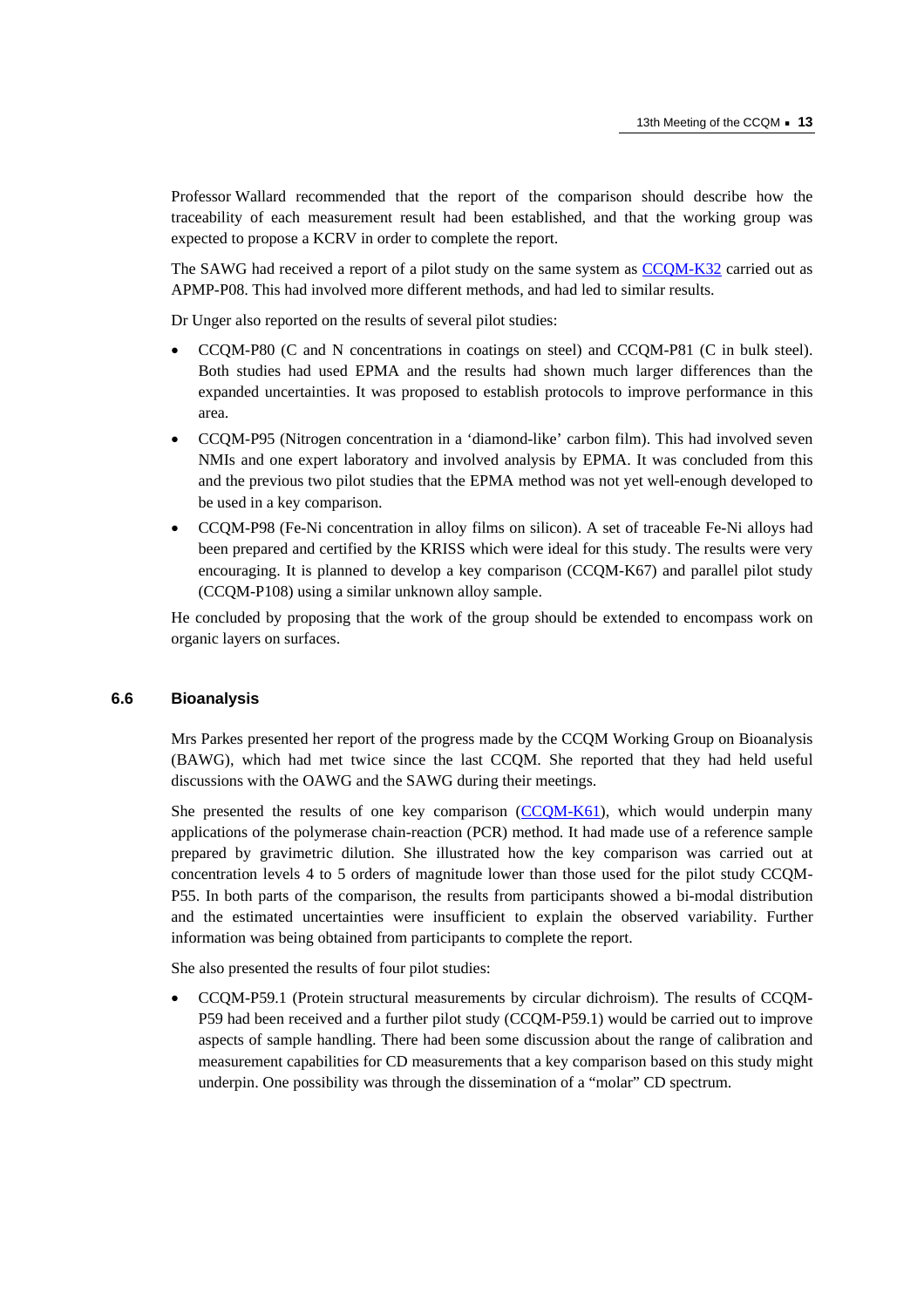- CCQM-P55 (Protein quantification). This pilot study would involve a "step-by-step" approach working from the quantification of peptides up to proteins and would eventually underpin the work of the JCTLM.
- CCQM-P94 (Quantification of DNA methylation), which addressed a measurand that was important for the identification of cancerous tissue. Samples were being prepared and results would be presented at the next meeting.
- CCQM-P58.1 (Assay by ELISA). This study followed CCQM-P58 which had evaluated various instrumental effects in the ELISA assay. The next phase of the study would investigate the utility of the ELISA assay to transfer SI-traceable measurements of a protein reference material from a high concentration stock to one at the nanogram per litre level. It would study a clinically-relevant human myocardial infarction marker. The scope of possible calibration and measurement capabilities that might be underpinned by a key comparison in this area had also been discussed.

She also proposed some new pilot studies:

- Glycan species measurement in digested glycoprotein mixture (CCQM-P101). This topic is of great importance to the bio-pharmaceutical industry. The proposed pilot study would be coordinated by the NIBSC with NPL and would involve scientists from the US Pharmacopoeia. Calibration and measurement capabilities that might be underpinned by this study included "glycan species present in a mixture typical of that released from therapeutic glycoproteins".
- Quantification of cells with specific phenotypic characteristics (CCQM-P102). This study would measure the fraction of cells of a given phenotype by flow cytometry. It would use a NIST fluorescent bead SRM as well as well characterised quantified reference cells.
- Multiplexed RNA gene-expression bio-markers (CCQM-P103). This would build on experience gained from CCQM-K61 with DNA and demonstrate capabilities for RNA. The first stage would measure a single RNA transcript with a matched calibrant.

She also reported a proposal that was being developed for a pilot study to work on genomic DNA quantification was also under consideration. She observed that the results of some studies carried out by the BAWG were leading to peer-reviewed publications.

She concluded by describing the discussions held by the group on its future work programme. Many NMIs were developing capability in bio-measurement. The roadmaps developed in previous years had been reviewed and the present set of pilot studies and key comparisons fitted in with them. In the future, the group would also consider regional requirements. The group was still considering how to deal with reference materials that had properties on a nominal scale.

Dr May commented that the expertise for all of the CCQM working groups at the NIST was held in one division, except for the BAWG for which it was distributed over the NIST. The President said that this was typical and presented a challenge for internal coordination. Dr Moon asked if the BAWG would address the issue of the safety of nanoparticles. Professor Emons said that safety and toxicology issues were not the responsibility of CCQM. The President said that nevertheless, there were some metrology issues that required solutions.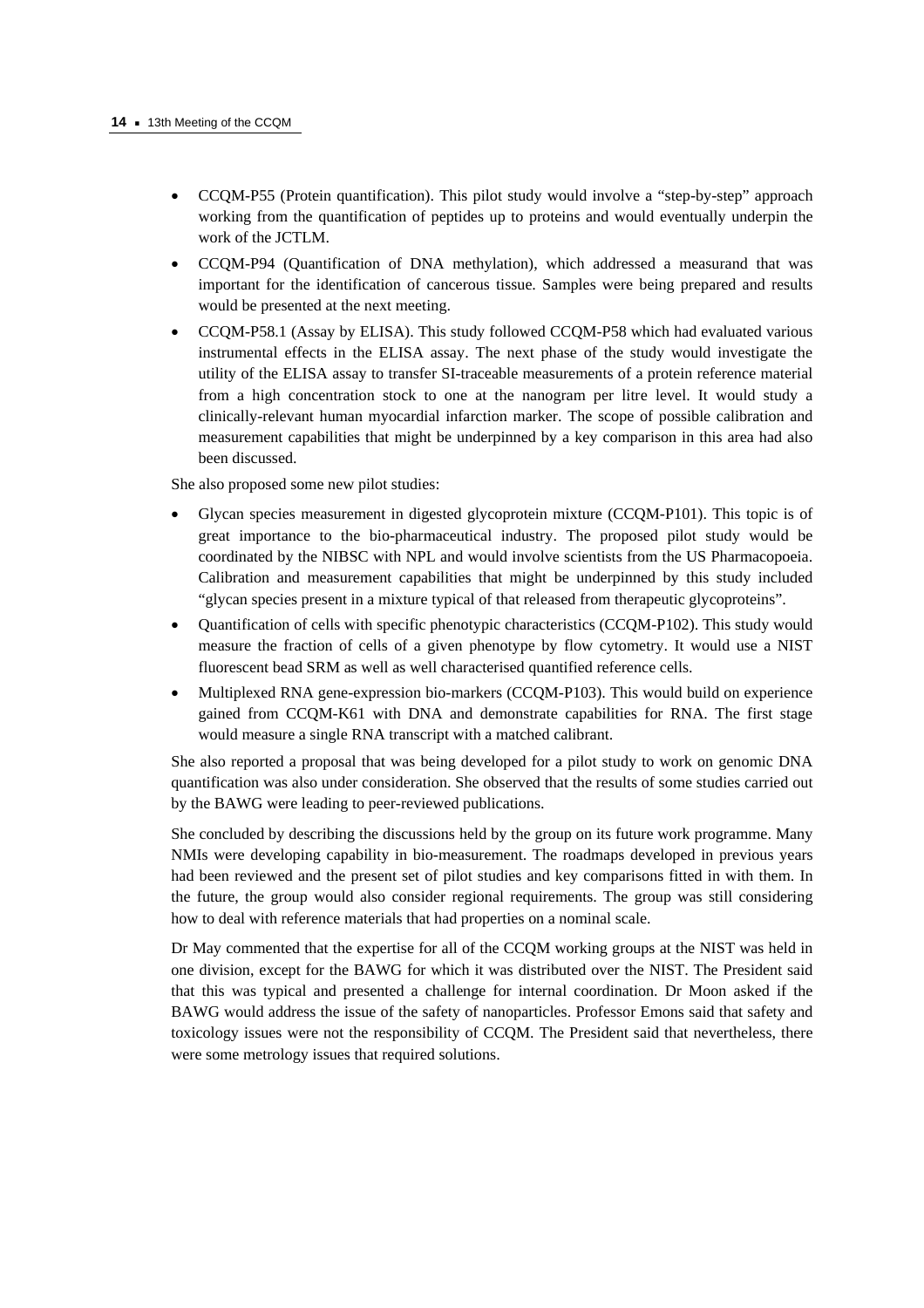#### **6.7 Key comparisons and CMC quality**

Dr Mackay presented her report on the work of CCQM Key Comparison Working Group (KCWG). She said that the workshop held the previous day had been an important opportunity for the KCWG to initiate a discussion about strategy with the other WGs. She presented the proposed timescale for the CMC review process to be used during 2007. She emphasised that if deadlines were not adhered to, then claims would be excluded, and also that where required supporting information must be supplied.

She reported that there were 3736 CMCs relating to the work of the CCQM in April 2007. She hoped that useful discussions with Dr Thomas and Dr McLaren would lead to some new proposals on how to deal with the relationship between CMCs and KCs in the areas covered by CCQM and to take forward the conclusions of the workshop held the previous day.

She commented that the re-review of approved CMCs was not specifically the responsibility of the KCWG, but that they would contact the RMOs and ask them to remind the NMIs that this should be underway. There was also a problem with the large number of claims for "calibration services". More information would be required about these in the future. She noted that 24 claims in the category "organic solutions" were underpinne[d by CCQM-K47, whi](http://kcdb.bipm.org/appendixB/KCDB_ApB_info.asp?cmp_idy=734&cmp_cod=CCQM-K47&prov=exalead)ch had poor results. The KCWG would investigate this.

Mr Squirrel asked how the reports of on-site audits of NMI Quality Systems fed into the processes of the KCWG? Dr Mackay said this was largely the responsibility of the RMOs.

## **7 UPDATE ON THE KCDB**

Dr Thomas reported that the Appendix B website was receiving a steady number of 3500 visits per month, which were believed to originate mainly from the NMIs. Nearly three times as many visits were received by the Appendix C website and this number was increasing rapidly.

She reported that various changes were being made to make the website more usable by visitors from outside the NMIs. For example: fewer clicks were required to access material, revised terminology had been used and wider access was available by use of a search engine.

Mr Squirrel said that the improvements represented a great step forward and Dr Thomas and her colleagues were to be congratulated.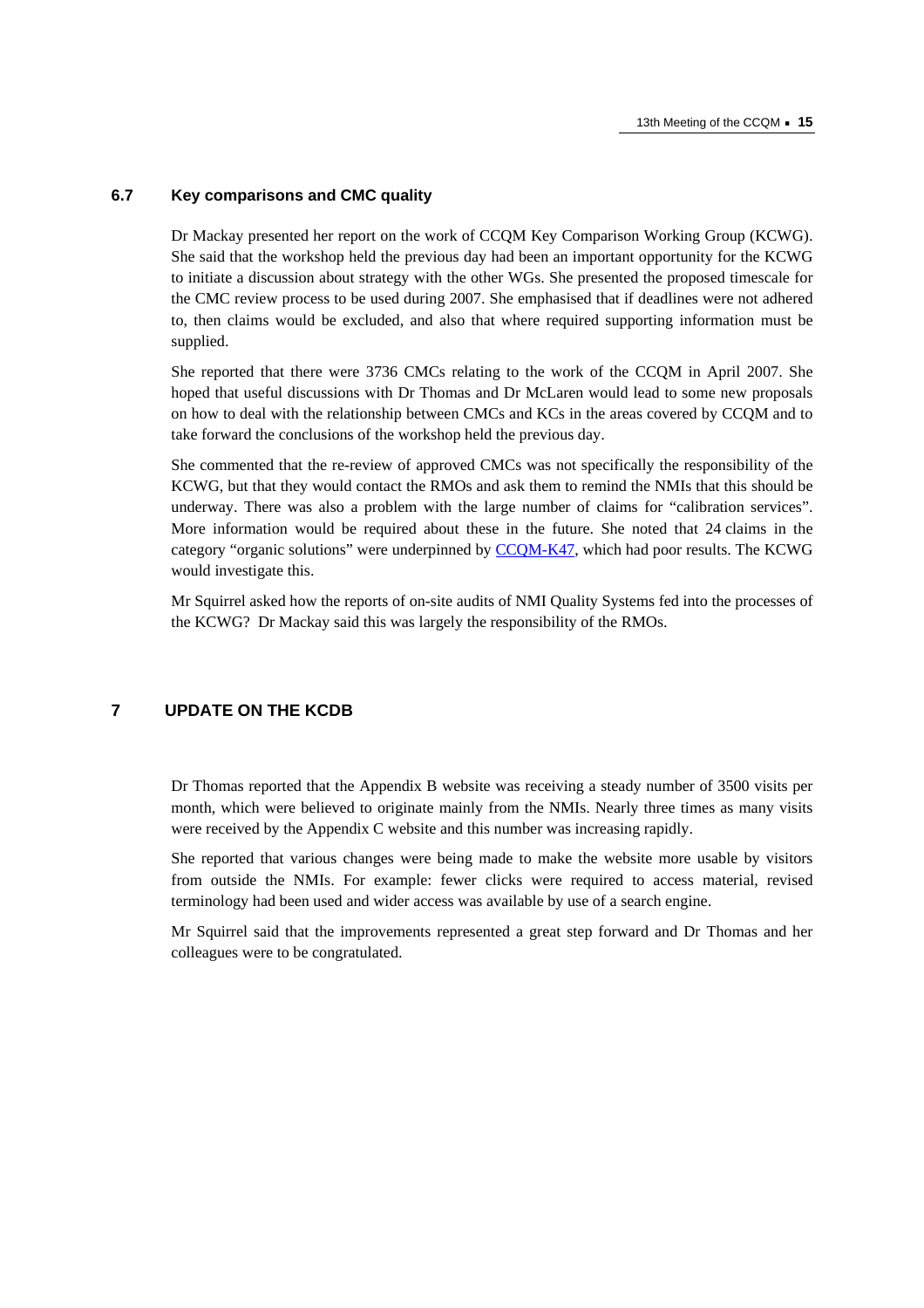#### **8 BIPM PROGRAMME ON METROLOGY IN CHEMISTRY**

Dr Wielgosz presented his report on the work carried out during the year by the Chemistry section at the BIPM. He thanked four seconded scientists for their contribution to the work: Dr Shimizu (from the NMIJ), Dr Perez (from the CENAM), Dr Rakowska (from the GUM) and Dr Sega (from the INRIM). He went on to summarise the key comparisons and pilot studies being coordinated by the BIPM.

• CCQM-P20e (Purity of theophylline). Two comparison samples had been prepared – one (-P20e.1) by the LGC, which was characterised by the BIPM, and one (-P20e.2) of a spiked material that was both prepared and characterised by the BIPM. There was an impurity present in this second sample at extremely low levels that was not identified by the BIPM or any of the participants. The homogeneity of the material was studied in detail. For the spiked material, larger samples were used to minimise the uncertainty from this source.

The reference value for P20e.1 was based on a weighted mean after the exclusion of two outliers whose results did not include full consideration of all possible sources of error. The reference value for P20e.2 was based on the gravimetric reference value and the uncertainty due to preparation and non-homogeneity had been combined to calculate the uncertainty of the reference value. He commented that several participants had submitted uncertainties that would lead to the erroneous conclusion that the physical constraint of 100 % purity could be exceeded, and that this should be avoided in future comparisons. He concluded that there was good agreement, in part because the material under study was ideally suited to the LC-MS method.

- CCQM-20.f (Digoxin) would be the last pilot study in the organic purity series. The OAWG had developed a model based on "molecular mass versus polarity space'' as a way of classifying measurement capabilities for the characterization of pure organic materials. The BIPM would coordinate a series of key comparisons to span these capabilities starting [with CCQM-K55.a](http://kcdb.bipm.org/appendixB/KCDB_ApB_info.asp?cmp_idy=823&cmp_cod=CCQM-K55.a&prov=exalead) (steroid hormones). Planning was underway at the BIPM.
- [BIPM.QM-K1 \(Ozone](http://kcdb.bipm.org/appendixB/KCDB_ApB_info.asp?cmp_idy=733&cmp_cod=BIPM.QM-K1&prov=exalead)) is the first "on-going" key comparison to be organised by the CCQM. The protocols have been agreed and published. Following work reported at the last CCQM, a kit from the NIST had been used to upgrade one of the standard reference photometers at the BIPM.
- CCQM-P73 (NO in nitrogen). Eleven participants in this pilot study had submitted two standards. In addition, three primary standards from an NMI were used as control standards. Two different analytical methods had been used. Seven of the twenty-two results appeared to be displaced below the regression curve. Six of these were found to have excess  $N_2O$  and  $HNO_3$ . Consequently, the regression curve was re-calculated excluding these points. He demonstrated that these results were consistent with other CCQM key comparisons ([e.g. CCQM-K1.a](http://kcdb.bipm.org/appendixB/KCDB_ApB_info.asp?cmp_idy=47&cmp_cod=CCQM-K1.a&prov=exalead)**)** on the same analyte, but with noticeably improved uncertainties for the analytical values.

He concluded by describing plans for work on nitrogen dioxide, which might also meet the requirement from the GAWG for a study that tested the capability of spectroscopic methods to measure gases. He described the dynamic permeation standard for nitrogen dioxide used at the BIPM. At present, it appeared to lead to levels that were biased high with respect to the values of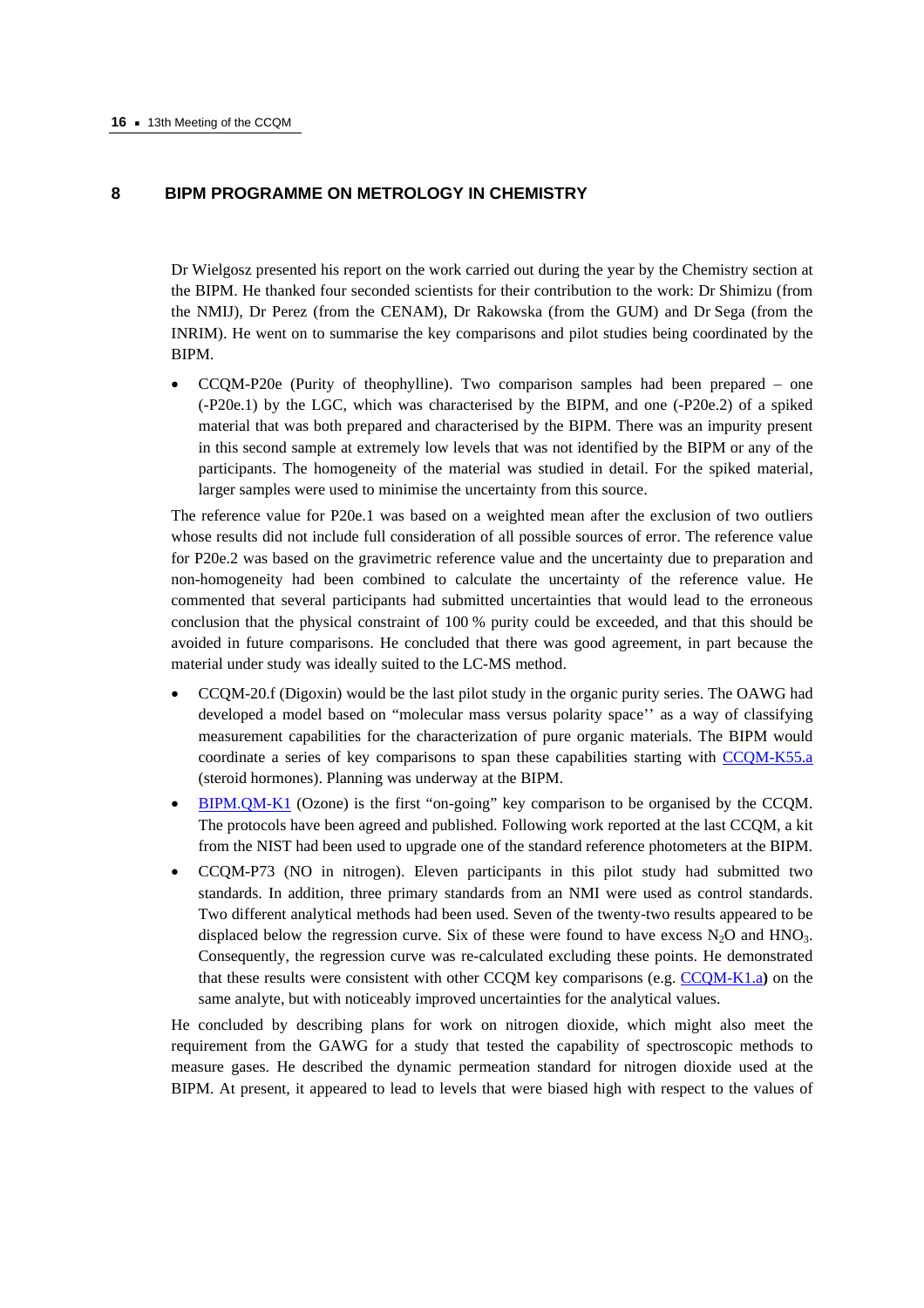standards purchased from two NMIs, which were biased with respect to each other by a similar order of magnitude.

Dr Wielgosz concluded by summarising the work carried out by Mlle Maniguet to support the database of the JCTLM. The database receives approximately 700 visits each month, including many from companies and laboratories in the IVD industry.

#### **9 REPORTS ON RMO ACTIVITIES**

## **9.1 APMP**

Dr Sin presented a report on behalf of herself and Dr Yu Yadong, the Chairman of the TCQM of the APMP. At the end of 2006, the APMP had 32 members from 21 countries and 5 associate members. The APMP has signed a Memorandum of Understanding with their regional accreditation cooperation (APLAC) and has developed a strategy to use its resources more effectively.

Two key comparisons in the area of gas analysis have been completed by the TCQM and two supplementary comparisons were underway in the same area. She also gave details of a series of biand tri-lateral comparisons in gas analysis. Nine pilot studies had been completed in organic and inorganic analysis, two were underway and three were being proposed.

A workshop on gas analysis was being planned for May 2007 in Xian. Also an international conference on metrology in chemistry was being organised in June 2007 in Xian and a Symposium on the same topic in Hong Kong.

## **9.2 COOMET**

Dr Efremova presented a report on behalf of Prof. Konopelko, the Chairman of the Physical Chemistry Committee of the COOMET. She described the main objectives of COOMET activity in the area, and showed how the CMCs submitted by the group were distributed across the different areas. There were eight comparisons being organised by the COOMET committee on 'physical chemistry'. A subcommittee on electrochemistry chaired by Dr Karpov from the VNIIFTRI had been established.

#### **9.3 EUROMET**

Dr Charlet summarised the work of the MetChem committee of EUROMET. The committee has four sub-committees. The last plenary meeting had been held at the IPQ in Portugal and had incorporated a workshop with local laboratories and a presentation from EURACHEM. He announced that Dr Güttler from the PTB would take over from him at the end of May.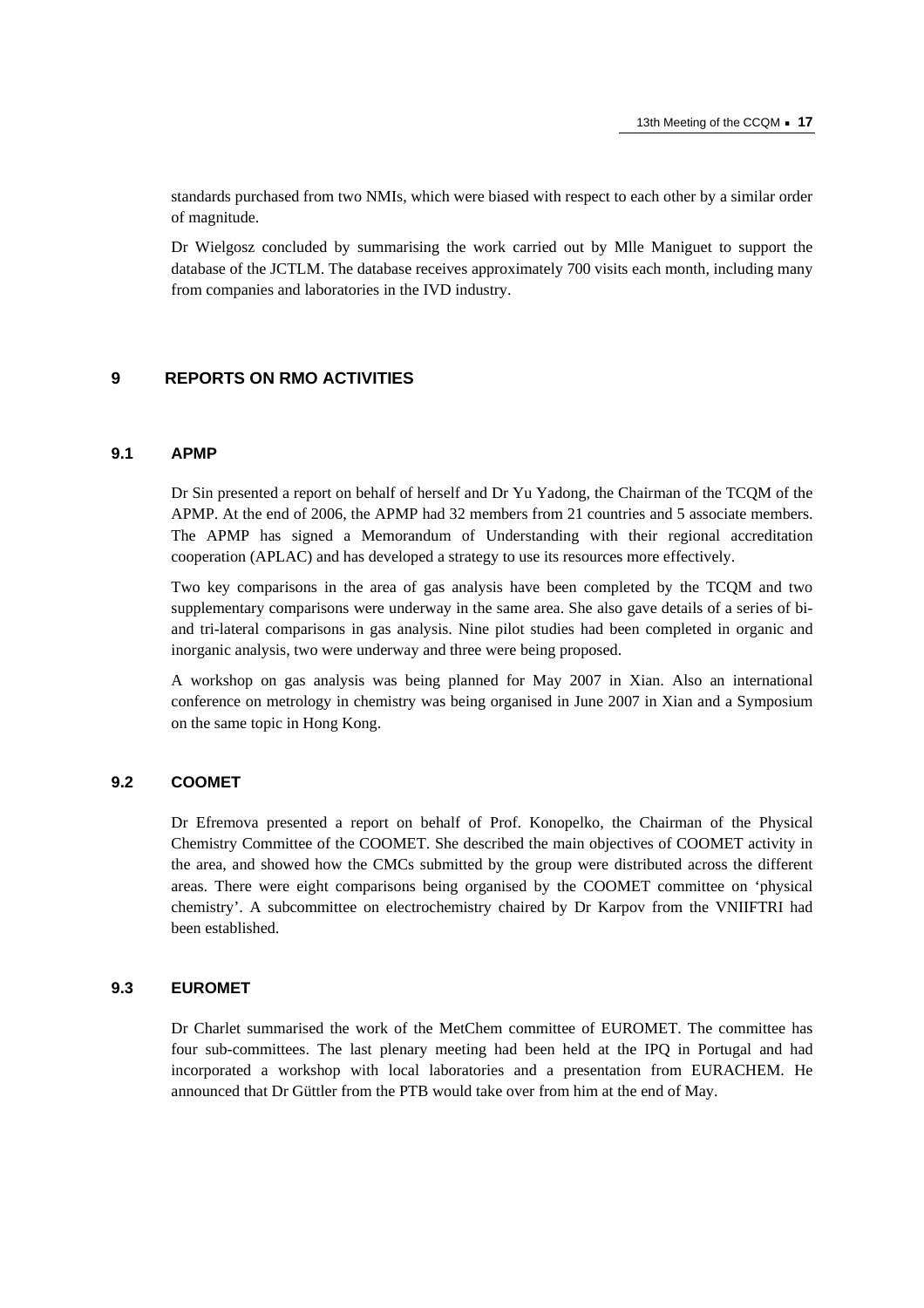He also provided an update on the iMERA project being carried out by EUROMET, which had involved the development of detailed 'road-maps' for their work. One outcome was that EUROMET had established a new legal body – EURAMET, which would take over from it. It had also led to an application to the EU for funding a large programme of collaborative research between NMIs within EURAMET. This was hoped to be for 273 million euro over 7 years. A bridging programme funded as an ERA-NET project would precede this. This would focus on health and several other areas.

#### **9.4 SADCMET**

Mrs Prins presented a review on behalf of Dr Louw, the chair of the SADCMET Working Group on Quantity of Matter. SADCMET involved 14 countries and was collaborating with other African metrology organisations under AFRIMETS.

CSIR-NML is still the only NMI within SADCMET to have participated in key comparisons and to have submitted CMCs covered by the CCQM. Four other NMIs have some capability in chemical metrology (Mauritius, Namibia, Tanzania, and Zimbabwe).

She concluded by informing the meeting that the CSIR-NML will be renamed National Metrology Institute of South Africa (NMISA) and would soon operate under a new legal basis.

## **9.5 SIM**

Dr May presented his report on the chemical metrology working group of the SIM. The principal activities of the group involve outreach and awareness, proficiency assessment activities and training in CMC preparation and review. He explained the format developed by the group for its seminars, and explained how they planned to change them in the future.

He reported that the most recent proficiency assessment carried out by the SIM had covered vehicle emission gas standards and PAHs in soil. He also showed the results of a comparison held subsequently [to CCQM-K47 for la](http://kcdb.bipm.org/appendixB/KCDB_ApB_info.asp?cmp_idy=734&cmp_cod=CCQM-K47&prov=exalead)boratories in SIM. He reported that SIM was responsible for more than 25 % of all CCQM CMCs, but that they all originated from four laboratories.

The President concluded that it was encouraging to see an increasing level of activities in the regional metrology organisations and a greater level of cooperation.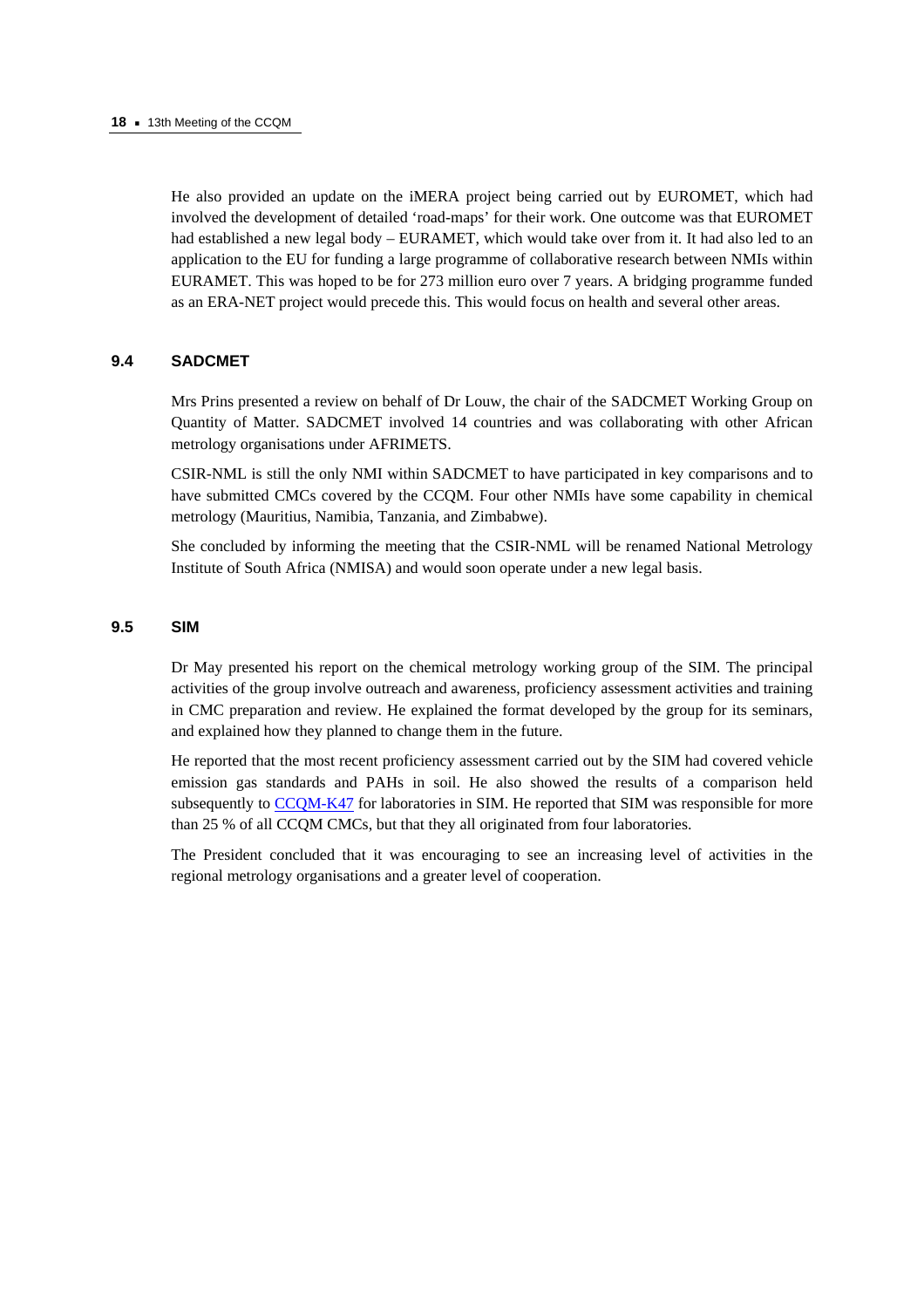## **10 THE JOINT COMMITTEE FOR TRACEABILITY IN LABORATORY MEDICINE (JCTLM)**

#### **10.1 JCTLM WG 1**

Dr May presented an update on the work of WG 1 of the JCTLM. Its mandate was to develop quality criteria for higher-order reference materials and methods, and to publish a list of those that met them. A number of technical review teams, including one dealing with Quality Systems carry out the work of WG 1. The list of materials is divided into two parts – one for which SI traceability is available, and one for which it is not.

He concluded by describing the challenges faced by the working group. These include: the need to address reference materials labelled or certified for properties on a nominal or ordinal scale; the fact that the JCTLM lists only covered 75 out of the 400 quantities routinely measured in the clinical laboratory; and the need for more commitment to participation in comparability studies.

Dr Wielgosz asked if it was known how the EC would use the JCTLM database? Professor Emons said that the EC expert group on medical devices would make use of it, but the details of how this might be done had not yet been agreed.

## **10.2 JCTLM WG 2**

Professor Siekmann described the work of WG 2 of the JCTLM, which is concerned with reference measurement laboratory services. Criteria for listing reference measurement service providers in the JCTLM database included the 'metrological level' of the reference procedure performed and the accreditation status of the laboratory. He described the information that reference laboratories were asked to submit to the working group. He reported that 190 services from 21 laboratories had been nominated and 104 had been recommended for approval by the review teams for listing on the JCTLM database. These covered a total of 32 measurands. He highlighted the importance of the availability of an external quality assurance system for laboratories working in this area.

He presented the results of ring trials amongst laboratories carrying out measurements of cholesterol, potassium and the enzyme ALT in human serum. He also showed how the results of some of these reference laboratories compared with routine laboratories. These results reflected well on those laboratories registered by the JCTLM. The results of these comparisons were available from the DGKL website.

Dr Besley observed that the uncertainties reported by different laboratories were sometimes quite different. Professor Siekmann said that further work and harmonization was necessary in this area.

The President thanked Dr May and Prof. Siekmann for their presentations and encouraged NMIs to continue to collaborate with clinical laboratories and the IFCC and support the review processes undertaken by the JCTLM working groups.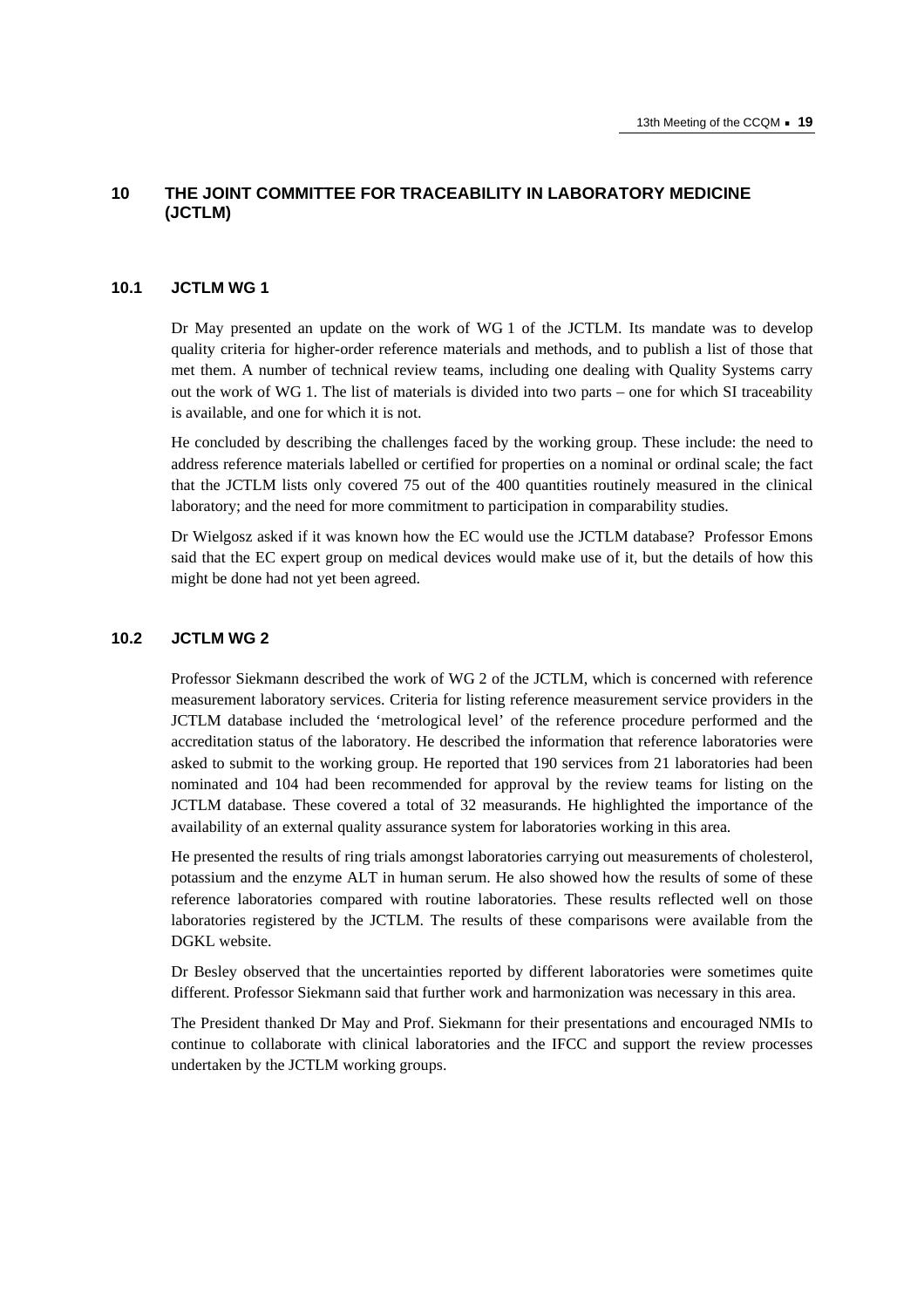#### **11 WORLD METEOROLOGICAL ORGANIZATION**

Dr de Leer described progress in the collaboration between the GAWG and the WMO-GAW. The collaboration principally concerns the provision of standards for volatile organic compounds, which are of interest to the GAW because of their role in the generation of ozone in the troposphere. A Memorandum of Cooperation between those NMIs that were active in the provision of low concentration VOC gas standards (KRISS, NIST, NMi, and NPL) and the WMO-GAW was under preparation.

He explained that measurements of such VOC species were required to be stable to better than 1 % per year. He listed the compounds required, and noted that some of them fell within the established capabilities of the NMIs whilst others did not. In particular, further research would be required to provide standards of formaldehyde and dimethyl sulphide. He concluded by offering the support of the GAWG in organising a joint BIPM-WMO workshop in 2008.

Dr Güttler informed the meeting about work being undertaken to support measurements of ocean salinity. This collaboration was being organised as a EUROMET project coordinated by the PTB. A practical scheme known as PPS-78 was in use, but it did not lead to results being traceable to the SI. The collaboration was intended to remedy this.

## **12 ISO REMCO**

Professor Emons provided a report on behalf of Dr van der Veen, the chairman of ISO REMCO.

The committee had been reorganised and had established sub-groups devoted to international harmonisation and technical guidance. He reported that two technical reports would be published. These concerned the categorisation of reference materials (RMs) and recommendations for the transport of Certified Reference Materials (CRMs). A new guide on quality-control reference materials (ISO Guide 80) was close to completion together with revisions of ISO Guides 33 (Use of RMs) and 30 (Terminology). They were preparing for a limited review of Guide 34, which would not change the principles or rules, but would provide more explanation following its use around the world.

Dr Wielgosz asked if ISO REMCO was involved in the revision of ISO Guide 43 (Proficiency testing by interlaboratory comparisons). Professor Emons said this was being managed by ISO CASCO, although it was relevant to the proposed ISO Guide 80.

There was some discussion about the need for collaboration between the JCGM in its revision of the VIM and the ISO REMCO. It had been agreed that the revised version of the VIM would introduce a note recognising that the ISO REMCO included a different definition for "reference material".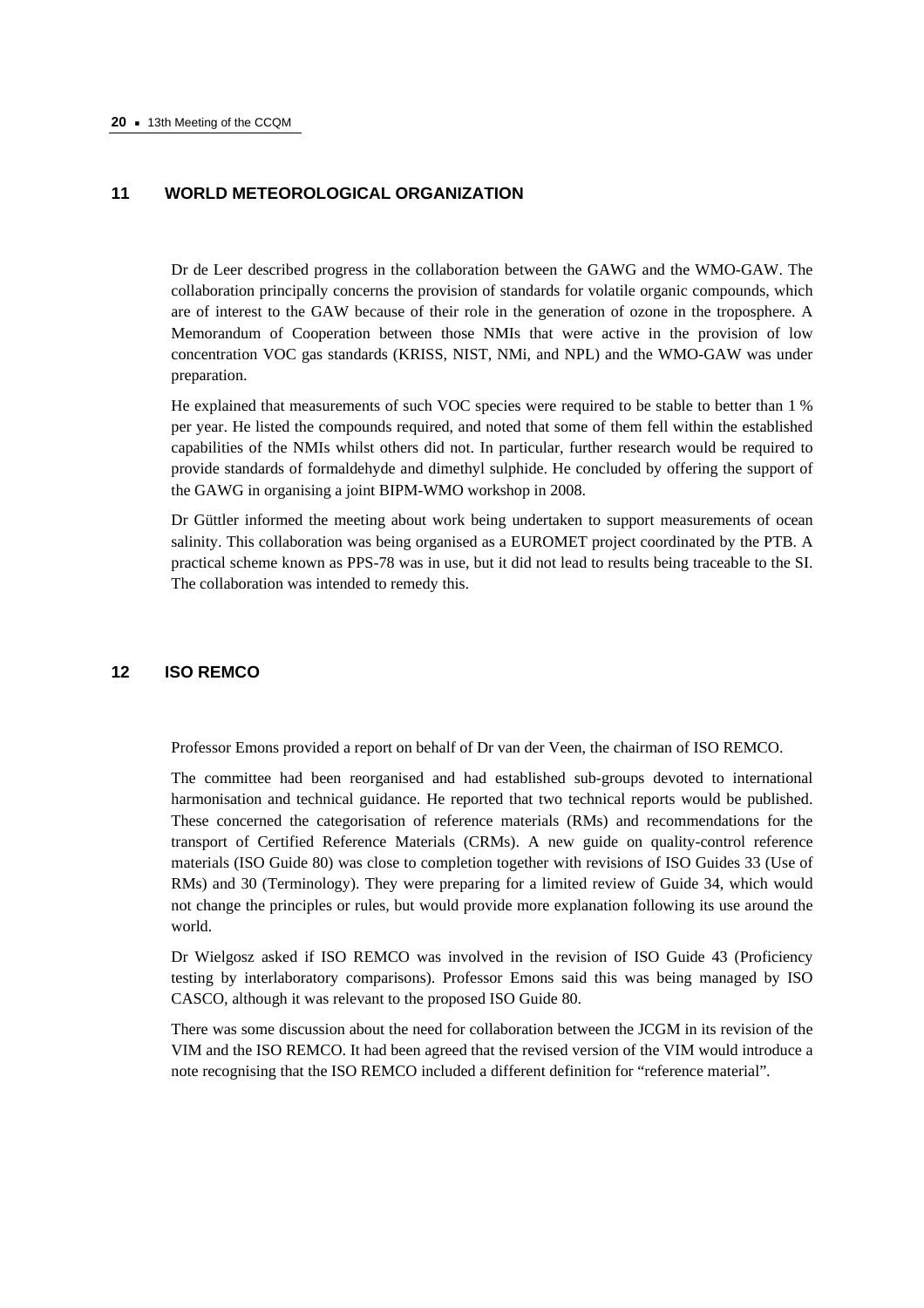The President said that the CIPM was not content with this outcome, which was far from ideal. Mr Squirrel said that the ILAC was also not pleased with the outcome.

## **13 INTERNATIONAL ATOMIC ENERGY AGENCY**

Dr Fajgelj reported that the Quality System at the IAEA Dosimetry Laboratory had been reviewed and approved by a panel of quality experts from various RMOs on 5 October 2006. For this purpose the JCRB prepared "Guidelines for the Review of CMCs and the Monitoring and Reporting of the Operation of Quality Systems by International Intergovernmental Organizations who are Signatories of CIPM MRA". These guidelines and the established per review process might now also be used by the other parts of the Agency's Laboratories, namely those which participate in the CCQM.

## **14 INTERNATIONAL UNION OF PURE AND APPLIED CHEMISTRY**

Professor de Bièvre provided some information about the work of the Commission on Isotope Abundance and Atomic Weights (CIAAW). He also reported that an IUPAC project entitled, "Metrological traceability" was underway. It would describe what exactly is traceability and explain how it might be achieved in practice.

#### **15 INTERNATIONAL LABORATORY ACCREDITATION COMMITTEE**

Mr Squirell provided some information about the ILAC including the revised ILAC Guide 13 on proficiency testing. He reported that it had 58 full members who were signatories to its multi-lateral agreement. A meeting had been held between the regional accreditation bodies and the BIPM to discuss the dissemination of traceability.

He repeated his view that Best Measurement Capabilities (BMCs) and Calibration and Measurement Capabilities (CMCs) should be considered to be the same. He concluded by discussing the collaboration between the ILAC, the BIPM and other international stakeholders on the accreditation of proficiency test providers (CCQM/07-14, on restricted access).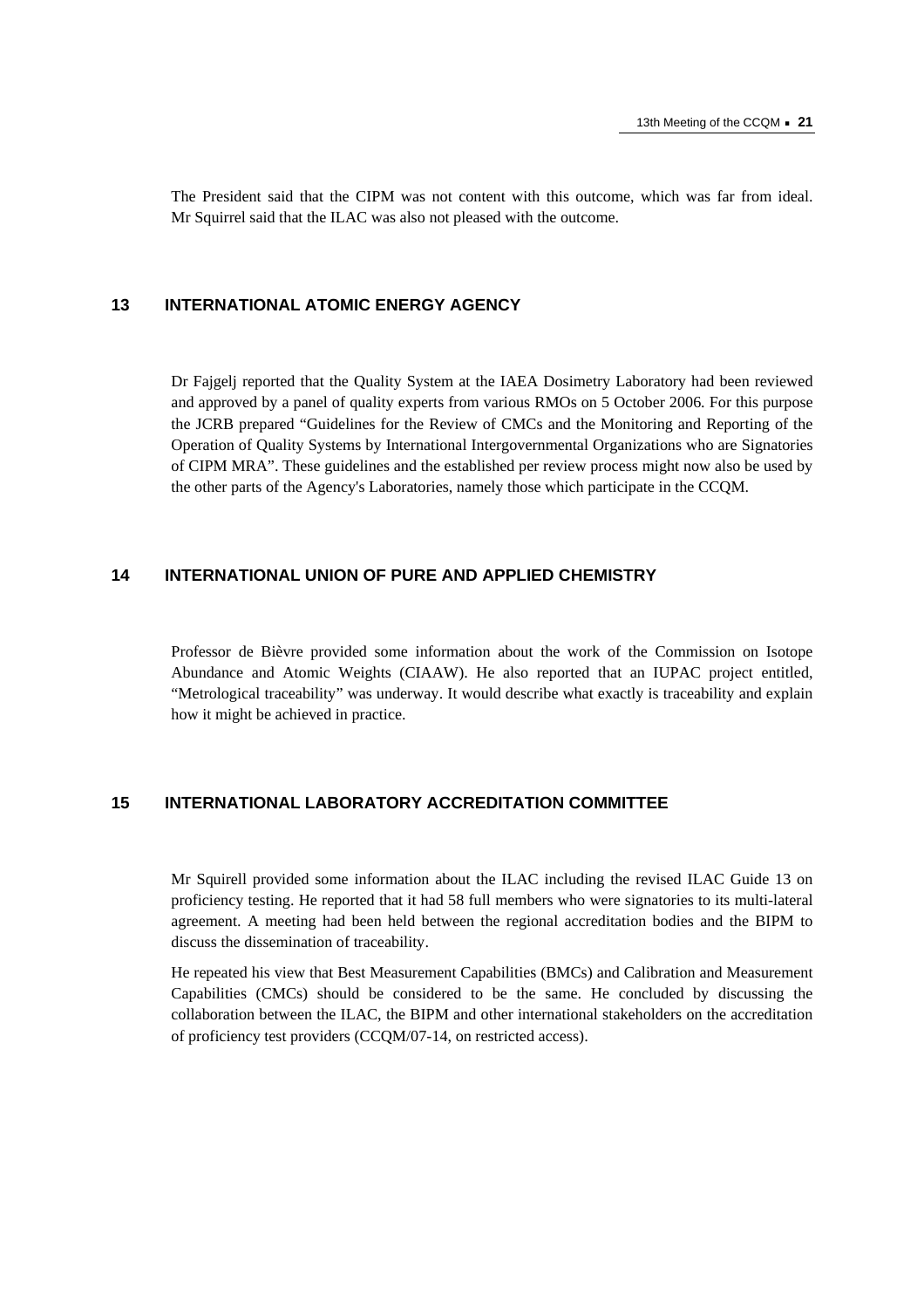## **16 CODEX ALIMENTARIUS COMMISSION AND THE INTER-AGENCY COMMISSION**

The President welcomed Dr Doyran from the Codex Alimentarius Commission to the meeting. She outlined the background to the Codex Alimentarius Commission and explained that it was a joint organisation involving the Food and Agriculture Organisation (FAO) and the WHO. She then described the remit of the Committee on Methods of Analysis and Sampling. She explained that at its latest session it had worked on:

- Guidelines for evaluating acceptable methods,
- Guidelines for settling disputes over analytical results,
- Guidelines on "Analytical Terminology",
- The conversion of methods for trace elements to criteria.
- Criteria for the Identification of foods derived from biotechnology.

They were also considering the application of measurement uncertainty including appropriate allowance for sampling uncertainty. Their work on analytical terminology would take into account the work of ISO and of the *International Vocabulary of Metrology, Basic and General Concepts and Associated Terms* (VIM). She explained how the Codex organisation was assessing the safety and labelling of biotechnology products.

A workshop was being planned on measurement uncertainty in March 2008. Dr Wielgosz confirmed that the BIPM was involved in the organisation of this workshop.

#### **17 ISO TC 34**

The President welcomed Mr Finidori from the AFNOR who was secretary to Working Group 7 of ISO TC 34. He explained ISO TC 34 is the main ISO technical committee responsible for food products. It has 13 active sub-committees, each dealing with a type of food product. Six working groups relate directly to the technical committee and have 'horizontal' responsibilities such as GMOs.

Working Group 7 covers "Genetically modified organisms and derived products". It has published six standards and one technical specification. These cover DNA-based methods (eg ISO 21570) and protein-based methods (ISO 21572), together with general requirements and definitions and an overarching document covering sampling strategies (ISO 24276).

He concluded by saying that all of the standards developed by Working Group 7 follow the same general structure, and they all take into account the need for the validation of methods and the use of reference materials.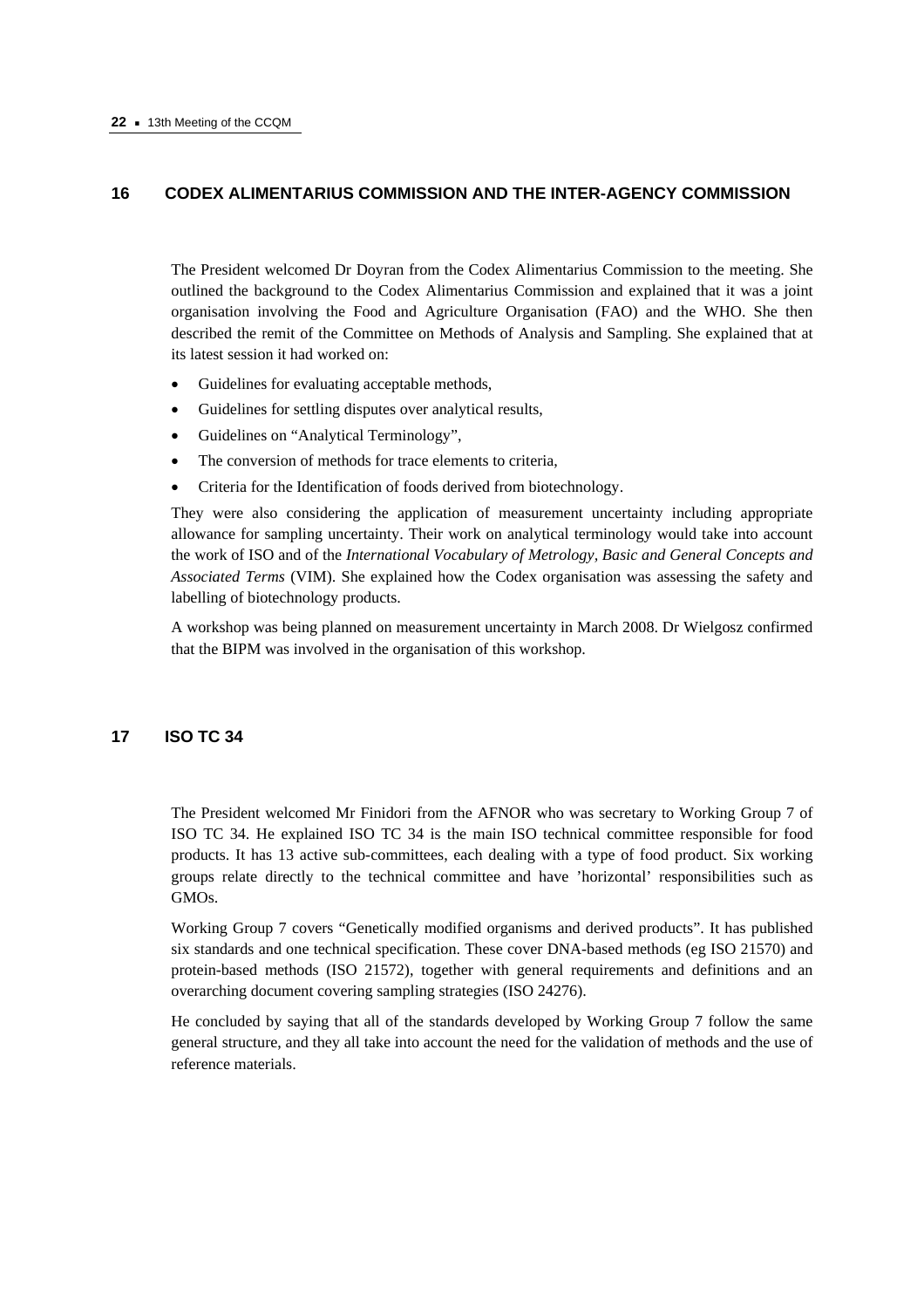## **18 EUROPEAN NETWORK OF GMO LABORATORIES**

The President welcomed Dr Moens from the Institute of Health and Consumer Protection (IHCP) at the EU-JRC in Ispra. He was invited in his role of deputy chair of the European Network for GMO Laboratories (ENGL).

Dr Moens explained that the ENGL was inaugurated in 2002 to solve technical issues in the area of GMO measurement and included many laboratories that were active in the ISO TC 34. All EU Member States participate in ENGL. The ENGL laboratories operate within the EU Framework Directive on GMOs and its derived vertical Regulations. ENGL promotes (*inter alia*) the harmonisation and standardisation of measurement methods and Quality Systems for GMO Detection.

He outlined some of the difficulties involved in the testing of GMOs in foodstuffs. These involved taking samples from extremely large batches – possibly containing as many as  $10^9$  kernals from which as few as  $10^3$  molecules needed to be extracted. An investigation published by the IHCP indicated that batches were rarely stratified randomly, so conventional sampling strategies could not be applied. Analytical strategies are largely based on nucleic acid methods although protein methods are expected to be important in the future.

Dr Moens finished by describing the European Union's Community Reference Laboratory which was located at the IHCP. He described its mandate and explained that this included: managing the supply of positive and negative control samples, the validation of methods as well as contributing to EU food control policy.

Dr Besley asked how laboratories from outside the EU might be able to interact with the ENGL. Dr Moens said that any interested parties should write directly to the ENGL.

The President thanked Dr Moens and said he looked forward to further discussion.

## **19 PRESENTATION BY CROPLIFE INTERNATIONAL**

The President welcomed Mr Dana from CropLife International (CLI). He said that there was much rigorous work going on within the plant biotech industry, but he also foresaw various difficulties in the future, which could be addressed by a greater emphasis on analysis and references.

Mr Dana explained that CLI was an organisation formed by three European companies (Syngenta, BASF and Bayer) and three US companies (Du Pont, Monsanto and Dow). He gave some background to the industry they represented. Currently, 22 countries have biotech-based crops. The total area covered by biotech crops has doubled over the last five years. The most widely planted is soya bean, followed by maize, cotton and canola. The majority of these crops are used for animal feed and they now account for 16 % of global crop market by value.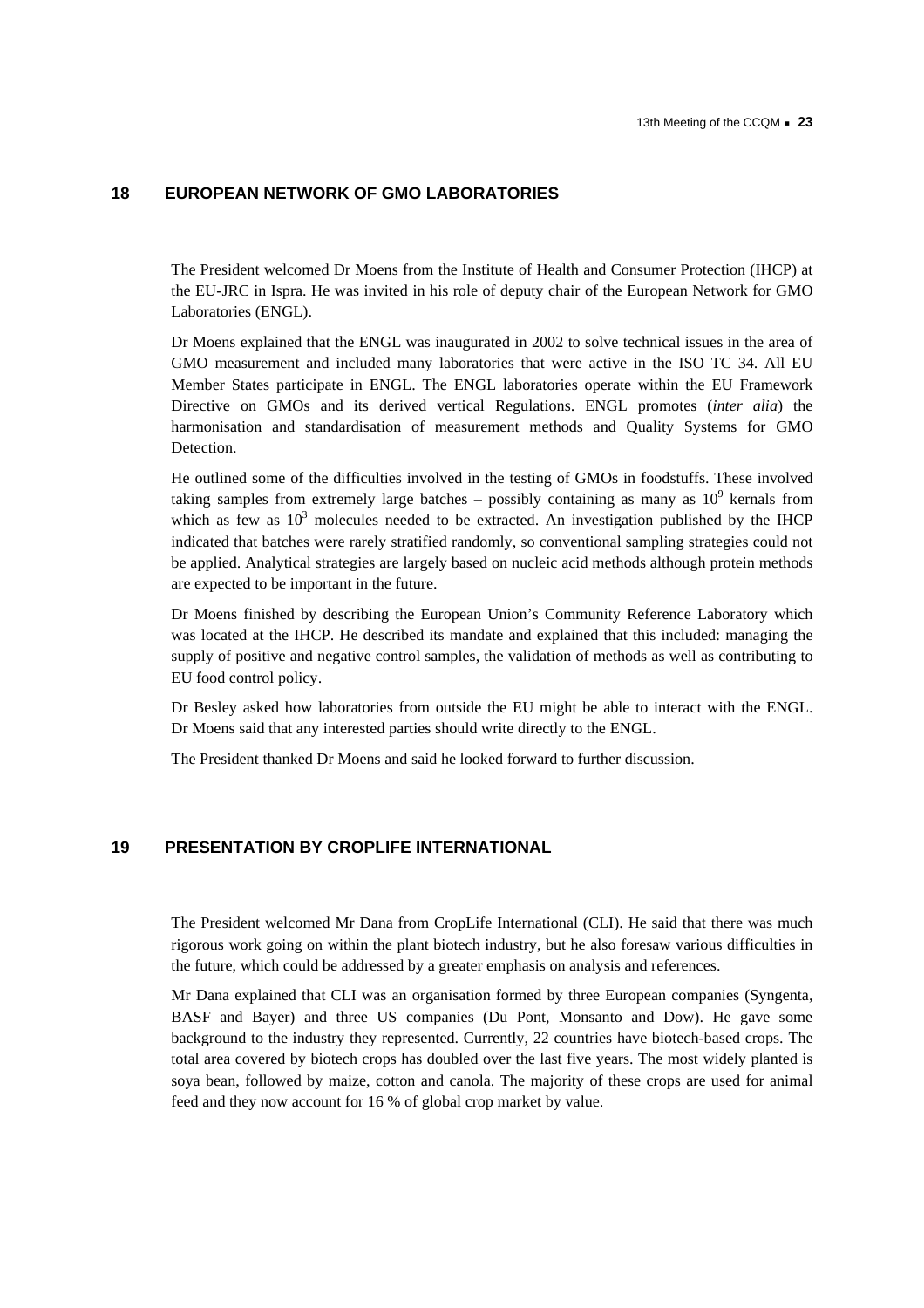He went on to describe the role of standardisation. There are no globally-harmonised regulations, and some countries lack any policy on definitions. Methods based on PCR play an important role and many trade decisions were made on the basis of results from non-standardised PCR methods. He described the extent of requirements for reference materials and explained that the IRMM and the US-AOCS have provided RMs for CLI.

He stated that the potential for the disruption of trade due to independent adoption of methods and materials is real. One such example occurred, but at a low level, in 2006 between suppliers in the US and customers in the EU. He concluded that this had happened despite good work on ISO standards and effective communication of them.

He expected that the independent development of regulations, methods and RM supplies would all continue. He asked if there was a means by which the CCQM and the NMIs could help with this problem? He suggested that industry would be pleased to collaborate and offered collaboration with CropLife International to achieve this.

Professor Emons said there was a gap in understanding, since both documentary and measurement standards are available – but it was not clear in the presentation what else was required? Mrs Parkes said it was important to identify the true role for NMIs in this area. Mr Dana said he welcomed further dialogue on these areas.

#### **20 CCQM WORKSHOPS**

There were a number of suggestions, and the President welcomed further suggestions.

## **21 CCQM RECOMMENDATIONS**

Recommendation CCQM 1 (2007) was adopted (see pp. 26-27).

## **22 ANY OTHER BUSINESS**

The President reminded the CCQM that the results of CCQM pilot studies could be published for the benefit of a wider audience, if all the participants agreed.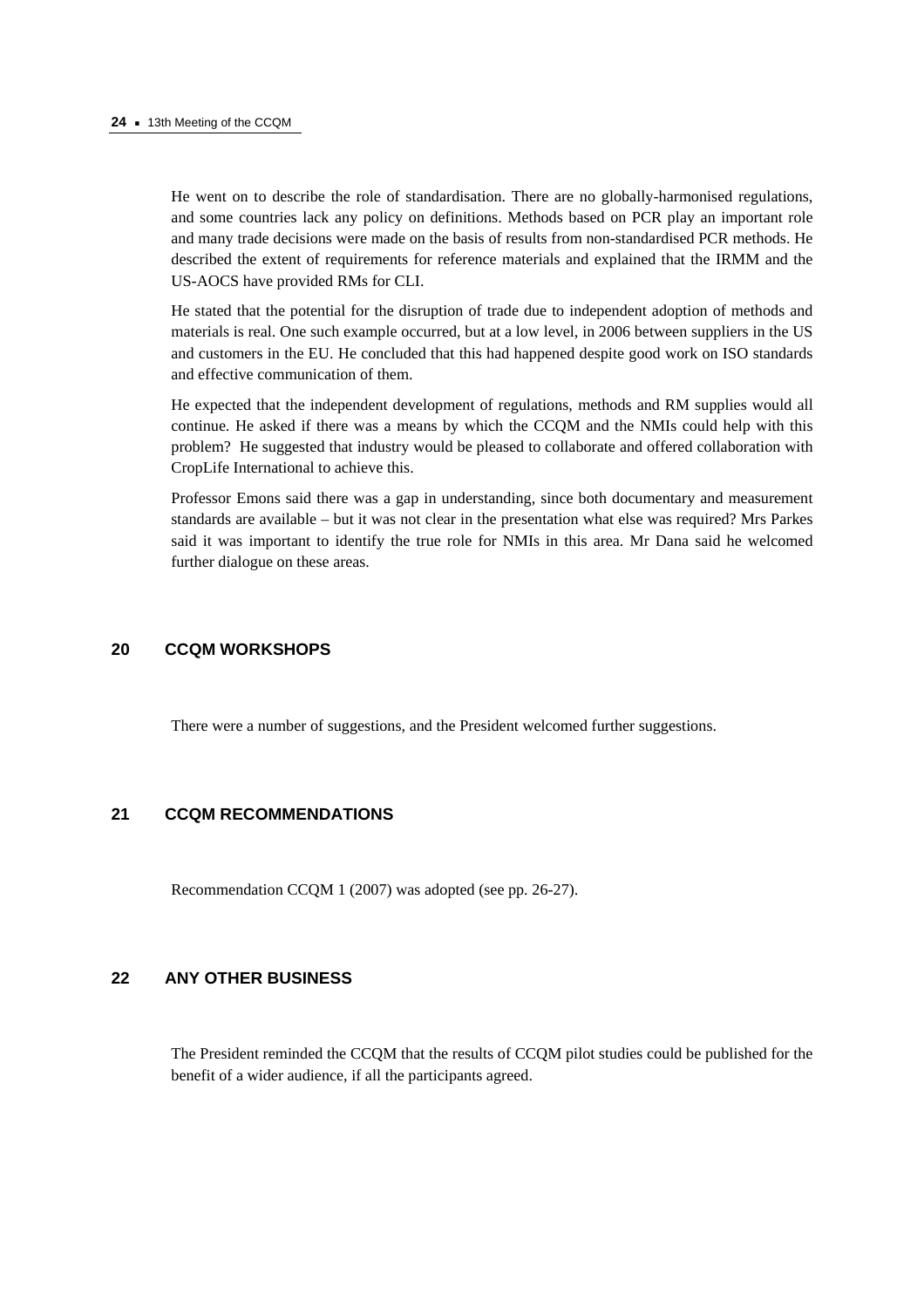The President proposed that two *ad hoc* working groups be established to develop proposals based on the ideas discussed at the CCQM Workshop held on the 18th April. He suggested that Prof. Cox chair a group involving the people who presented papers in the first session (Dr Milton, Dr Sargent or a deputy, Mrs Parris, Dr Mitani, Prof. Yu Yadong or a deputy, Dr Ellison, Dr Duewer, Dr Wielgosz and Dr Bremser) and that Dr Turk chair a group involving the five people who presented in the second session (Dr Sargent, Dr Woods, Dr de Leer, Dr May, Prof. Yu Yadong or a deputy and Dr Mackay). He suggested that both groups should draft some terms of reference.

The Director said he was continuing discussions with the World Customs Organisation, which he hoped would result in a workshop and would also involve the BIPM and the IAEA. He hoped that they might make progress in the development of special arrangements for the transfer of comparison samples.

## **23 DATE OF NEXT MEETING**

The next meeting of the CCQM was fixed for 3-4 April 2008 at the BIPM.

 M.J.T. Milton, rapporteur September 2007 Revised November 2007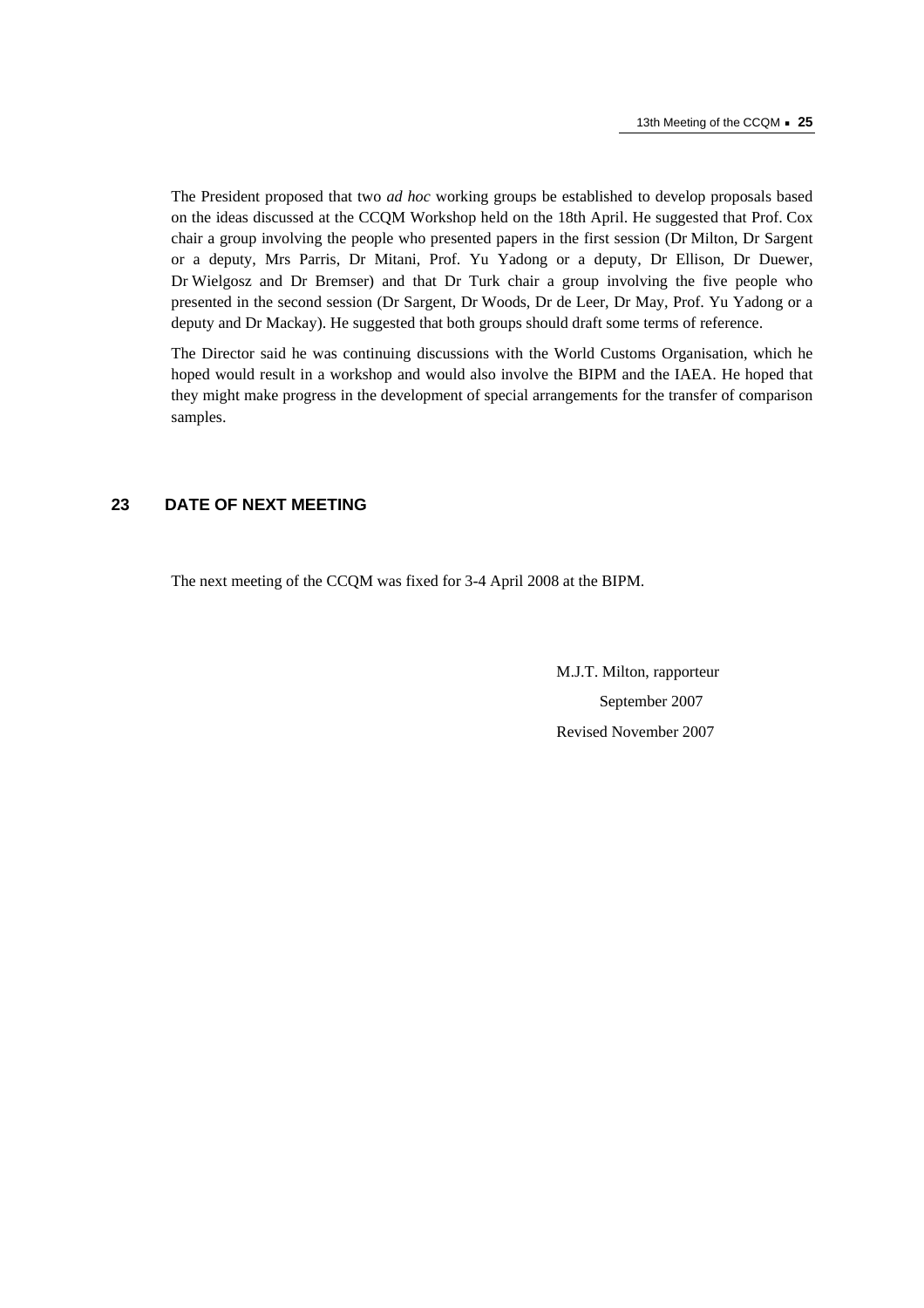## **RECOMMANDATION DU COMITÉ CONSULTATIF POUR LA QUANTITÉ DE MATIÈRE : MÉTROLOGIE EN CHIMIE PRÉSENTÉE AU COMITÉ INTERNATIONAL DES POIDS ET MESURES**

## **RECOMMANDATION Q 1 (2007) : Sur les éventuelles redéfinitions de la mole et du kilogramme**

Le Comité consultatif pour la quantité de matière : métrologie en chimie (CCQM),

#### **considérant**

- les récentes propositions de redéfinitions de la mole, fondée sur une valeur fixée de la constante d'Avogadro, et du kilogramme, fondée sur une valeur fixée de la constante de Planck ou de la constante d'Avogadro,
- les avantages que ces redéfinitions apporteraient à la communauté scientifique, liés à la réduction significative des incertitudes sur les valeurs de nombreuses constantes fondamentales,
- que l'adoption d'une valeur fixée de la constante d'Avogadro apporterait d'autres avantages à la communauté scientifique,

**prenant acte** de la différence relative actuelle d'environ  $1 \times 10^{-6}$  entre la valeur de la constante de Planck obtenue à partir des mesures effectuées avec la balance du watt et celle fondée sur les mesures de masses molaire et volumique associées à l'interférométrie par rayons x d'un cristal,

#### **recommande** que

- la décision de redéfinir le kilogramme soit différée jusqu'à ce que la différence entre les résultats obtenus à partir des mesures effectuées avec la balance du watt et ceux fondés sur les mesures de masses molaire et volumique associées à l'interférométrie par rayons x d'un cristal soit résolue,
- le moment venu, on examine avec soin la possibilité de redéfinir le kilogramme et la mole en fixant la valeur de la constante d'Avogadro, et que l'on tienne pleinement compte des intérêts de la communauté de la métrologie en chimie,
- que les nouvelles définitions du kilogramme et de la mole soient faciles à expliquer à la communauté scientifique et soient compréhensibles du grand public,
- que les laboratoires et organisations en communication avec le CCQM consultent largement leur communauté afin de s'assurer que les définitions proposées et leur mise en pratique soient universellement acceptées.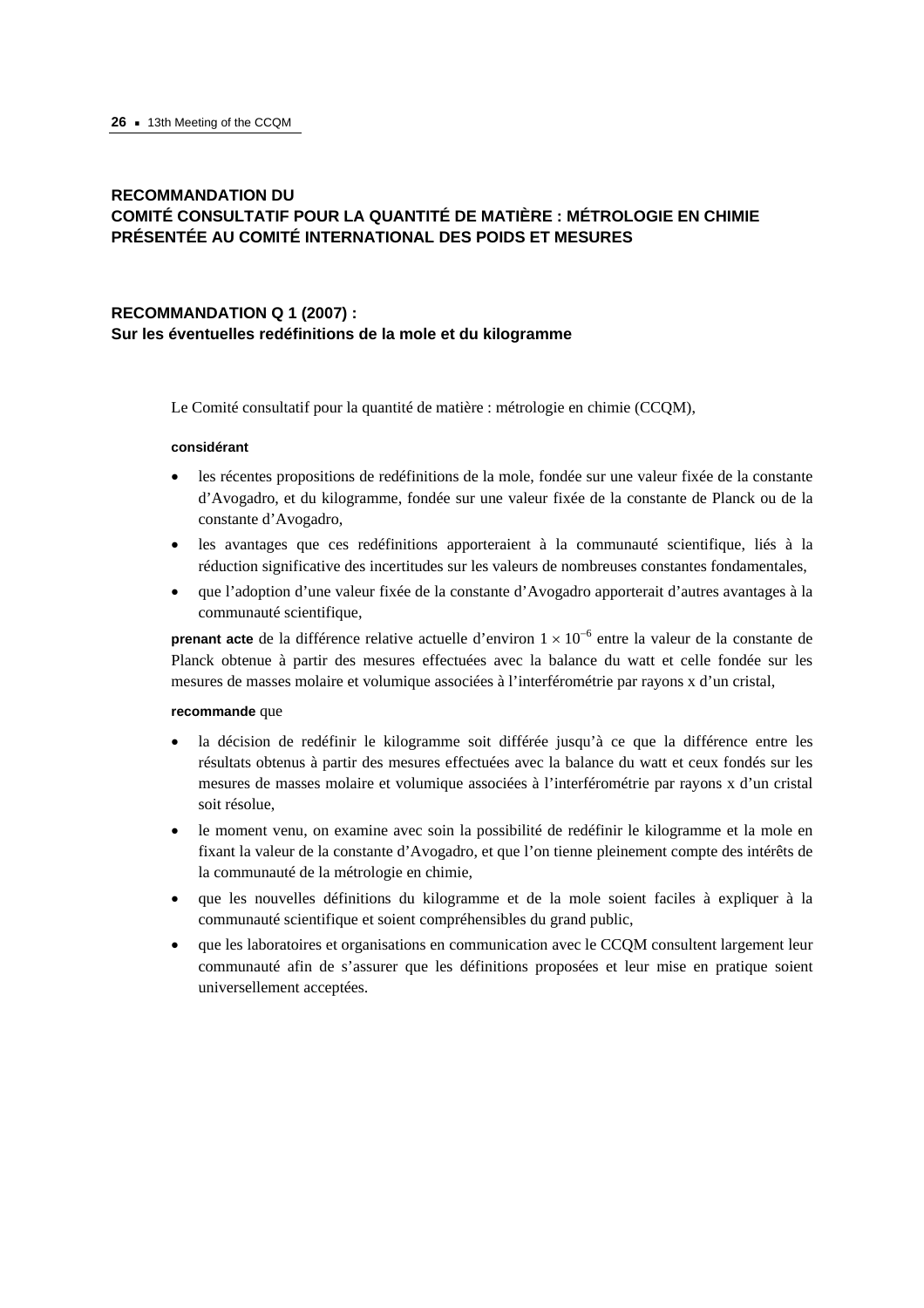## **RECOMMENDATION OF THE CONSULTATIVE COMMITTEE FOR AMOUNT OF SUBSTANCE: METROLOGY IN CHEMISTRY SUBMITTED TO THE INTERNATIONAL COMMITTEE FOR WEIGHTS AND MEASURES**

## **RECOMMENDATION CCQM 1 (2007): On the possible redefinition of the mole and the kilogram**

The Consultative Committee for Amount of Substance: Metrology in Chemistry (CCQM),

#### **considering**

- the recent proposals to redefine the mole in terms of a fixed value of the Avogadro constant and the kilogram in terms of a fixed value for either the Planck constant or the Avogadro constant,
- the advantages that such redefinitions would bring to the scientific community through the significant reduction in the uncertainties of the values of many fundamental constants,
- that the adoption of a fixed value for the Avogadro constant would have further benefits for the scientific community,

noting the existing discrepancy of about 1 part in 10<sup>6</sup> between the value of the Planck constant arising from the watt balance and x-ray crystal density/molar mass measurements,

#### **recommends that**

- any decision on redefining the kilogram be deferred until the discrepancy between results from watt balance and x-ray crystal density/molar mass measurements has been resolved,
- at that time, full consideration be given to redefining the kilogram and the mole by fixing the value of the Avogadro constant, and to the interests of the chemical measurement community,
- any new definition of the kilogram and the mole should be straightforward to explain to the scientific community and understandable by the general public,
- laboratories and organizations in communication with the CCQM, should consult widely within their communities to ensure the universal acceptance of the proposed definitions and their implementations.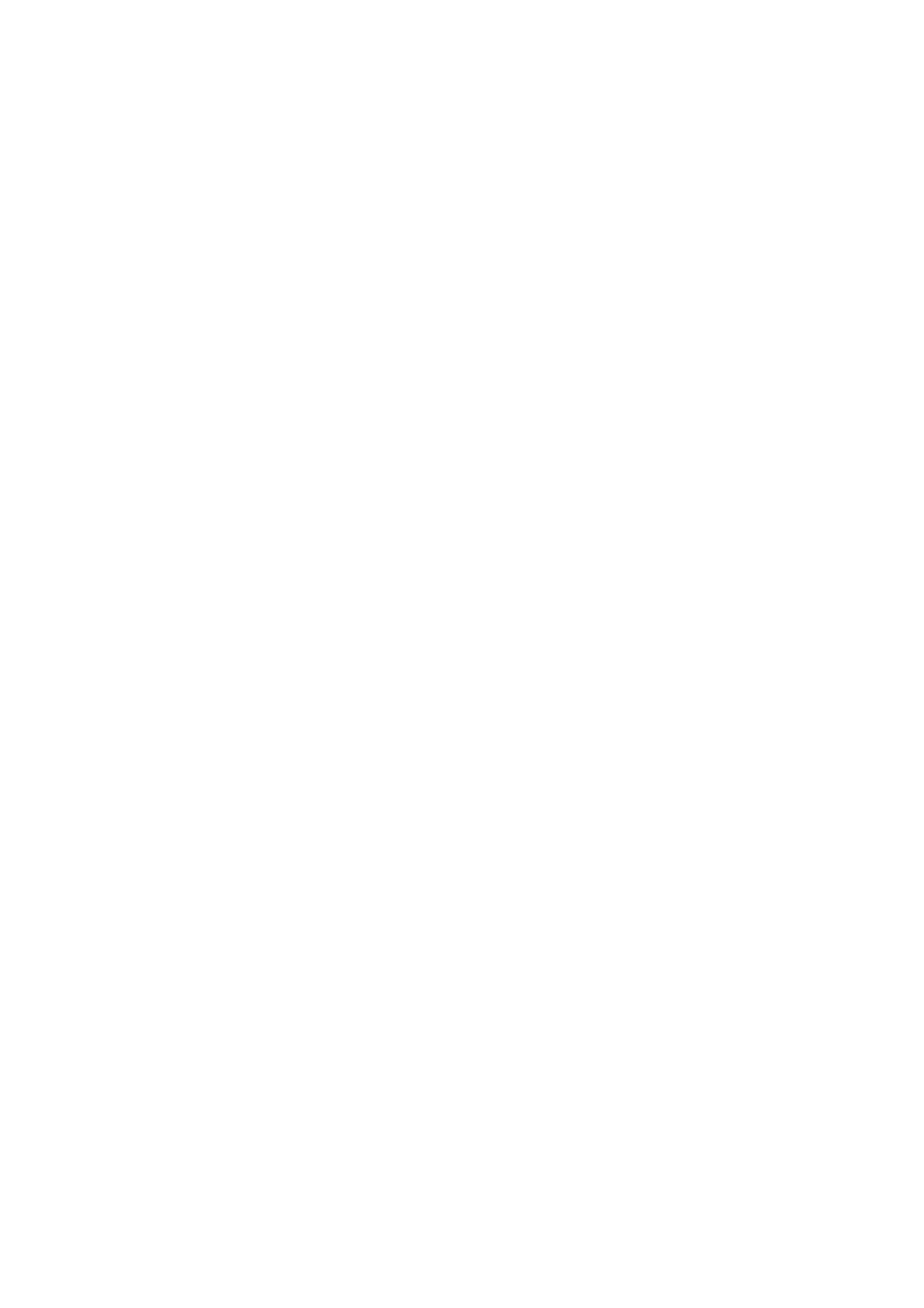## **Table 1. CCQM key comparisons and pilot studies** (as of 26 June 2007)

|             |                                        | <b>CCQM Bioanalysis Working Group key comparisons and pilot studies</b>              |                            |            |                             |          |
|-------------|----------------------------------------|--------------------------------------------------------------------------------------|----------------------------|------------|-----------------------------|----------|
| WG          | Reference No.                          | Description                                                                          | Coordinating<br>laboratory | Start date | <b>Status</b>               | Comments |
| <b>BAWG</b> | CCQM-K61                               | <b>Quantitative PCR</b>                                                              | NIST/LGC                   | 2007       | Planned                     |          |
| <b>BAWG</b> | CCQM-P44                               | <b>DNA</b> quantification                                                            | NIST/LGC                   | 2002       | Completed:<br>repeat study  |          |
| <b>BAWG</b> | CCQM-P44.1                             | Q-PCR (repeat)                                                                       | NIST/LGC                   | 2004       | Report in progress          |          |
| <b>BAWG</b> | CCQM-P53                               | DNA profiling                                                                        | <b>NARL</b>                | 2003       | Completed                   |          |
| <b>BAWG</b> | CCQM-P54                               | DNA primary quantification                                                           | LG                         | 2004       | Completed:<br>repeat study  |          |
| <b>BAWG</b> | <b>CCQM-P54.1</b>                      | DNA quantification                                                                   | <b>LGC</b>                 | 2006       | Planned                     |          |
| <b>BAWG</b> | CCQM-P55                               | Peptide/protein quantification                                                       | <b>LGC</b>                 | 2004       | Planned                     |          |
| <b>BAWG</b> | CCQM-P58                               | Fluorescence in ELISA                                                                | <b>NPL/NIST</b>            | 2004/2005  | In progress                 |          |
| <b>BAWG</b> | <b>CCQM-P58.1</b>                      | Fluorescence in ELISA (Stage 2)                                                      | <b>NPL/NIST</b>            | 2007       | Planned                     |          |
| <b>BAWG</b> | CCQM-P59                               | Protein structural measurements by CD                                                | <b>NPL/NIST</b>            |            | Report in progress          |          |
| <b>BAWG</b> | CCQM-P60                               | DNA extraction - reference method                                                    | <b>IRMM</b>                | 2004/2005  | Report in progress          |          |
| <b>BAWG</b> | CCQM-P94                               | Quantification of DNA methylation                                                    | <b>KRISS</b>               |            | Planned                     |          |
| <b>BAWG</b> | CCQM-P101                              | Glycan species measurement in digested<br>glycoprotein mixture                       | NIBSC/USP/<br><b>NPL</b>   | 2007       | Planned                     |          |
| <b>BAWG</b> | CCQM-P102                              | Quantification of cells with specific phenotypic<br>characteristics                  | NIST/NIBSC                 |            | Planned                     |          |
| <b>BAWG</b> | CCQM-P103                              | Measurement of multiplexed biomarker panel of<br>RNA transcripts                     | LGC/NIST                   |            | Planned                     |          |
|             |                                        | <b>CCQM Electrochemical Analysis Working Group key comparisons and pilot studies</b> |                            |            |                             |          |
| WG          | Reference No.                          | Description                                                                          | Coordinating<br>laboratory | Start date | <b>Status</b>               | Comments |
| <b>EAWG</b> | CCQM-K9                                | pH 7.0 (Phosphate)                                                                   | PTB                        | 1999       | Approved for<br>equivalence |          |
| <b>EAWG</b> | CCQM-K9<br>subsequent<br>$(CCOM-K9.1)$ | pH 7.0 (Phosphate) PTB-SMU bilateral                                                 | <b>PTB</b>                 | 2002       | Approved for<br>equivalence |          |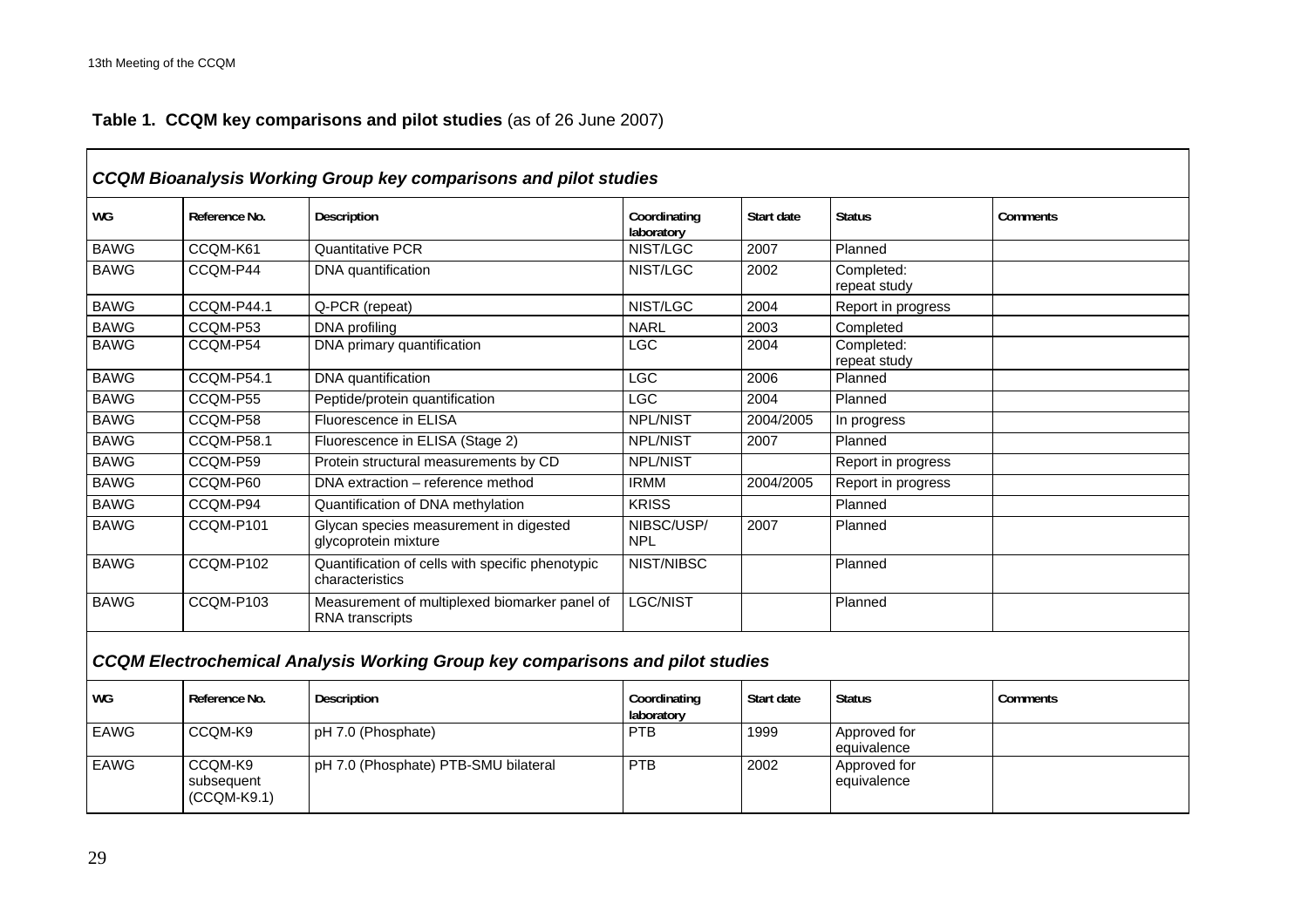| <b>EAWG</b> | CCQM-K9.2                 | Phosphate buffer solution;<br>nominal value $pH = 6.9$ | PTB         | 2006 | In progress                                             | Subsequent to CCQM-K9                  |
|-------------|---------------------------|--------------------------------------------------------|-------------|------|---------------------------------------------------------|----------------------------------------|
| <b>EAWG</b> | CCQM-K17                  | pH 4.1 (Phthalate)                                     | <b>PTB</b>  | 2001 | Approved for<br>equivalence                             |                                        |
|             | EUROMET.QM-<br><b>K17</b> | pH 4.1 (Phthalate)                                     | PTB         | 2004 | Approved for<br>equivalence                             |                                        |
| <b>EAWG</b> | CCQM-K18                  | pH 10.1 (Carbonate)                                    | <b>SMU</b>  | 2003 | Completed                                               |                                        |
| <b>EAWG</b> | CCQM-K18.1                | pH 10.1 (Carbonate) - subsequent                       | SMU         | 2004 | Running                                                 | Subsequent to CCQM-K18                 |
| <b>EAWG</b> | CCQM-K19                  | pH 9.2 (Borate)                                        | PTB         | 2004 | Approved for<br>equivalence                             |                                        |
| <b>EAWG</b> | CCQM-K20                  | pH 1.7 (Tetroxalate)                                   |             |      | Planned                                                 |                                        |
| EAWG/IAWG   | CCQM-K34                  | Assay of potassium hydrogen phthalate (KHP)            | <b>SMU</b>  | 2003 | Approved for<br>equivalence                             |                                        |
| EAWG/IAWG   | <b>CCQM-K34.1</b>         | Assay of potassium hydrogen phthalate (KHP)            | <b>SMU</b>  |      | Approved for<br>equivalence                             | <b>BAM/SMU bilateral</b><br>comparison |
| <b>EAWG</b> | CCQM-K36.a                | Electrolytic conductivity (0.5 S/m)                    |             |      | Approved for<br>equivalence                             |                                        |
| <b>EAWG</b> | CCQM-K36.b                | Electrolytic conductivity (0.005 S/m)                  |             |      | Approved for<br>equivalence                             |                                        |
| <b>EAWG</b> | CCQM-K36.1                | Electrolytic conductivity - subsequent                 |             |      | Planned                                                 | Subsequent to CCQM-K36                 |
| EAWG/IAWG   | CCQM-K48                  | Assay of KCI                                           |             |      | Planned                                                 |                                        |
| EAWG/IAWG   | CCQM-P19                  | Hydrochloric acid                                      | <b>NIST</b> | 1999 | Completed 2001                                          |                                        |
| EAWG/IAWG   | <b>CCQM-P19.1</b>         | Purity of HCI                                          | <b>NIST</b> | 2002 | Completed                                               |                                        |
| <b>EAWG</b> | CCQM-P22                  | Electrolytic conductivity                              | <b>DFM</b>  | 2001 | Completed                                               |                                        |
| EAWG/IAWG   | CCQM-P36                  | Assay of potassium hydrogen phthalate (KHP)            | SMU/NIST    | 2002 | Completed;<br>progression to key<br>comparison proposed |                                        |
| <b>EAWG</b> | CCQM-P37                  | Fundamental studies of pH standards                    | <b>SMU</b>  | 2002 | Completed                                               |                                        |
| <b>EAWG</b> | CCQM-P47                  | Electrolytic conductivity (low level)                  | <b>NMi</b>  | 2003 | Completed                                               |                                        |
| <b>EAWG</b> | CCQM-P52                  | pH 10.1 (Carbonate)                                    | <b>SMU</b>  | 2003 | Completed                                               | Run before CCQM-K18<br>(separately)    |
| <b>EAWG</b> | CCQM-P82                  | $pH$ 9.2 (Borate)                                      | <b>PTB</b>  | 2005 | Completed                                               | Run in parallel to CCQM-K19            |
| <b>EAWG</b> | CCQM-P83                  | Electrolytic conductivity (0.5 mS/m)                   | <b>DFM</b>  | 2005 | Planned                                                 |                                        |
| <b>EAWG</b> | CCQM-P93                  | pH 7 preparation study                                 |             | 2008 | Planned                                                 |                                        |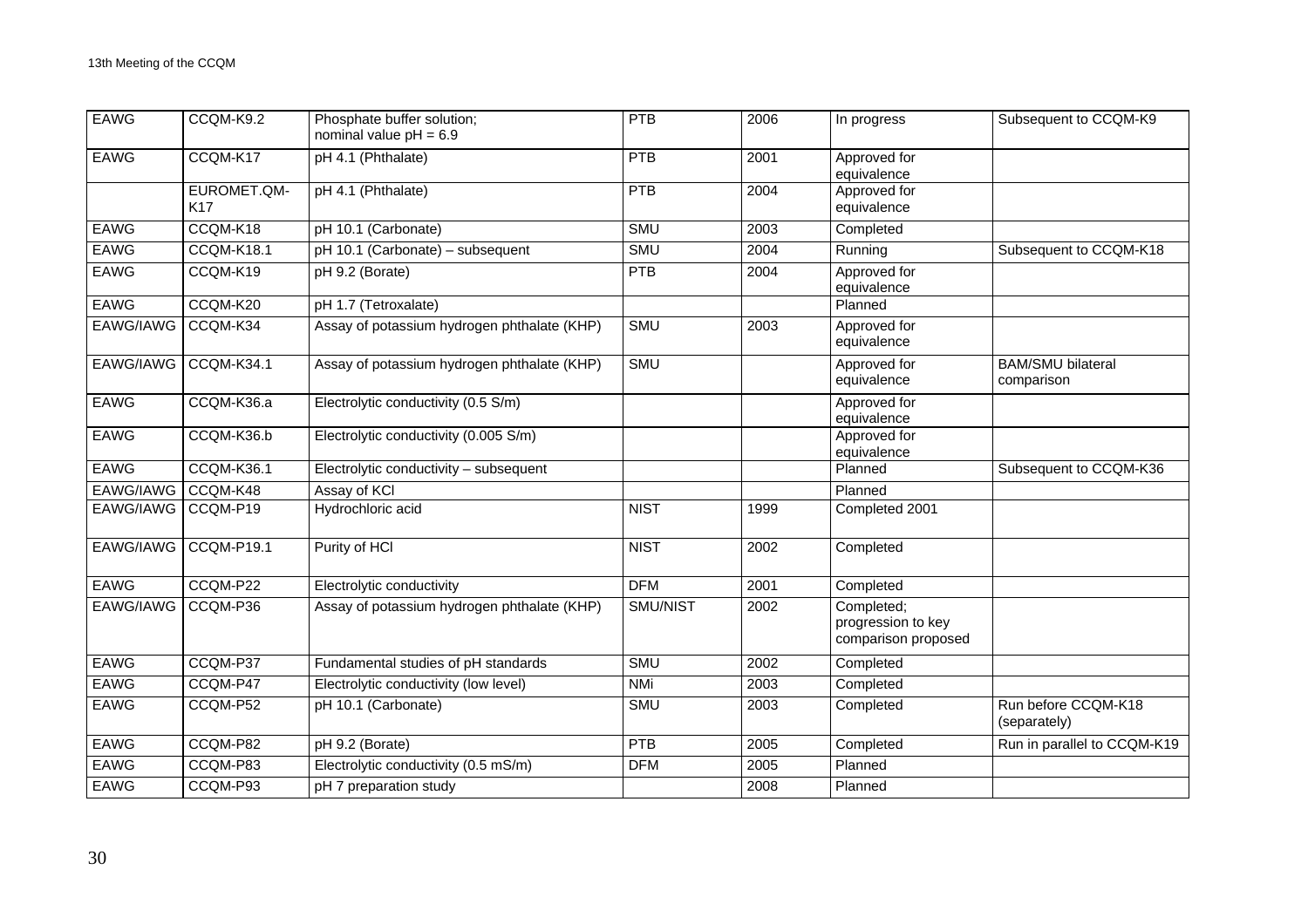| <b>WG</b>   | Reference No.     | Description                                                                    | Coordinating<br>laboratory | Start date | <b>Status</b>                 | Comments                         |
|-------------|-------------------|--------------------------------------------------------------------------------|----------------------------|------------|-------------------------------|----------------------------------|
| <b>GAWG</b> | BIPM.QM-K1        | Ozone at ambient level                                                         | <b>BIPM</b>                | 2006       | Planned                       |                                  |
| <b>GAWG</b> | CCQM-K1.a         | CO in $N_2$                                                                    | NMi                        | 1998       | Approved for<br>equivalence   |                                  |
| <b>GAWG</b> | CCQM-K1.b         | $CO2$ in $N2$                                                                  | NMi                        | 1998       | Approved for<br>equivalence   |                                  |
| <b>GAWG</b> | CCQM-K1.c         | $NO$ in $N_2$                                                                  | NMi                        | 1998       | Approved for<br>equivalence   |                                  |
| <b>GAWG</b> | CCQM-K1.d         | $SO2$ in $N2$                                                                  | <b>NMi</b>                 | 1998       | Approved for<br>equivalence   |                                  |
| <b>GAWG</b> | CCQM-K1.e, .f, .g | Natural gases (Types 1,2,3)                                                    | <b>NMi</b>                 | 1998       | Approved for<br>equivalence   |                                  |
| <b>GAWG</b> | CCQM-K3           | CO, $CO2$ , propane in $N2$                                                    | <b>NMi</b>                 | 1998       | Approved for<br>equivalence   |                                  |
| <b>GAWG</b> | CCQM-K4           | Ethanol in air                                                                 | <b>NPL</b>                 | 1999       | Approved for<br>equivalence   |                                  |
| <b>GAWG</b> | CCQM-K7           | Benzene/toluene/xylene (BTX) in N2/air                                         | <b>NIST</b>                | 1999       | Approved for<br>equivalence   |                                  |
| <b>GAWG</b> | CCQM-K10          | $BTX$ in $N_2$<br>(low concentration $10 \times 10^{-9} - 30 \times 10^{-9}$ ) | NIST/NPL                   | 2001       | Approved for<br>equivalence   |                                  |
| <b>GAWG</b> | CCQM-K15          | $SF6$ , CFCs – emission levels                                                 | <b>KRISS</b>               | 2003       | Approved for<br>equivalence   | Run in parallel to<br>CCQM-P51   |
| <b>GAWG</b> | CCQM-K16.a        | Natural gas (Types IV)                                                         | <b>BAM/NMi</b>             | 2001       | Approved for<br>equivalence   | Run in parallel to<br>CCQM-P49.a |
| <b>GAWG</b> | CCQM-K16.b        | Natural gas (Types V)                                                          | <b>BAM/NMi</b>             | 2001       | Approved for<br>equivalence   | Run in parallel to<br>CCQM-P49.b |
| <b>GAWG</b> | CCQM-K22          | VOCs in air                                                                    | <b>NMIJ</b>                | 2003       | Approved for<br>equivalence   | Run in parallel to<br>CCQM-P71   |
| <b>GAWG</b> | CCQM-K23.a        | Natural gas (Repeat)/LPG (Type I)                                              | NMi                        | 2004       | Approved for<br>equivalence   |                                  |
| <b>GAWG</b> | CCQM-K23.b        | Natural gas (Repeat)/LPG (Type II)                                             | <b>NMi</b>                 | 2004       | Report in progress<br>Draft B |                                  |
| <b>GAWG</b> | CCQM-K23.c        | Natural gas (Repeat)/LPG (Type III)                                            | NMi                        | 2004       | Approved for<br>equivalence   |                                  |
| <b>GAWG</b> | CCQM-K26.a        | Reactive gases – ambient levels – NO in $N_2$                                  | <b>NPL</b>                 | 2003       | Approved for<br>equivalence   | Run in parallel to<br>CCQM-P50.a |
| <b>GAWG</b> | CCQM-K26.b        | Reactive gases – ambient levels – $SO2$ in air                                 | <b>NPL</b>                 | 2003       | Approved for<br>equivalence   | Run in parallel to<br>CCQM-P50.b |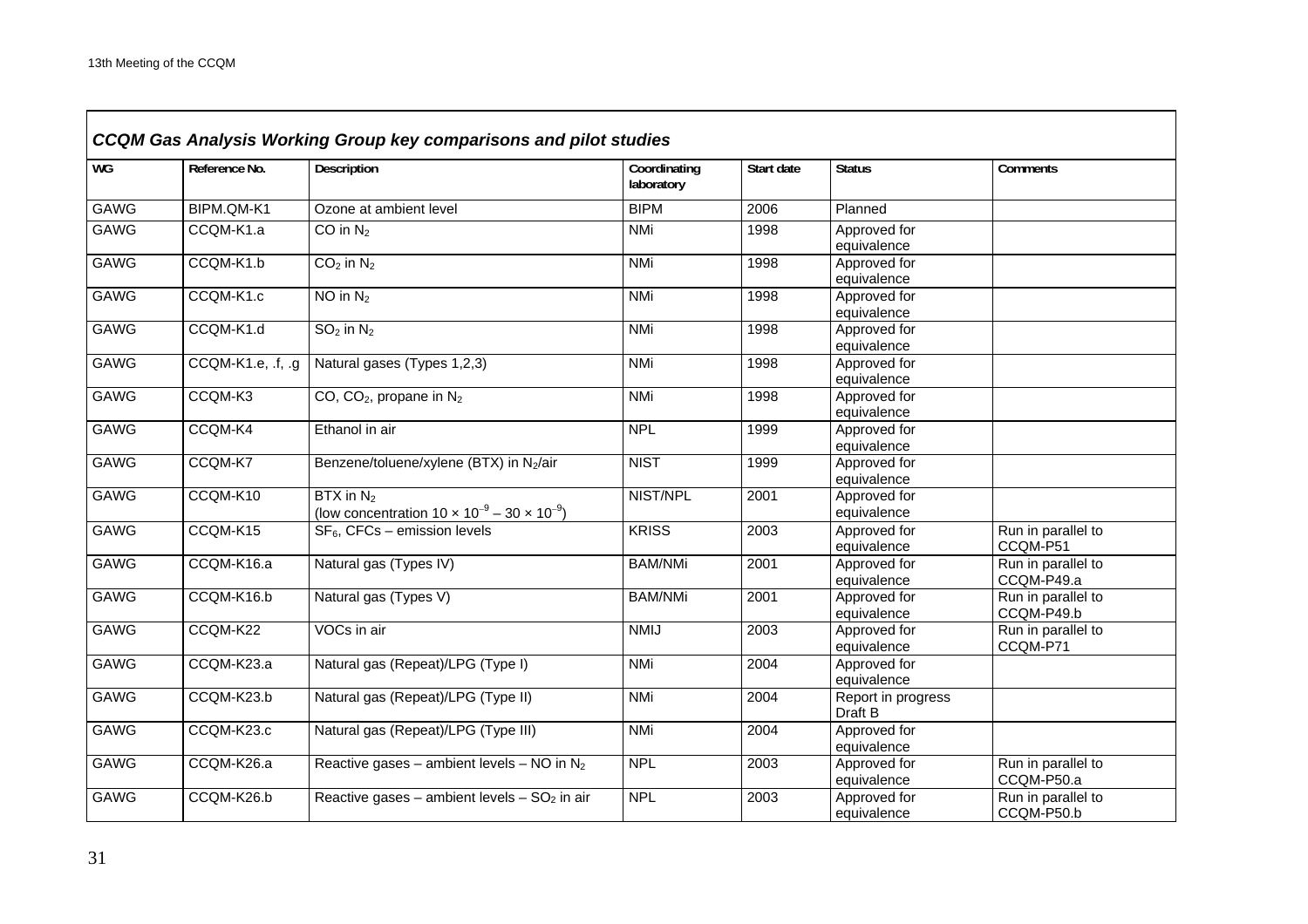| GAWG        | CCQM-K41      | $H2S$ in nitrogen                                                                                                        | <b>NIST</b>                |            | Approved for<br>equivalence |                                  |
|-------------|---------------|--------------------------------------------------------------------------------------------------------------------------|----------------------------|------------|-----------------------------|----------------------------------|
| <b>GAWG</b> | CCQM-K46      | Ammonia in nitrogen                                                                                                      | <b>NMi</b>                 | 2005       | Planned                     |                                  |
| <b>GAWG</b> | CCQM-K51      | CO in nitrogen (5 µmol/mol)                                                                                              | NMi/CSIR-NML               | 2006       | Planned                     |                                  |
| GAWG        | CCQM-K52      | $CO2$ in air (360 x 10 <sup>-6</sup> – 400 x 10 <sup>-6</sup> )                                                          | NMi/CSIR-NML               | 2006       | Planned                     |                                  |
| GAWG        | CCQM-K53      | $O2$ in nitrogen – preparative capabilities                                                                              | <b>KRISS</b>               | 2006       | Report in progress          |                                  |
| <b>GAWG</b> | CCQM-K54      | n-hexane in methane - preparative capabilities                                                                           | NMi VSL                    | 2006       | Report in progress          |                                  |
| <b>GAWG</b> | CCQM-K65      | Mercaptans in methane                                                                                                    | <b>VNIIM</b>               |            | Planned                     |                                  |
| <b>GAWG</b> | CCQM-K66      | Purity analysis                                                                                                          | <b>NMIJ</b>                |            | Planned                     |                                  |
| GAWG        | CCQM-P23      | CO in nitrogen (50 000 $\times$ 10 <sup>-6</sup> ,1000 $\times$ 10 <sup>-6</sup> ,<br>$10 \times 10^{-6}$ ) – Gravimetry | <b>NMi</b>                 | 2000       | Completed                   |                                  |
| GAWG        | CCQM-P24      | Dynamic mixing methods                                                                                                   | LNE                        | 2002       | Completed                   |                                  |
| <b>GAWG</b> | CCQM-P28      | $\overline{Ozone}$ – ambient levels                                                                                      | <b>BIPM</b>                | 2003       | Completed                   |                                  |
| <b>GAWG</b> | CCQM-P41      | Greenhouse gases $CO2$ , $CH4$ – ambient levels                                                                          | <b>NMi</b>                 | 2002       | Completed                   |                                  |
| <b>GAWG</b> | CCQM-P45      | Purity analysis of parent gases incl. H <sub>2</sub> O                                                                   | <b>LNE</b>                 | 2002       | Planned                     | <b>EUROMET</b> workshop          |
| GAWG        | CCQM-P49.a    | Natural gas (Types IV)                                                                                                   | <b>BAM/NMi</b>             | 2001       | Completed                   | Run in parallel to<br>CCQM-K16.a |
| <b>GAWG</b> | CCQM-P49.b    | Natural gas (Types V)                                                                                                    | <b>BAM/NMi</b>             | 2001       | Completed                   | Run in parallel to<br>CCQM-K16.b |
| <b>GAWG</b> | CCQM-P50.a    | Reactive gases – ambient levels – NO in $N_2$                                                                            | <b>NPL</b>                 | 2003       | Completed                   | Run in parallel to<br>CCQM-K26.a |
| <b>GAWG</b> | CCQM-P50.b    | Reactive gases – ambient levels – $SO2$ in air                                                                           | <b>NPL</b>                 | 2003       | Completed                   | Run in parallel to<br>CCQM-K26.b |
| GAWG        | CCQM-P51      | $SF6$ , CFCs – emission levels                                                                                           | <b>KRISS</b>               | 2003       | Completed                   | Run in parallel to<br>CCQM-K15   |
| <b>GAWG</b> | CCQM-P71      | VOCs in air                                                                                                              | <b>NMIJ</b>                | 2003       | Completed                   | Run in parallel to<br>CCQM-K22   |
| <b>GAWG</b> | CCQM-P73      | Nitogen monoxide in nitrogen                                                                                             | <b>BIPM</b>                | 2006       | Report in progress          |                                  |
| <b>GAWG</b> | CCQM-P87      | Multicomponent preparative capability study                                                                              | <b>NPL</b>                 |            | Report in progress          |                                  |
|             |               | <b>CCQM Inorganic Analysis Working Group key comparisons and pilot studies</b>                                           |                            |            |                             |                                  |
| WG          | Reference No. | Description                                                                                                              | Coordinating<br>Laboratory | Start date | <b>Status</b>               | Comments                         |
| <b>IAWG</b> | CCQM-K2       | Cd and Pb in natural water                                                                                               | <b>IRMM</b>                | 1998       | Completed                   |                                  |
| <b>IAWG</b> | CCQM-K8       | Elemental solution standards (Al, Cu, Fe, Mg)                                                                            | EMPA/LNE                   | 1999       | Approved for                |                                  |

IAWG CCQM-K13 Pb/Cd in sediments IRMM 2000

equivalence

equivalence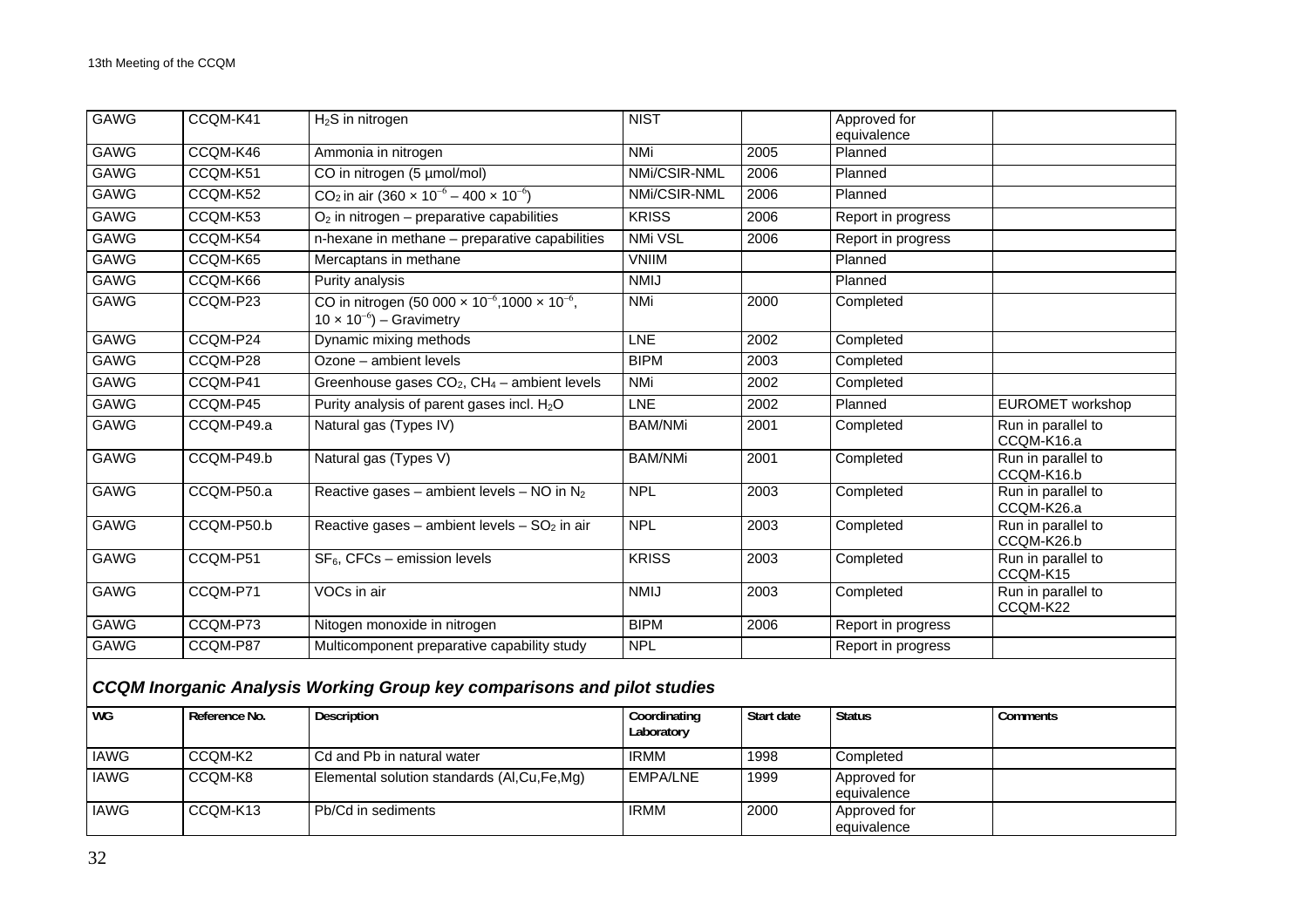| <b>IAWG</b>      | CCQM-K13.1        | Pb/Cd in sediments                                     | <b>NIST</b>   | 2000             | Approved for<br>equivalence   |                                                         |
|------------------|-------------------|--------------------------------------------------------|---------------|------------------|-------------------------------|---------------------------------------------------------|
| <b>IAWG</b>      | CCQM-K14          | Ca in serum                                            | <b>IRMM</b>   | 2003             | Approved for<br>equivalence   |                                                         |
| <b>IAWG</b>      | CCQM-K24          | Cd in rice                                             | <b>IRMM</b>   | 2001             | Approved for<br>equivalence   | Run in parallel to<br>CCQM-P29                          |
| <b>IAWG</b>      | CCQM-K28          | TriButylTin in sediment                                | LGC/NRC       | 2003             | Approved for<br>equivalence   |                                                         |
| <b>IAWG</b>      | CCQM-K29          | Anions in calibration solutions                        | <b>EMPA</b>   | 2003             | Approved for<br>equivalence   |                                                         |
| <b>IAWG</b>      | <b>CCQM-K29.1</b> | Anions in salibration solutions                        | SMU           |                  | Approved for<br>equivalence   | SMU/CENAM bilateral                                     |
| <b>IAWG</b>      | CCQM-K30          | Pb in wine                                             | <b>IRMM</b>   | 2003             | Protocol complete             | Run in parallel to<br>CCQM-P12.1                        |
| <b>IAWG</b>      | CCQM-K31          | As in fish or shellfish                                | <b>NIST</b>   | 2002             | Approved for<br>equivalence   |                                                         |
| <b>IAWG/EAWG</b> | CCQM-K33          | Minor elements in steel                                | NMIJ/NIST/BAM | 2003             | Approved for<br>equivalence   | Run in parallel to<br>CCQM-P56                          |
| <b>IAWG/EAWG</b> | CCQM-K34          | Assay of potassium hydrogen phthalate (KHP)            | <b>SMU</b>    | 2003             | Approved for<br>equivalence   |                                                         |
| <b>IAWG</b>      | CCQM-K34.1        | Assay of potassium hydrogen phthalate (KHP)            | <b>SMU</b>    | 2003             | Report in progress<br>Draft B | <b>BAM/SMU bilateral</b>                                |
| <b>IAWG</b>      | CCQM-K35          | Sulfur in fuels (lower levels)                         | <b>NIST</b>   | 2003             | Approved for<br>equivalence   | Run in parallel to<br>CCQM-P26.1                        |
| <b>IAWG</b>      | CCQM-K42          | Constituents of an aluminium alloy                     | <b>BAM</b>    | Oct. 2004        | Report in progress<br>Draft B | Run in parallel to<br>CCQM-P34.1                        |
| <b>IAWG</b>      | CCQM-K43          | Methyl-mercury in salmon fish                          | <b>IRMM</b>   | Nov. 2004        | Approved for<br>equivalence   | Run in parallel to<br>CCQM-P39.1                        |
| <b>IAWG</b>      | CCQM-K43.1        | As, Hg, Se and methylmercury content in marine<br>fish | <b>NMIJ</b>   | <b>June 2000</b> | Planned                       |                                                         |
| <b>IAWG</b>      | CCQM-K44          | Trace metals in sewage sludge                          | <b>IRMM</b>   | Dec. 2004        | Report in progress<br>Draft B | Run in parallel to<br>CCQM-P70, EUROMET<br>784 and IMEP |
| IAWG/<br>EAWG    | CCQM-K45          | Toxic metals in food (Tin in tomato paste)             | <b>LGC</b>    | 2005             | Approved for<br>equivalence   | Run in parallel to<br>CCQM-P72                          |
| <b>IAWG</b>      | CCQM-K48          | Assay of KCI                                           |               |                  | Planned                       |                                                         |
| <b>IAWG</b>      | CCQM-K49          | Toxic and essential elements in bovine liver           | <b>NIST</b>   | 2006             | Planned                       | Run in parallel to<br>CCQM-P85                          |
| <b>IAWG</b>      | CCQM-K56          | Trace elements in soybean powder                       | <b>NIM</b>    | 2006             | Planned                       | Run in parallel to<br>CCQM-P64.1                        |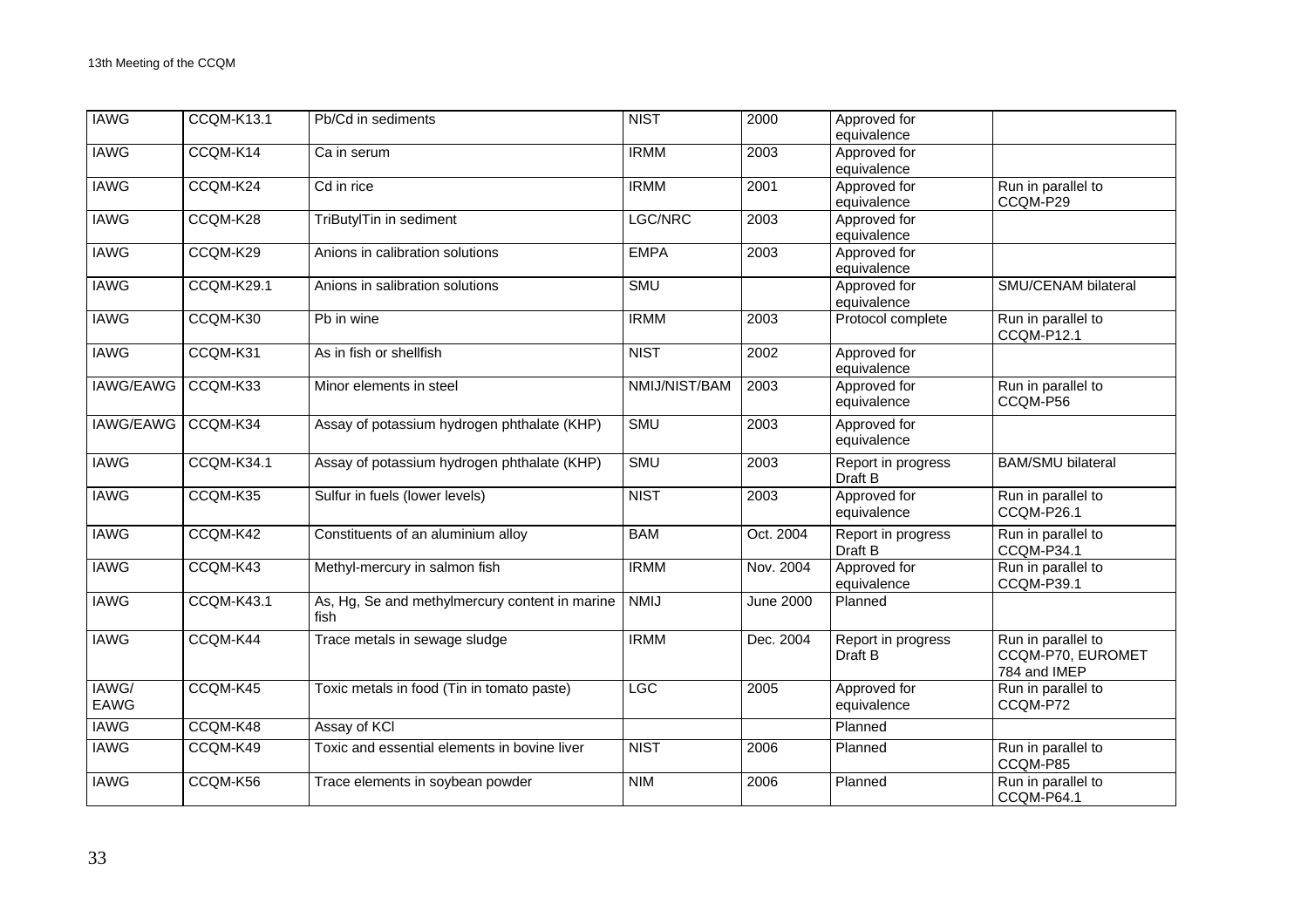| <b>IAWG</b>      | CCQM-K57   | Chemical composition of clay                                                       | <b>CENAM</b>   | 2006      | Planned                                                 | Run in parallel to<br>CCQM-P65.1                                                                          |
|------------------|------------|------------------------------------------------------------------------------------|----------------|-----------|---------------------------------------------------------|-----------------------------------------------------------------------------------------------------------|
| <b>IAWG</b>      | CCQM-K58   | Nitrogen and trace elements in silicon nitride<br>powder                           | NMIJ/BAM       | 2006      | Planned                                                 | Run in parallel to<br>CCQM-P74.1                                                                          |
| <b>IAWG</b>      | CCQM-K59   | Determination of nitrite and nitrate in calibration<br>solutions and natural water | SMU/NRC        | 2006-2007 | Planned                                                 | Run in parallel to<br>CCQM-P89                                                                            |
| <b>IAWG</b>      | CCQM-K60   | Total Se and Se speciation analysis of Se-rich<br>wheat flour                      | LGC/NRC        | 2007      | Planned                                                 | Run in parallel to<br>CCQM-P86.1                                                                          |
| <b>IAWG</b>      | CCQM-K64   | Analysis of a copper alloy                                                         | <b>BAM</b>     | 2007      | Planned                                                 | The level of interest in the<br>KC and the possibility of a<br>parallel pilot study is being<br>evaluated |
| <b>IAWG</b>      | CCQM-P1    | Trace elements in water Pb                                                         | <b>NIST</b>    | 1997      | Completed 1998                                          |                                                                                                           |
| <b>IAWG</b>      | CCQM-P7    | KCI, NaCI, K <sub>2</sub> Cr <sub>2</sub> O <sub>7</sub>                           | <b>NIST</b>    |           |                                                         |                                                                                                           |
| <b>IAWG</b>      | CCQM-P11   | As in shellfish                                                                    | <b>NIST</b>    | 2001      | Completed;<br>progression to key<br>comparison proposed |                                                                                                           |
| <b>IAWG</b>      | CCQM-P12   | Pb in wine                                                                         | <b>IRMM</b>    | 2000      | Completed                                               |                                                                                                           |
| <b>IAWG</b>      | CCQM-P12.1 | Elements (e.g., Cu, Cd, Zn) in wine                                                | <b>IRMM</b>    | 2003      | Protocol complete                                       | Run in parallel to<br>CCQM-K30                                                                            |
| <b>IAWG</b>      | CCQM-P13   | Metals in synthetic food digest                                                    | <b>LGC</b>     | 2001      | Completed                                               |                                                                                                           |
| <b>IAWG</b>      | CCQM-P14   | Trace elements (Pb, Se) in serum                                                   | NIST/LGC       | 1999      | Abandoned (see next)                                    |                                                                                                           |
| <b>IAWG</b>      | CCQM-P14   | Ca in serum                                                                        | <b>IRMM/SP</b> | 2001      | Completed;<br>progression to key<br>comparison proposed |                                                                                                           |
| <b>IAWG</b>      | CCQM-P15   | Pb/Cd in sediments                                                                 | <b>IRMM</b>    | 1999      | Completed;<br>progression to key<br>comparison proposed |                                                                                                           |
| IAWG/OAWG        | CCQM-P16   | Elements in synthetic digest solutions                                             | <b>NMi</b>     | 1999      | Abandoned                                               |                                                                                                           |
| <b>IAWG/EAWG</b> | CCQM-P18   | TriButylTin in sediment                                                            | LGC/NRC        | 2001      | Completed;<br>progression to key<br>comparison proposed |                                                                                                           |
| <b>IAWG/EAWG</b> | CCQM-P19   | Hydrochloric acid                                                                  | <b>NIST</b>    | 1999      | Completed 2001                                          |                                                                                                           |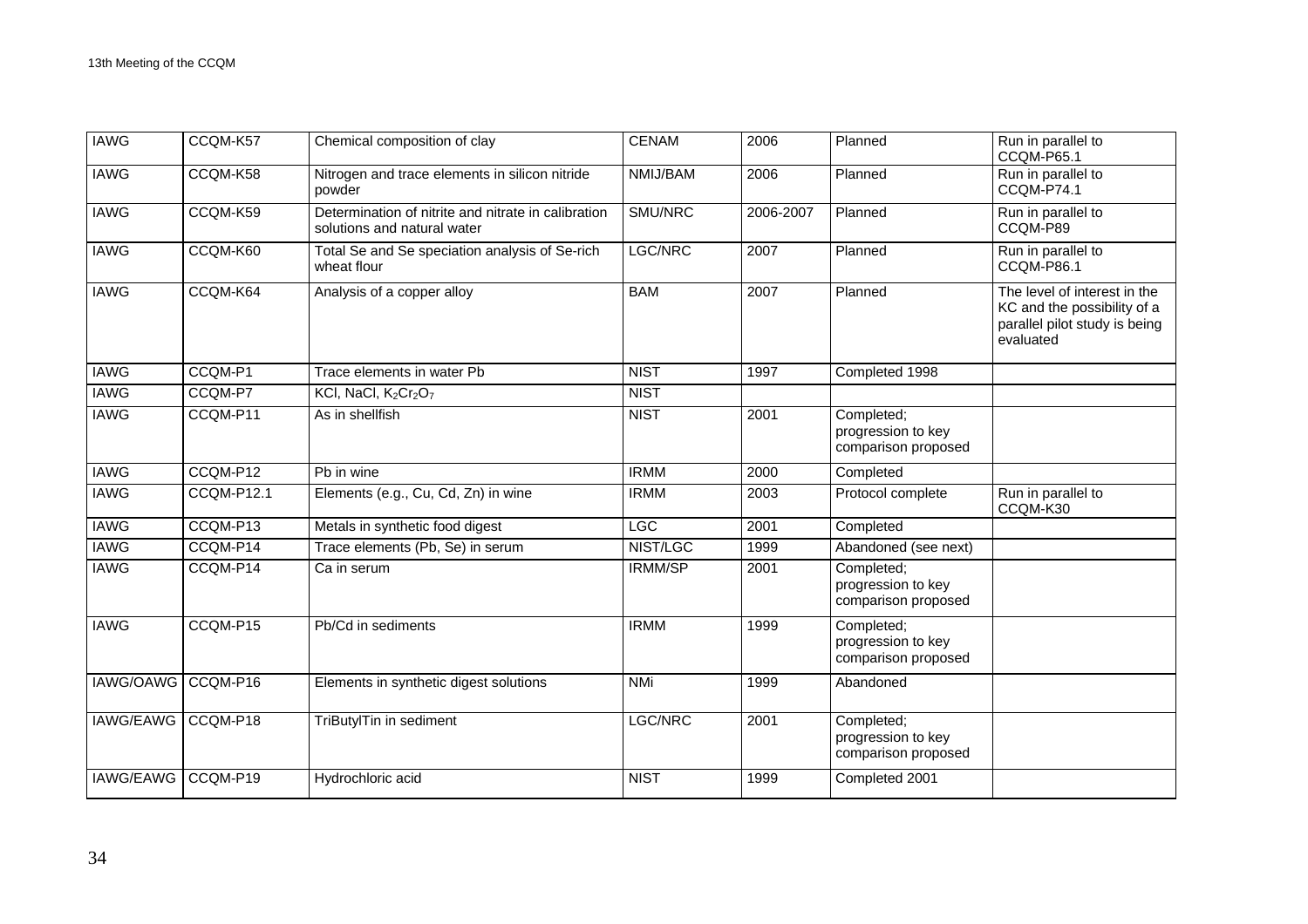| IAWG/OAWG CCQM-P19.1 |                   | Purity of HCI                                        | <b>NIST</b>      | 2002             | Completed                                               |                                |
|----------------------|-------------------|------------------------------------------------------|------------------|------------------|---------------------------------------------------------|--------------------------------|
| <b>IAWG</b>          | CCQM-P20.a        | <b>TBT</b> chloride                                  | <b>NARL</b>      | 2001             | Completed                                               |                                |
| <b>IAWG</b>          | CCQM-P25          | Minor elements in steel                              | NMIJ/NIST/BAM    | 2002             | Completed;<br>progression to key<br>comparison proposed |                                |
| <b>IAWG</b>          | CCQM-P26          | Sulfur in fuels                                      | <b>IRMM/NIST</b> | 2001             | Completed                                               |                                |
| <b>IAWG</b>          | CCQM-P26.1        | Sulfur in fuels (lower levels)                       | <b>NIST</b>      | 2003             | Completed                                               | Run in parallel to<br>CCQM-K35 |
| <b>IAWG</b>          | CCQM-P29          | Cd, Zn in rice                                       | <b>IRMM/NMIJ</b> | 2001             | Completed                                               | Run in parallel to<br>CCQM-K24 |
| <b>IAWG</b>          | CCQM-P30          | Elemental solution standards (Al, Cu, Fe, Mg)        | <b>EMPA/LNE</b>  | 1999             | Completed 2000                                          |                                |
| <b>IAWG</b>          | CCQM-P32          | Anions in calibration solutions                      | <b>EMPA</b>      | 2001             | Completed; progression<br>to key comparison<br>proposed |                                |
| <b>IAWG</b>          | CCQM-P33          | Boron in Si                                          | PTB              | 2003             | Planned                                                 |                                |
| <b>IAWG</b>          | CCQM-P34          | Constituents in Al alloy                             | <b>BAM</b>       | 2001             | Completed                                               |                                |
| <b>IAWG/EAWG</b>     | <b>CCQM-P34.1</b> | Constituents of an aluminium alloy                   | <b>BAM</b>       | Oct. 2004        | Report in progress                                      | Run in parallel to<br>CCQM-K42 |
| <b>IAWG</b>          | CCQM-P36          | Assay of potassium hydrogen phthalate (KHP)          | SMU/NIST         | 2002             | Completed; progression<br>to key comparison<br>proposed |                                |
| <b>IAWG</b>          | CCQM-P39          | As, Se, Hg, Pb, methyl-Hg in tuna fish               | <b>IRMM</b>      | 2003             | Completed                                               |                                |
| <b>IAWG</b>          | <b>CCQM-P39.1</b> | Methyl-mercury in salmon fish                        | <b>IRMM</b>      | Nov. 2004        | Completed                                               | Run in parallel to<br>CCQM-K43 |
| <b>IAWG</b>          | CCQM-P43          | DiButylTin in sediment                               | LGC/NRC          | 2003             | Completed                                               |                                |
| <b>IAWG</b>          | CCQM-P46          | Preparation of inorganic calibration solutions       | <b>NIST</b>      | 2003             | Report in progress                                      |                                |
| <b>IAWG</b>          | CCQM-P48          | Uranium isotope ratio in synthetic saline matrix     | <b>IRMM</b>      | 2003             | Report in progress                                      |                                |
| <b>IAWG</b>          | CCQM-P56          | Minor elements in steel                              | NMIJ/NIST/BAM    | 2003             | Completed                                               | Run in parallel to<br>CCQM-K33 |
| <b>IAWG</b>          | CCQM-P62          | Trace analysis of high purity nickel                 | <b>BAM</b>       | <b>June 2004</b> | Report in progress                                      |                                |
| <b>IAWG</b>          | CCQM-P63          | Platinum group elements in an automotive<br>catalyst | LGC              | Aug. 2004        | Report in progress                                      |                                |
| <b>IAWG</b>          | CCQM-P64          | Trace elements in soybean powder                     | <b>NRCCRM</b>    | Sept. 2004       | Report in progress                                      |                                |
| <b>IAWG</b>          | CCQM-P64.1        | Trace elements in soybean powder                     | <b>NIM</b>       | 2006             | Planned                                                 | Run in parallel to<br>CCQM-K56 |
| <b>IAWG</b>          | CCQM-P65          | Chemical composition of clay                         | <b>CENAM</b>     | Oct. 2004        | Report in progress                                      |                                |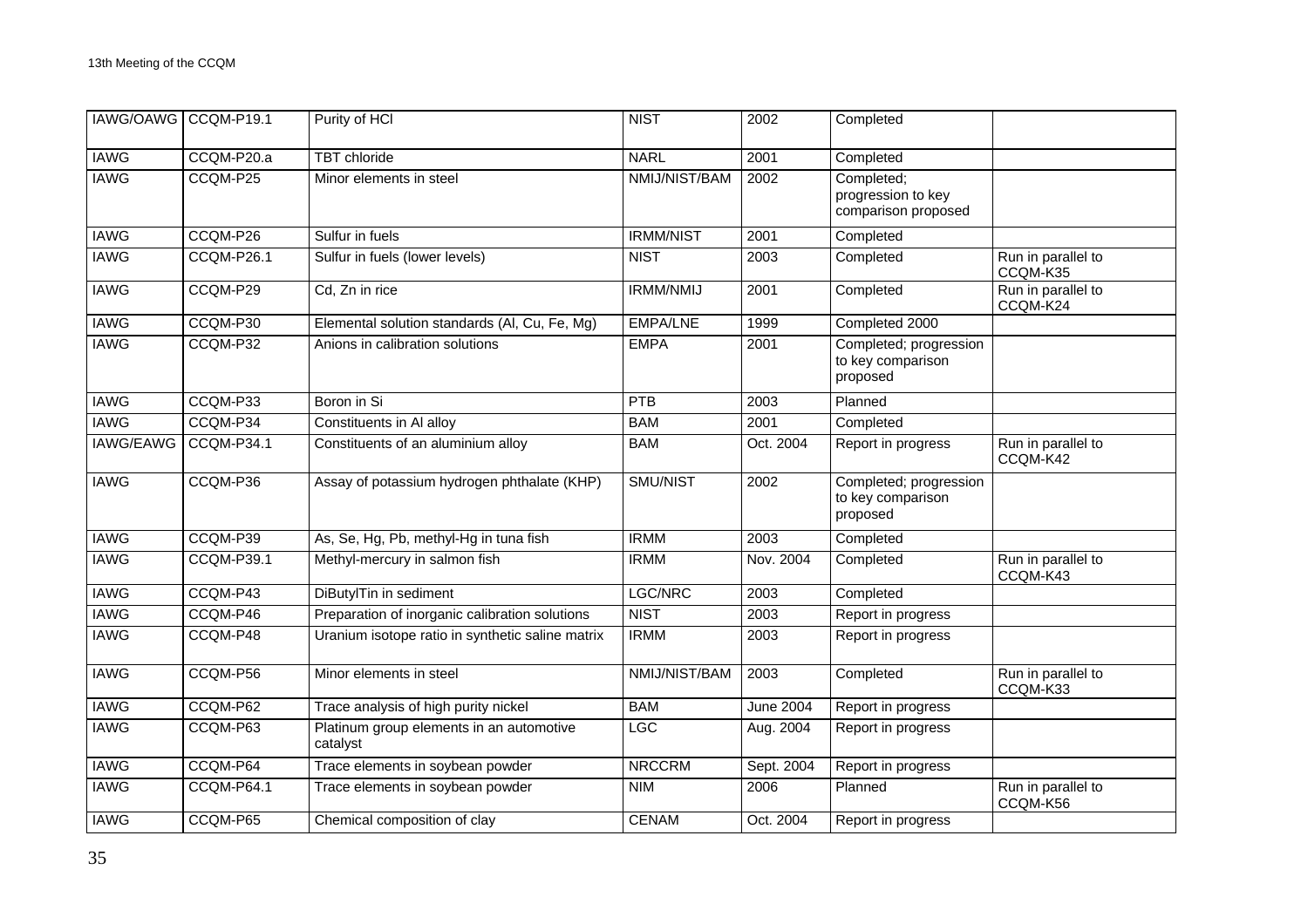| <b>IAWG</b> | <b>CCQM-P65.1</b> | Chemical composition of clay                                                       | <b>CENAM</b>              | 2006      | Planned                  | Run in parallel to<br>CCQM-K57                          |
|-------------|-------------------|------------------------------------------------------------------------------------|---------------------------|-----------|--------------------------|---------------------------------------------------------|
| <b>IAWG</b> | CCQM-P66          | Determination of metals in fertilizer                                              | <b>NIST</b>               | Oct. 2004 | Planned                  |                                                         |
| <b>IAWG</b> | CCQM-P70          | Trace metals in sewage sludge                                                      | <b>IRMM</b>               | Dec. 2004 | Report in progress       | Run in parallel to<br>CCQM-K44, EUROMET<br>784 and IMEP |
| <b>IAWG</b> | CCQM-P72          | Toxic metals in food (Tin, lead and cadmium in<br>tomato paste)                    | <b>LGC</b>                | 2005      | Report in progress       | Run in parallel to<br>CCQM-K45                          |
| <b>IAWG</b> | CCQM-P74          | Composition of fine ceramics                                                       | <b>NMIJ</b>               | Jul. 2005 | Measurements<br>complete |                                                         |
| <b>IAWG</b> | CCQM-P74.1        | Nitrogen and trace elements in silicon nitride<br>powder                           | NMIJ/BAM                  | 2006      | Planned                  | Run in parallel to<br>CCQM-P58                          |
| <b>IAWG</b> | CCQM-P75          | Stable isotope delta values in methionine                                          | IRMM/IAEA                 | Jan. 2006 | In progress              |                                                         |
| <b>IAWG</b> | CCQM-P76          | Major and minor elements in copper alloy                                           | <b>BAM</b>                | Oct. 2005 | In progress              |                                                         |
| <b>IAWG</b> | CCQM-P85          | Toxic and essential elements in bovine liver                                       | <b>NIST</b>               | 2006      | Planned                  | Run in parallel to<br>CCQM-K49                          |
| <b>IAWG</b> | CCQM-P86          | Analysis of total Se and Se methionine in<br>pharmaceutical supplements            | LGC/NRC                   | 2006      | In progress              |                                                         |
| <b>IAWG</b> | <b>CCQM-P86.1</b> | Total Se and Se speciation analysis of Se-rich<br>wheat flour                      | LGC/NRC                   | 2007      | Planned                  | Run in parallel to<br>CCQM-K60                          |
| <b>IAWG</b> | CCQM-P89          | Determination of nitrite and nitrate in calibration<br>solutions and natural water | SMU/NRC                   | 2006-2007 | Planned                  | Run in parallel to<br>CCQM-K59                          |
| <b>IAWG</b> | CCQM-P96          | As and arsenobetaine content in marine fish                                        | NMIJ/NIM                  | 2007      | Planned                  |                                                         |
| <b>IAWG</b> | CCQM-P97          | Cd and Pb in herb                                                                  | Gov. Lab HK               | 2006      | Planned                  | Run in parallel to APMP<br>study                        |
| <b>IAWG</b> | CCQM-P100         | Hg in pure and natural water                                                       | PTB                       | 2007      | Planned                  | Run in parallel to<br>EUROMET 924                       |
| <b>IAWG</b> | CCQM-P104         | Trace element in phosphogypsum                                                     | <b>IAEA</b>               |           | Planned                  |                                                         |
| <b>IAWG</b> | CCQM-P105         | Sr isotopic ratio measurements                                                     | <b>IRMM/NRC</b>           |           | Planned                  |                                                         |
| <b>IAWG</b> | CCQM-P106         | Cd, Cr, Hg and Pb in polypropylene                                                 | NIM/NMIJ/<br><b>KRISS</b> |           | Planned                  |                                                         |
| <b>IAWG</b> | CCQM-P107         | Purity of zinc                                                                     | <b>BAM</b>                |           | Planned                  |                                                         |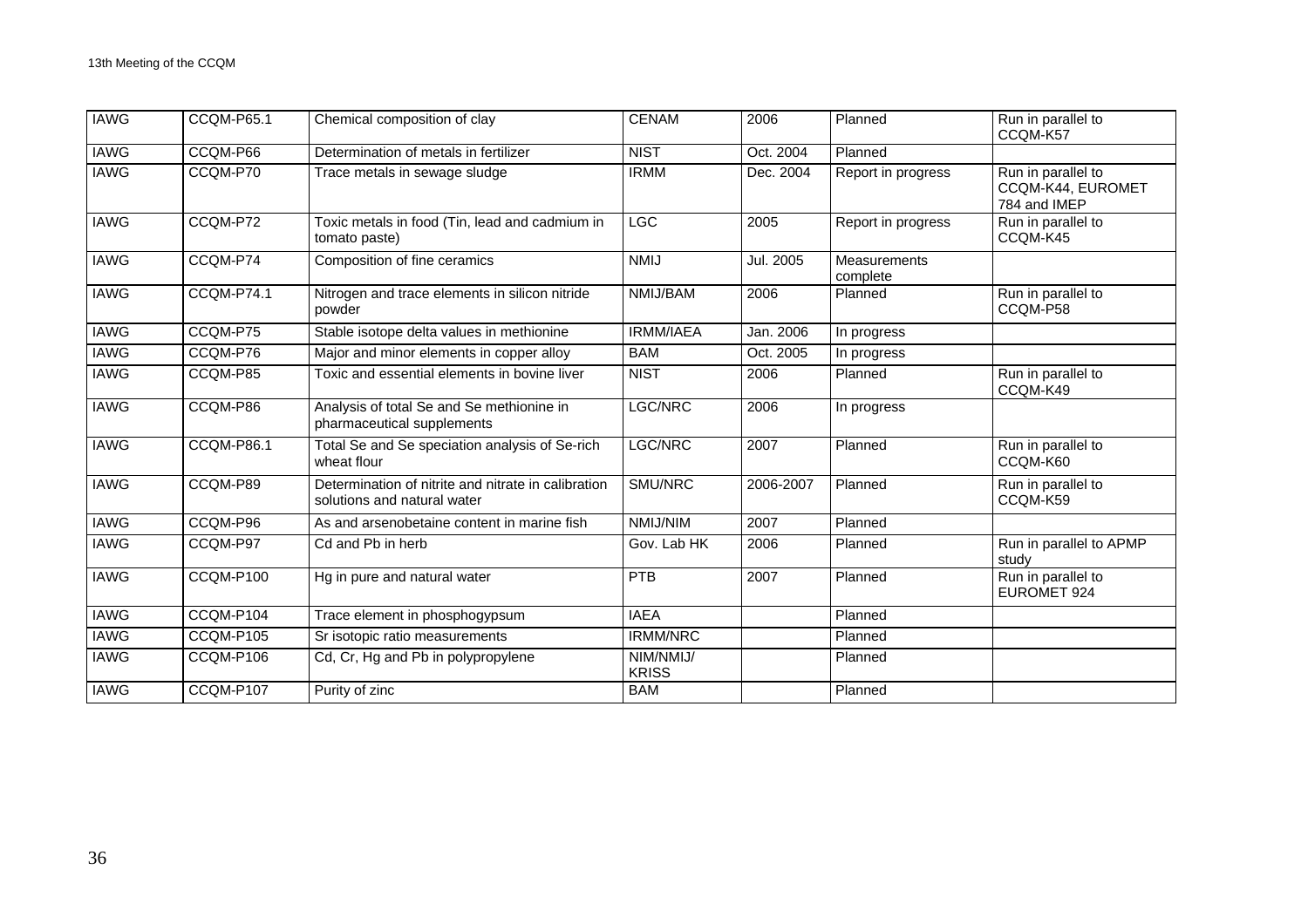|             | <b>CCQM Organic Analysis Working Group key comparisons and pilot studies</b> |                                                                               |                            |            |                               |                                         |  |  |  |
|-------------|------------------------------------------------------------------------------|-------------------------------------------------------------------------------|----------------------------|------------|-------------------------------|-----------------------------------------|--|--|--|
| WG          | Reference No.                                                                | Description                                                                   | Coordinating<br>Laboratory | Start date | <b>Status</b>                 | Comments                                |  |  |  |
| <b>OAWG</b> | CCQM-K5                                                                      | p,p'-DDE in fish oil                                                          | LGC                        | 1999       | Approved for<br>equivalence   |                                         |  |  |  |
| <b>OAWG</b> | CCQM-K6                                                                      | Cholesterol in serum                                                          | <b>NIST</b>                | 1999       | Approved for<br>equivalence   |                                         |  |  |  |
| <b>OAWG</b> | CCQM-K6<br>subsequent                                                        |                                                                               | <b>NIST</b>                | 2001       | Approved for<br>equivalence   |                                         |  |  |  |
| <b>OAWG</b> | CCQM-K11                                                                     | Glucose in serum                                                              | <b>NIST</b>                | 2001       | Approved for<br>equivalence   |                                         |  |  |  |
| <b>OAWG</b> | CCQM-K11.1                                                                   | Glucose in serum (subsequent comparison)                                      | <b>KRISS</b>               | 2005       | Report in progress<br>Draft B |                                         |  |  |  |
| <b>OAWG</b> | CCQM-K12                                                                     | Creatinine in serum                                                           | <b>NIST</b>                | 2001       | Approved for<br>equivalence   |                                         |  |  |  |
| <b>OAWG</b> | <b>CCQM-K12.1</b>                                                            | Creatinine in serum (subsequent comparison)                                   | <b>KRISS</b>               | 2005       | Report in progress<br>Draft B |                                         |  |  |  |
| <b>OAWG</b> | CCQM-K21                                                                     | p,p'-DDT in fish oil                                                          | <b>LGC</b>                 | 2000       | Approved for<br>equivalence   |                                         |  |  |  |
| <b>OAWG</b> | CCQM-K25                                                                     | PCBs in sediments (PCBs 28, 101, 153, 170)                                    | NIST/NRC                   | 2001       | Approved for<br>equivalence   |                                         |  |  |  |
| <b>OAWG</b> | CCQM-K27.2                                                                   | Ethanol in water (subsequent)                                                 | <b>NIST</b>                | 2006       | Planned                       | Subsequent comparison                   |  |  |  |
| <b>OAWG</b> | CCQM-K27.a                                                                   | Ethanol in aqueous matrix<br>(forensic level $1 \times 10^{-6}$ )             | LGC/BAM                    | 2002       | Approved for<br>equivalence   |                                         |  |  |  |
| <b>OAWG</b> | CCQM-K27.a<br>subsequent<br>(CCQM-K27.1)                                     | Ethanol in aqueous matrix<br>(forensic level $1 \times 10^{-6}$ )             | <b>NIST</b>                | 2003       | Approved for<br>equivalence   | Run in parallel with SIM<br>pilot study |  |  |  |
| <b>OAWG</b> | CCQM-K27.b                                                                   | Ethanol in aqueous matrix<br>(commodity level 100 $\times$ 10 <sup>-6</sup> ) | LGC/BAM                    | 2002       | Approved for<br>equivalence   |                                         |  |  |  |
| <b>OAWG</b> | CCQM-K37                                                                     | VOCs in organic solvents                                                      | <b>KRISS/NIST</b>          | 2003       | Planned                       |                                         |  |  |  |
| <b>OAWG</b> | CCQM-K38                                                                     | PAHs in solution                                                              | <b>NIST</b>                | Nov. 2004  | Approved for<br>equivalence   |                                         |  |  |  |
| <b>OAWG</b> | CCQM-K39                                                                     | Chorinated pesticides in solution                                             | <b>NIST</b>                | Nov. 2004  | Approved for<br>equivalence   |                                         |  |  |  |
| OAWG        | CCQM-K40                                                                     | PCB congeners in solution                                                     | <b>NIST</b>                | 2004       | Approved for<br>equivalence   | Run in parallel to<br>CCQM-P31.b.1      |  |  |  |

 $\overline{\phantom{0}}$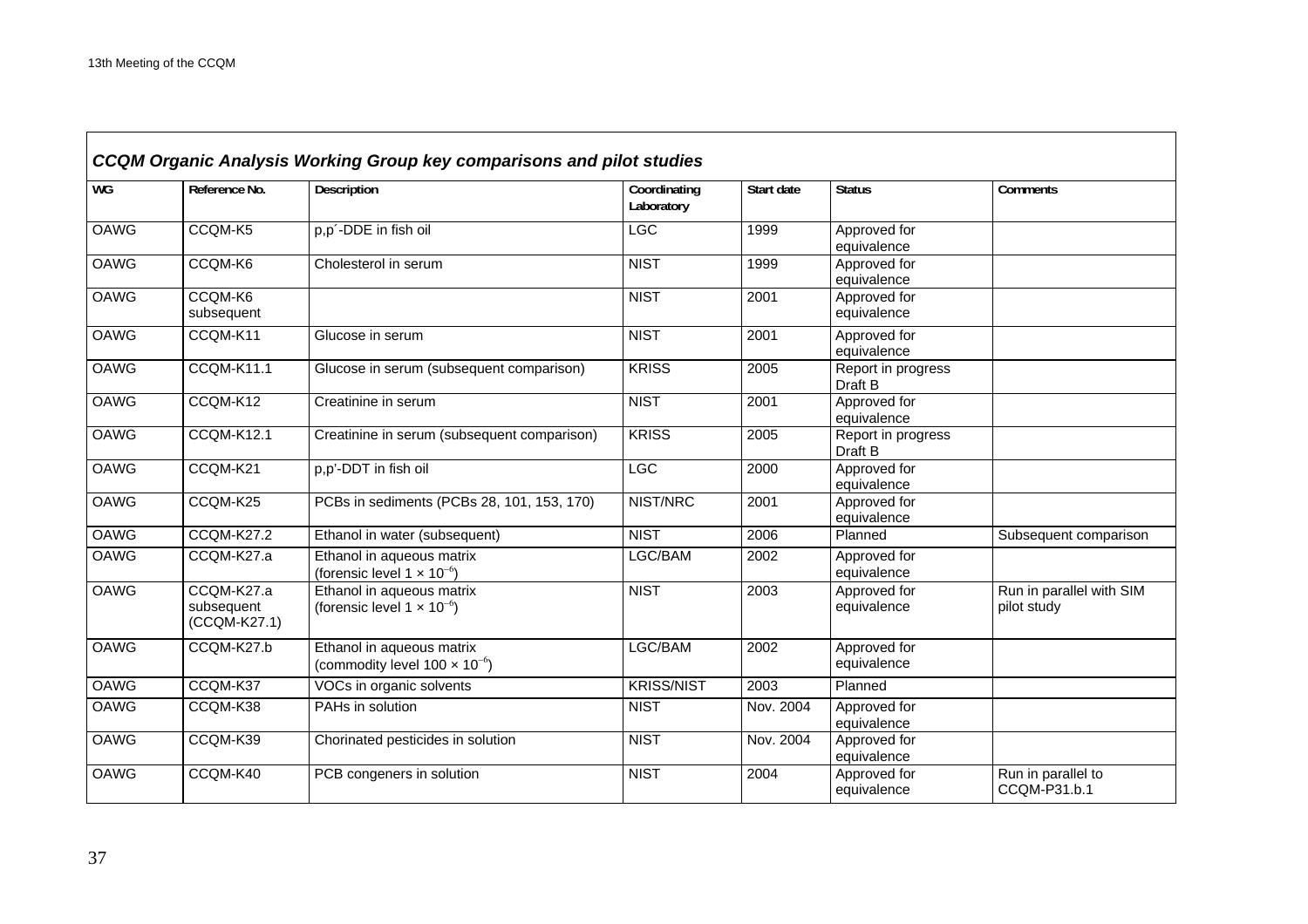| <b>OAWG</b> | CCQM-K47   | VOCs in solution                                      | <b>CENAM/NIST</b> | 2006      | Planned                                                 | Run in parallel to<br>CCQM-P61.1 |
|-------------|------------|-------------------------------------------------------|-------------------|-----------|---------------------------------------------------------|----------------------------------|
| <b>OAWG</b> | CCQM-K50   | PAHs in soils/sediments                               | CENAM/BAM         | 2006      | Planned                                                 | Run in parallel to<br>CCQM-P69.1 |
| <b>OAWG</b> | CCQM-K55.a | Purity assessment of high purity organic<br>materials | <b>BIPM</b>       | 2007-2008 | Planned                                                 |                                  |
| <b>OAWG</b> | CCQM-K62   | Nutrients in infant formula                           | <b>NIST</b>       |           | Planned                                                 |                                  |
| <b>OAWG</b> | CCQM-K63   | Cortisol and progesterone in serum                    | <b>NIST</b>       |           | Planned                                                 |                                  |
| <b>OAWG</b> | CCQM-P2    | p,p'-DDE in isooctane                                 | <b>LGC</b>        | 1997      | Completed                                               |                                  |
| <b>OAWG</b> | CCQM-P3    | NMR study                                             | <b>BAM</b>        | 1998      | Completed 1999                                          |                                  |
| <b>OAWG</b> | CCQM-P3.2  | NMR study                                             | <b>BAM</b>        | 1999      | Completed 2000                                          |                                  |
| <b>OAWG</b> | CCQM-P4    | p,p'-DDE in corn oil                                  | LGC               | 1998      | Completed;<br>progression to key<br>comparison proposed |                                  |
| <b>OAWG</b> | CCQM-P5    | Acetanilide, benzoic acid, and naphthalene            | <b>NIST</b>       | 1998      | Completed 1999                                          |                                  |
| <b>OAWG</b> | CCQM-P6    | Cholesterol in serum                                  | <b>NIST</b>       | 1998      | Completed;<br>progression to key<br>comparison proposed |                                  |
| <b>OAWG</b> | CCQM-P8    | Glucose in serum                                      | <b>NIST</b>       | 1999      | Completed;<br>progression to key<br>comparison proposed |                                  |
| <b>OAWG</b> | CCQM-P9    | Creatinine in serum                                   | <b>NIST</b>       | 1999      | Completed;<br>progression to key<br>comparison proposed |                                  |
| OAWG        | CCQM-P10   | Gamma-HCH in fish oil                                 | LGC               | 1999      | Repeated (see next)                                     |                                  |
| <b>OAWG</b> | CCQM-P10.2 | Gamma-HCH in fish oil 74 ng/g, 240 ng/g               | <b>LGC</b>        | 2000      | Completed                                               |                                  |
| <b>OAWG</b> | CCQM-P17   | PCBs in sediments                                     | NRC/NIST          | 2000      | Completed;<br>progression to key<br>comparison proposed |                                  |
| OAWG/IAWG   | CCQM-P18   | TriButylTin in sediment                               | LGC/NRC           | 2001      | Completed;<br>progression to key<br>comparison proposed |                                  |
| OAWG/IAWG   | CCQM-P20.a | <b>TBT</b> chloride                                   | <b>NARL</b>       | 2001      | Completed                                               |                                  |
| <b>OAWG</b> | CCQM-P20.b | o-xylene                                              | <b>NIST</b>       | 2002      | Completed                                               |                                  |
| <b>OAWG</b> | CCQM-P20.c | Atrazine                                              | <b>NARL</b>       | 2004      | Completed                                               |                                  |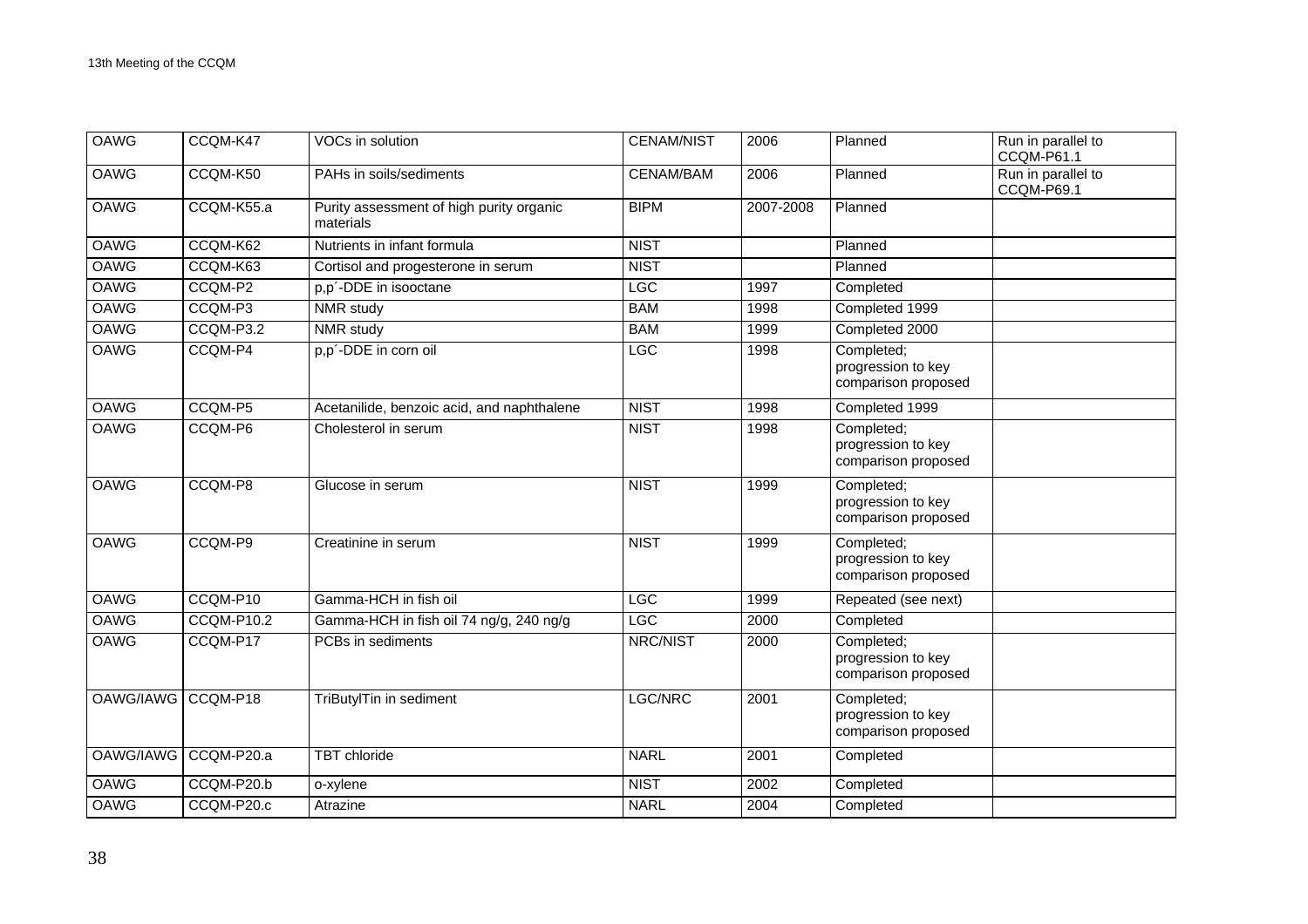| OAWG        | CCQM-P20.d                    | Chlorpyrifos                                                 | <b>NARL</b>       | 2004      | Completed                                               |                                |
|-------------|-------------------------------|--------------------------------------------------------------|-------------------|-----------|---------------------------------------------------------|--------------------------------|
| <b>OAWG</b> | CCQM-P20.e.1,<br>CCQM-P20.e.2 | Purity series: theophylline (2 samples)                      | <b>BIPM/LGC</b>   | 2006      | Completed                                               |                                |
| <b>OAWG</b> | CCQM-P20.f                    | Digoxin (purity assessment series)                           | <b>BIPM/LGC</b>   | 2006/2007 | Planned                                                 |                                |
| <b>OAWG</b> | CCQM-P21                      | p,p'-DDT in fish oil                                         | <b>LGC</b>        | 1999      | Completed;<br>progression to key<br>comparison proposed |                                |
| <b>OAWG</b> | CCQM-P27                      | LSD in urine                                                 | <b>LGC</b>        | 2001      | Completed                                               |                                |
|             | <b>CCQM-P27.1</b>             | Drugs of abuse in urine                                      | <b>NARL</b>       | 2004      | Planned                                                 |                                |
| OAWG        | CCQM-P31.a                    | Organic calibration solutions (PAHs)                         | <b>NIST</b>       | 2003      | Completed                                               |                                |
| <b>OAWG</b> | CCQM-P31.a.1                  | Organic calibration solutions (PAHs)                         | <b>NIST</b>       | 2004      | Completed                                               | Run in parallel to<br>CCQM-K38 |
| <b>OAWG</b> | CCQM-P31.b                    | Organic calibration solutions (PCBs)                         | <b>NIST</b>       | 2003      | Completed                                               |                                |
| <b>OAWG</b> | CCQM-P31.b.1                  | PCB congeners in solution                                    | <b>NIST</b>       | 2004      | Completed                                               | Run in parallel to<br>CCQM-K40 |
| <b>OAWG</b> | CCQM-P31.c                    | Organic calibration solutions<br>(Chlorinated pesticides)    | <b>NIST</b>       | 2003      | Completed                                               |                                |
| <b>OAWG</b> | <b>CCQM-P31.c.1</b>           | Organic calibration solutions<br>(Chlorinated pesticides)    | <b>NIST</b>       | 2004      | Completed                                               | Run in parallel to<br>CCQM-K39 |
| <b>OAWG</b> | CCQM-P35                      | Ethanol in aqueous matrix<br>(forensic and commodity levels) | <b>BAM/LGC</b>    | 2001      | Completed;<br>progression to key<br>comparison proposed |                                |
| <b>OAWG</b> | CCQM-P40                      | Organic contaminants in mussel tissue                        | <b>NIST</b>       | 2003      | Planned                                                 |                                |
| <b>OAWG</b> | CCQM-P57                      | PCB congeners in tissue extract                              | <b>NIST</b>       | 2004      | Report in progress                                      |                                |
| <b>OAWG</b> | CCQM-P61                      | Volatile organic compounds (VOCs) in solution                | <b>CENAM/NIST</b> | 2004/2005 | Completed                                               |                                |
| <b>OAWG</b> | CCQM-P61.1                    | VOCs in solution                                             | <b>CENAM/NIST</b> | 2006      | Planned                                                 | Run in parallel to<br>CCQM-K47 |
| <b>OAWG</b> | CCQM-P67                      | PCBs congeners in tissue                                     | <b>NIST</b>       | 2004      | Report in progress                                      |                                |
| <b>OAWG</b> | CCQM-P68                      | Anabolic steroids in urine                                   | <b>NARL</b>       | 2004/2005 | Report in progress                                      |                                |
| <b>OAWG</b> | CCQM-P69                      | PAHs in soils/sediments                                      | <b>CENAM/BAM</b>  | 2004/2005 | Report in progress                                      |                                |
| <b>OAWG</b> | CCQM-P69.1                    | PAHs in soils/sediments                                      | <b>CENAM/BAM</b>  | 2006      | Planned                                                 | Run in parallel to<br>CCQM-K50 |
| OAWG        | CCQM-P77.a                    | Progesterone in serum                                        | <b>NIST</b>       | 2006      | Planned                                                 |                                |
| <b>OAWG</b> | CCQM-P77.b                    | Cortisol in serum                                            | <b>NIST</b>       | 2006      | Planned                                                 |                                |
| <b>OAWG</b> | CCQM-P78                      | Nutrients in infant/adult formula                            | <b>NIST</b>       | 2006      | Planned                                                 |                                |
| <b>OAWG</b> | CCQM-P88                      | Malachite green in fish                                      | <b>LGC</b>        | 2006      | Planned                                                 |                                |
| OAWG        | CCQM-P90                      | Chloramphenicol in food                                      | PTB               | 2007      | Planned                                                 |                                |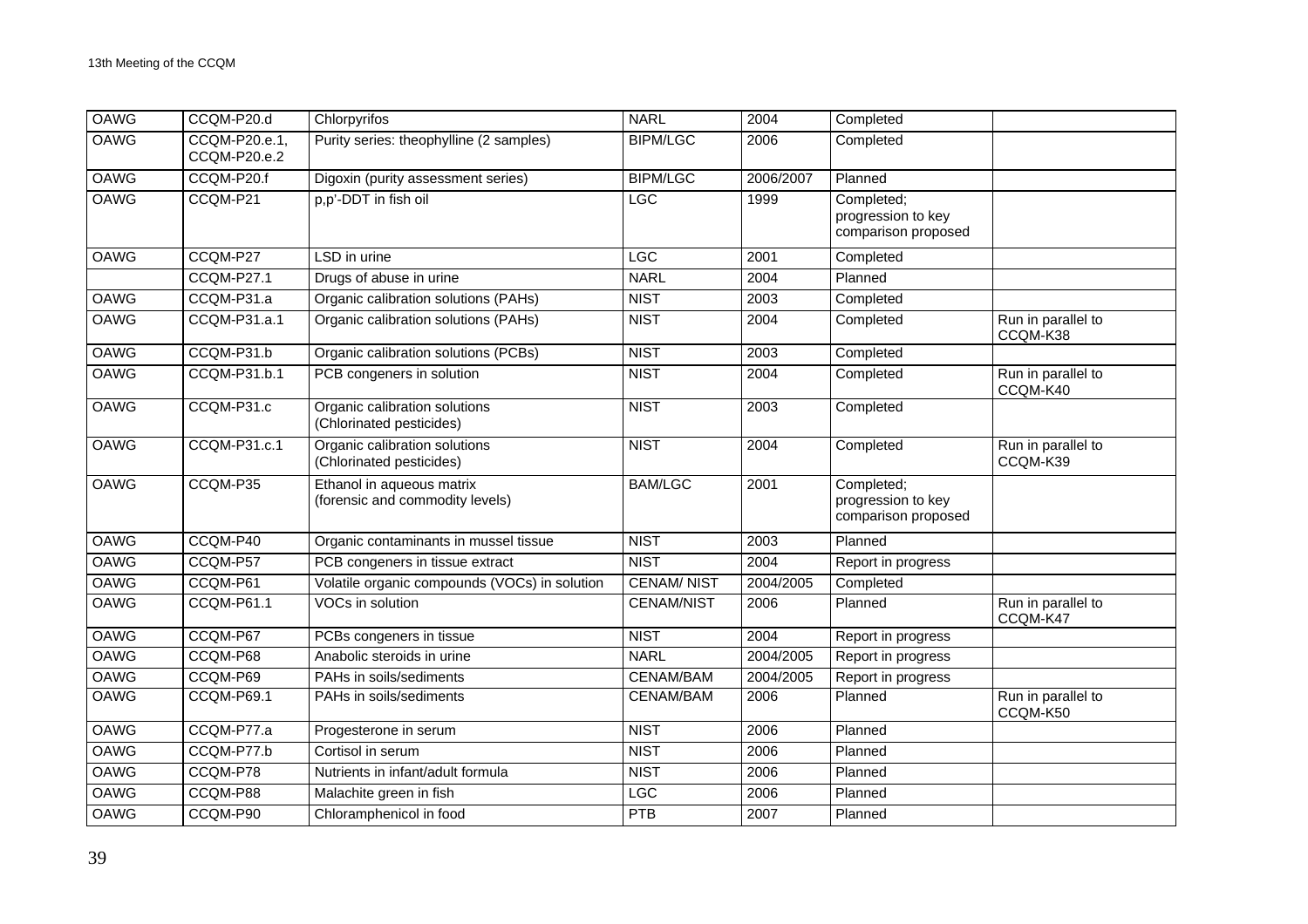| <b>OAWG</b>                                                                  | CCQM-P91      | Pyrethroids in apple juice                                      | <b>NIM</b>                 |            |                                                         |                                 |  |  |  |
|------------------------------------------------------------------------------|---------------|-----------------------------------------------------------------|----------------------------|------------|---------------------------------------------------------|---------------------------------|--|--|--|
| OAWG                                                                         | CCQM-P92      | Moisture in grain (method dependent)                            | NIST/NMIA                  |            |                                                         |                                 |  |  |  |
| OAWG                                                                         | CCQM-P99      | Organic component and contaminants in<br>alcoholic beverage mix | <b>INMETRO</b>             |            | Planned                                                 |                                 |  |  |  |
| <b>CCQM Surface Analysis Working Group key comparisons and pilot studies</b> |               |                                                                 |                            |            |                                                         |                                 |  |  |  |
| WG                                                                           | Reference No. | Description                                                     | Coordinating<br>Laboratory | Start date | <b>Status</b>                                           | Comments                        |  |  |  |
| SAWG                                                                         | CCQM-K32      | $SiO2$ on Si film thickness                                     | <b>NPL</b>                 |            | Report in progress<br>Draft B                           |                                 |  |  |  |
| <b>SAWG</b>                                                                  | CCQM-K67      | Quantitative analysis of Fe-Ni alloy                            | <b>KRISS</b>               | 2008       | Planned                                                 | Run in parallel to<br>CCQM-P108 |  |  |  |
| SAWG                                                                         | CCQM-P38      | SiO <sub>2</sub> on Si film thickness                           | <b>NPL</b>                 | 2002       | Completed;<br>progression to key<br>comparison proposed |                                 |  |  |  |
| <b>SAWG</b>                                                                  | CCQM-P80      | Carbon in precipitates in Fe                                    | <b>NPL</b>                 | 2005       | Report in progress                                      |                                 |  |  |  |
| <b>SAWG</b>                                                                  | CCQM-P81      | N in surface layers of Fe                                       | <b>NPL</b>                 | 2005       | Report in progress                                      |                                 |  |  |  |
| <b>SAWG</b>                                                                  | CCQM-P84      | SiO <sub>2</sub> on Si, surface analysis                        | <b>NPL</b>                 |            | Report in progress                                      | Run in parallel to<br>CCQM-K32  |  |  |  |
| <b>SAWG</b>                                                                  | CCQM-P98      | Quantitative analysis of Fe-Ni alloy                            | <b>KRISS</b>               | 2007       | Planned                                                 |                                 |  |  |  |
| SAWG                                                                         |               | Determination of Fe and N in doped DLC films                    | <b>BAM</b>                 | 2006       | Planned                                                 |                                 |  |  |  |
| SAWG                                                                         | CCQM-P95      | Standard free quantification in EPMA                            |                            | 2006       | Planned                                                 |                                 |  |  |  |
| <b>SAWG</b>                                                                  | CCQM-P108     | Quantitative analysis of Fe-Ni alloy                            | <b>KRISS</b>               | 2008       | Planned                                                 | Run in parallel to<br>CCQM-K67  |  |  |  |